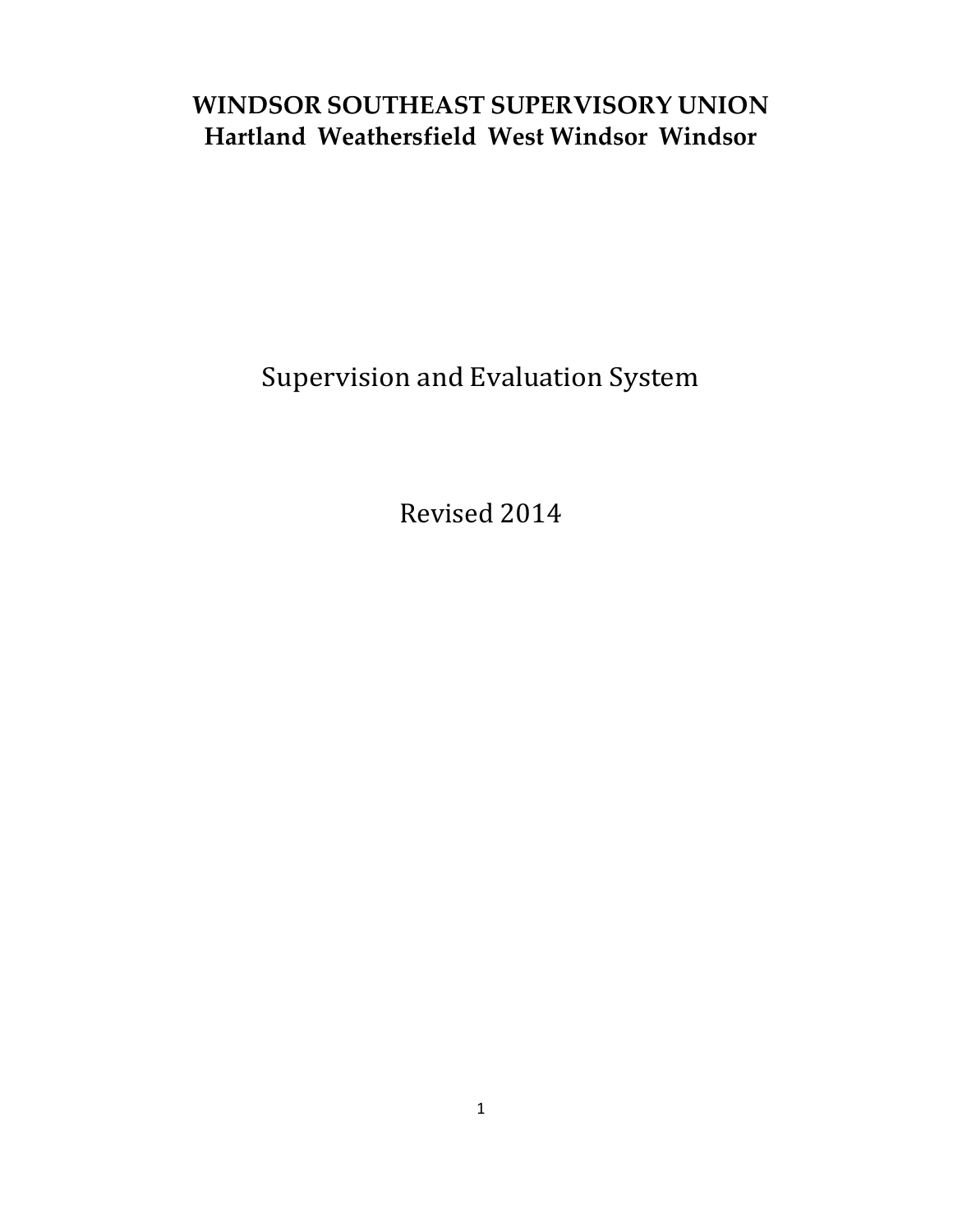## Table of Contents

| Introduction                 |                                                  | Page 3  |
|------------------------------|--------------------------------------------------|---------|
| Characteristics of the Model |                                                  | Page 4  |
|                              | How the Model is Differentiated                  | Page 5  |
| Appendices                   |                                                  |         |
| А.                           | Planning and preparation: pre-conference form    | Page 7  |
| В.                           | <b>Observation Report</b>                        | Page 8  |
| C.                           | <b>Lesson Reflection Form</b>                    | Page 10 |
| D.                           | Professional Responsibilities Reflection Form    | Page 11 |
| E.                           | <b>Final Evaluation Form</b>                     | Page 12 |
| F.                           | <b>Goal Setting</b>                              | Page 13 |
| G.                           | <b>Action Research</b>                           | Page 15 |
| H.                           | Improvement in Identified Area – Group C         | Page 18 |
| I.                           | Structured Assistance Plan – Group D             | Page 20 |
| J.                           | <b>WSESU Standards for Professional Practice</b> | Page 22 |
| Κ.                           | <b>Rubrics for the Standards</b>                 | Page 23 |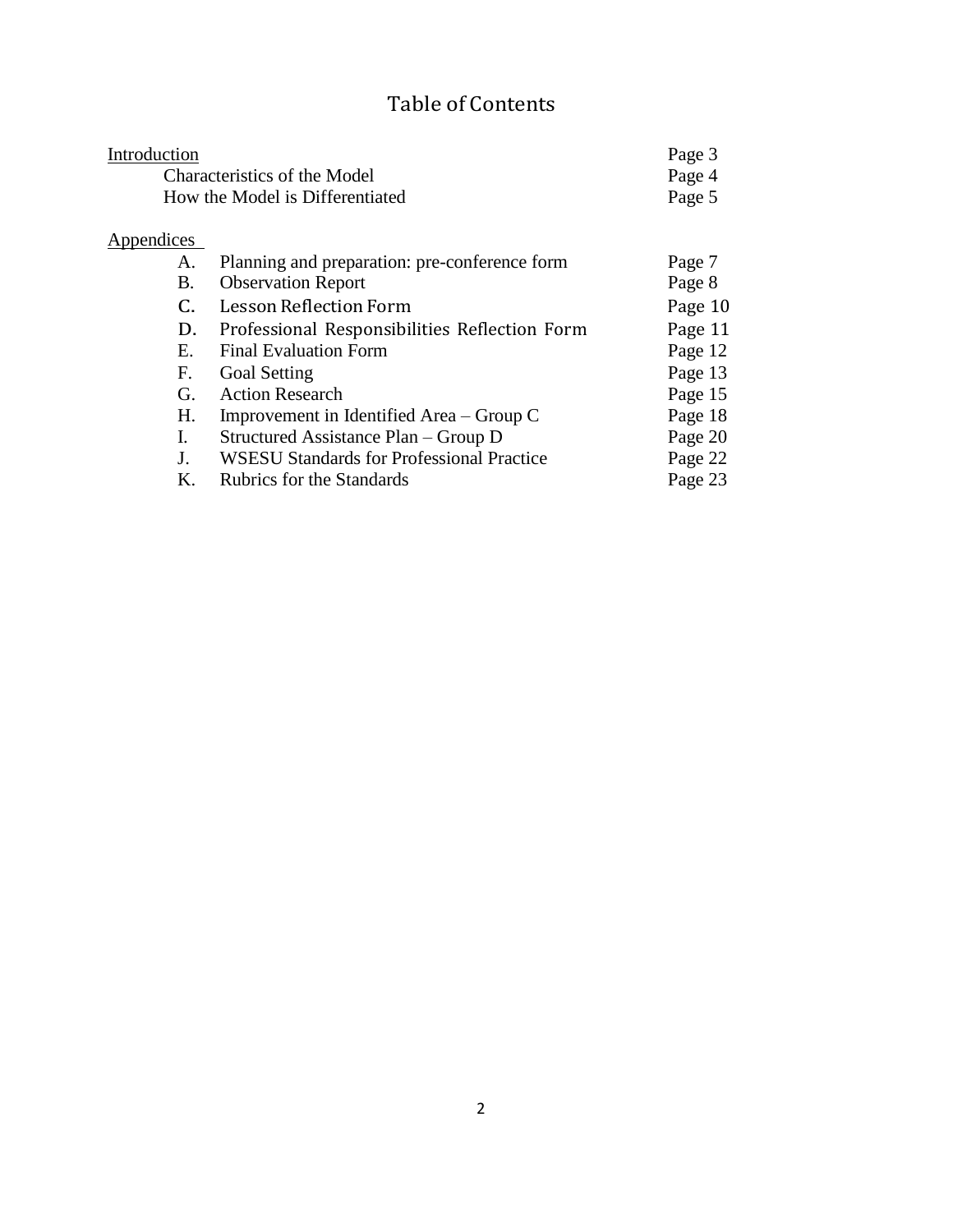## *What is the Goal of the Windsor Southeast Supervisory Union Teacher Supervision and Evaluation System?*

The goal of the Windsor Southeast Supervisory Union Teacher Supervision and Evaluation System is to improve student learning and support student achievement of the Common Core, Next Generation Science Standards, and related updated curricula through teacher growth and improvement. The WSESU Teacher Supervision and Evaluation System will:

- encourage the highest level of professional performance through a focus on excellence, continued improvement, and professional development linked to student success
- provide teachers with a range of options for self-initiated professional growth
- validate and recognize the contributions and accomplishments of the professional staff
- ensure that all teachers demonstrate the competencies essential to fostering student academic success
- ensure accountability of teachers and administrators for achieving the goals of the Windsor Southeast Supervisory Union
- provide a clear assessment of teacher performance, progress and
- $achievement  $\bullet$  align with all state and federal teacher licensing requirements$ [\(http://education.vermont.gov/documents/EDULicensing\\_Vision\\_for\\_Teaching\\_Leading\\_a](http://education.vermont.gov/documents/EDULicensing_Vision_for_Teaching_Leading_a) nd\_Learning.pdf)
- provide appropriate documentation to guide employment decisions.  $\bullet$

The WSESU Supervision and Evaluation System recognizes four domains that are essential to effective professional practice: planning and preparation, classroom environment, instruction, and professional responsibilities. This system incorporates the latest research on teaching and learning. The system provides opportunities for professional growth through differentiated approaches that are influenced by the teacher's developmental and achievement level. This system recognizes the personal nature of growth and is designed to provide options for professional development. It is essential that the teacher maintains a personal commitment to his or her own professional growth and accepts the personal responsibility for professional improvement.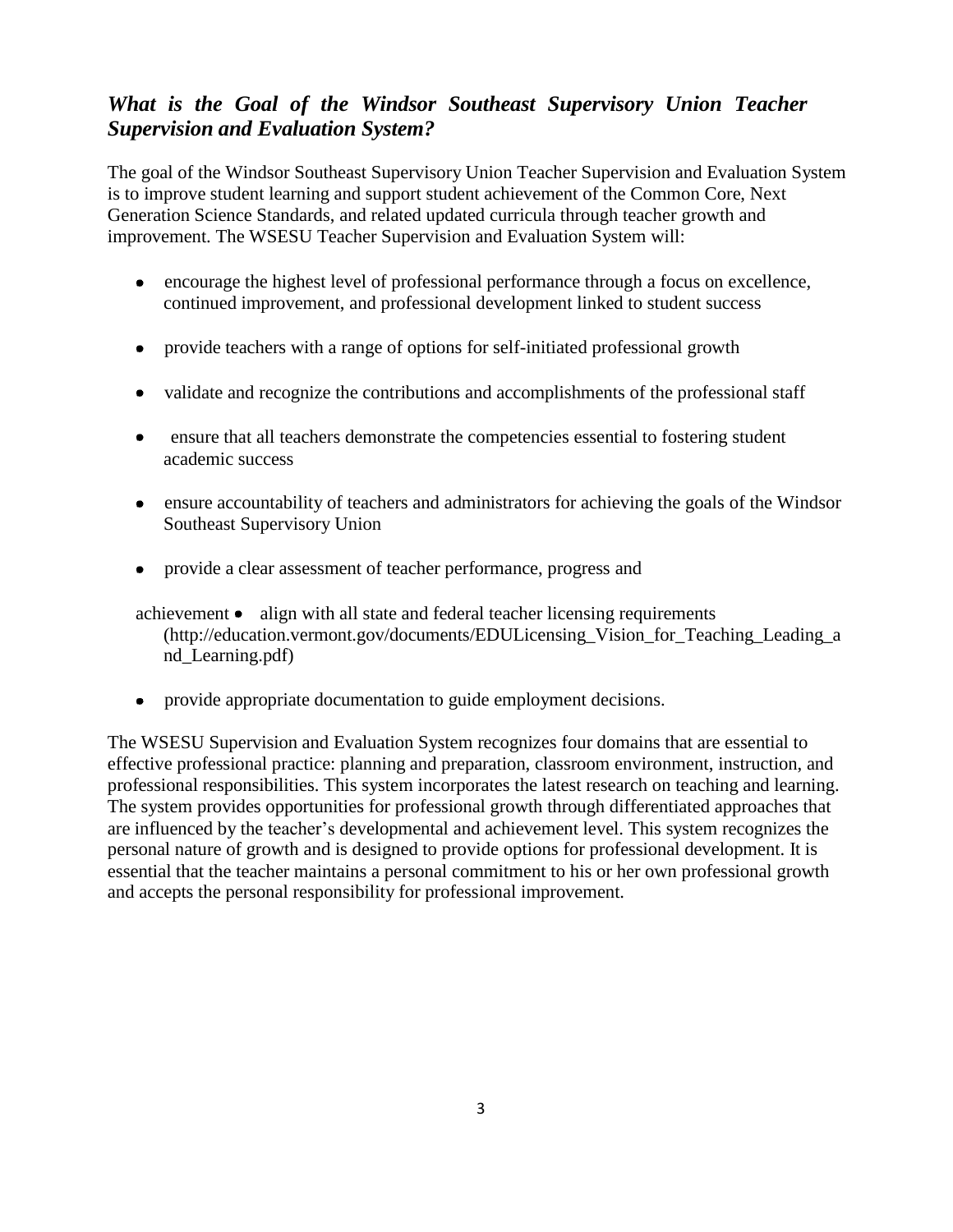## *What are the characteristics of the WSSU Teacher Supervision and Evaluation System that promotes quality instruction? The system:*

- incorporates best teaching practices as outlined in the The Skillful Teacher by John Saphier and Robert Gower (Research for Better Teaching, 1997);
- builds upon the teaching standards as described in Charlotte Danielson's Enhancing Professional Practice: A Framework for Teaching (Association for Supervision and Curriculum Development, 1996) and resources from Diagnostic Classroom Observation: Moving Beyond Best Practice (Saginor, 2008) (Corwin Press);
- is grounded in the research on Professional Learning Communities (DuFour and Eaker, 1994) and the professional growth benefits of action research;
- utilizes multiple sources of data from assessments of student performance, including state assessments**;**
- includes reflection by teacher and follow-up by both the teacher and administration.

Professional growth will be supported because the system:

- relies on active teacher participation, collaboration, and initiative
- expects reflective teaching practice
- expects teachers to use multiple sources of data to guide instruction
- is supported by a comprehensive professional development system
- connects supervision/evaluation activities with licensure process
- provides opportunities for peer conferencing and mentoring, action research, use of  $\bullet$ portfolios and attendance at conferences
- provides support for and differentiates between various levels of teaching experience and performance (i.e. beginning and experienced, successful and those on Structured Assistance)
- supports annual goal setting that results in actions that are worth undertaking

Our system provides appropriate documentation for decisions on contract renewal because it:

- establishes clear and consistent standards
- defines all steps in the process
- provides opportunity for teacher input and response
- provides structured opportunities to improve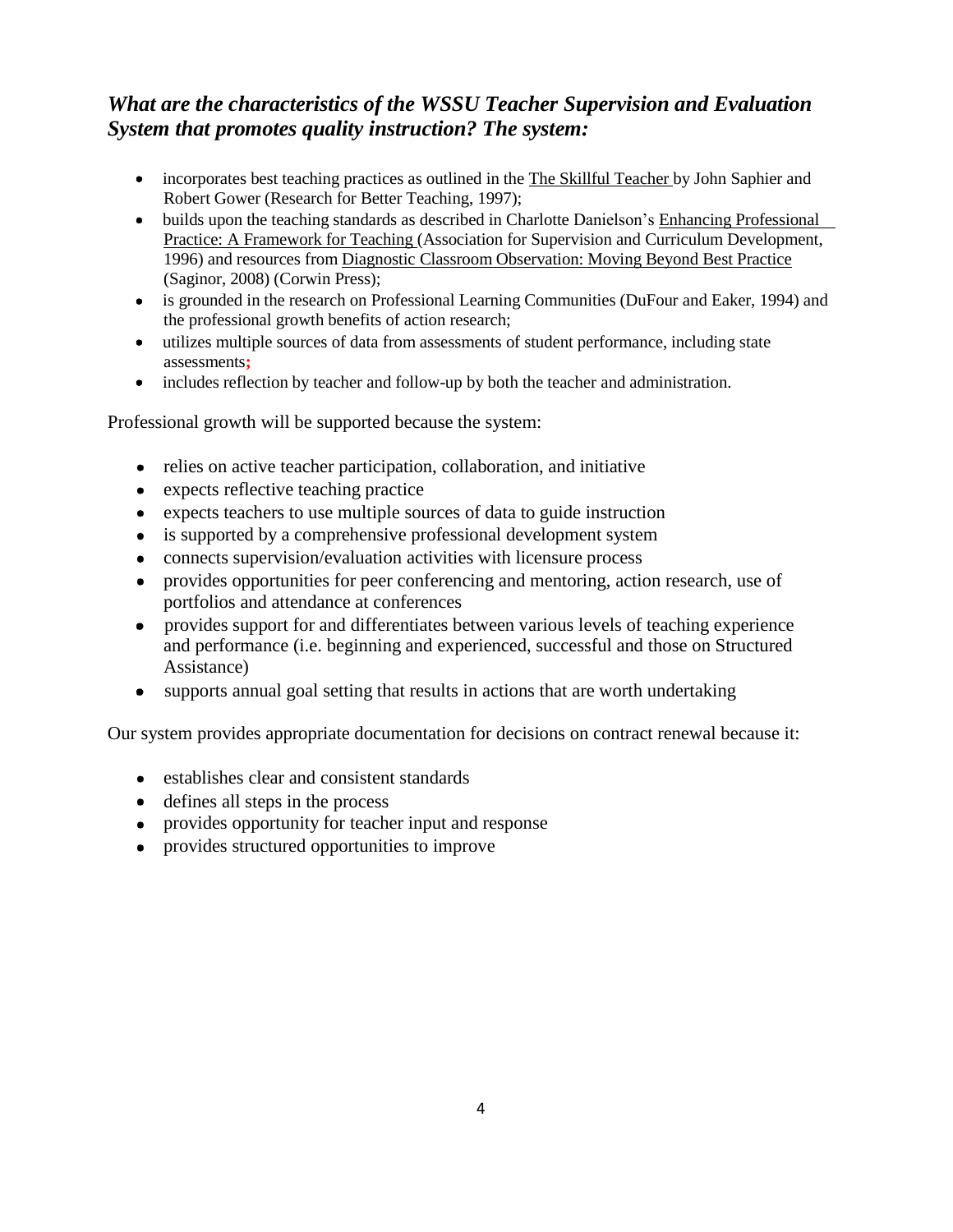#### **Differentiated Teacher Supervision and Evaluation System**

To best recognize and meet differing needs of professionals, four separate groups with differing supervision and evaluation processes have been established. For all groups, an observation will consist of a pre-conference, a minimum of one classroom observation, a post-conference, and a teacher reflection. Prior to the pre-conference, teachers will be asked to fill out the Pre-conference form (Appendix A) and bring completed form with supporting materials to the pre-conference. Within five (5) school days of the classroom observation, the teacher will receive an observation form with comments that will encompass elements of Domains 1, 2, and 3. If the teacher does not receive this within the 5 school days, he/she has the right to request it.

Following receipt of these documents, the teacher will complete: 1) a post-observation reflection form and 2) a professional responsibility reflection form, and bring both of these to the postobservation conference, to be scheduled within five (5) days of receipt of the forms with administrator comments. In addition, informal walk-throughs may be conducted at any time but will not be considered in the written report. The final evaluation form will reflect *elements* of all of the above (See Appendix E). The only forms in this observation cycle that will become part of the teacher's permanent file to be sent to the Supervisory Union office will be the Final Evaluation Form in Appendix E along with any responses or input that the teacher may wish to include. The administration reserves the right to formally observe a teacher in any group at any time.

**GROUP A**: This group includes first and second year teachers, teachers on probationary contracts (*per Title 16 ¶ 1752 (2))*, professionals new to WSESU, and may include WSESU teachers who transition to new assignments. The emphasis will be on supervision and support. Each year, teachers in GROUP A will be observed a minimum of twice a year, and will have mentor support the first year. If an administrator deems it necessary mentoring maybe extended an additional year. Membership in Group A lasts two years. (The principal reserves the right to move an experienced teacher in Group A to Group B at the end of year one). At the end of the second year, the teacher will either be issued a new contract and will join Group B, or not be offered a continuing contract.

**GROUP B:** This group is composed of teachers with professional status and is organized around a three-year repeating cycle.

**Phase 1:** In the observation year (formerly known as B2**)**, teachers will undergo the evaluation process as described above.

**Phase 2:** In the goal-setting year (formerly known as B3, also includes teachers exiting Group A having been observed for two consecutive years and renewed for year 3), teachers will use feedback from the evaluation and their reflections to set a minimum of two and a maximum of three goals, approved by their administrator, which will frame their professional development for the year. (See Appendix F).

**Phase 3:** In the action research year (formerly known as B1) each teacher will individually or with a cohort group, design an action research project with the goal of expanding their professional repertoire, based on current research and with administrator approval. (See Appendix G)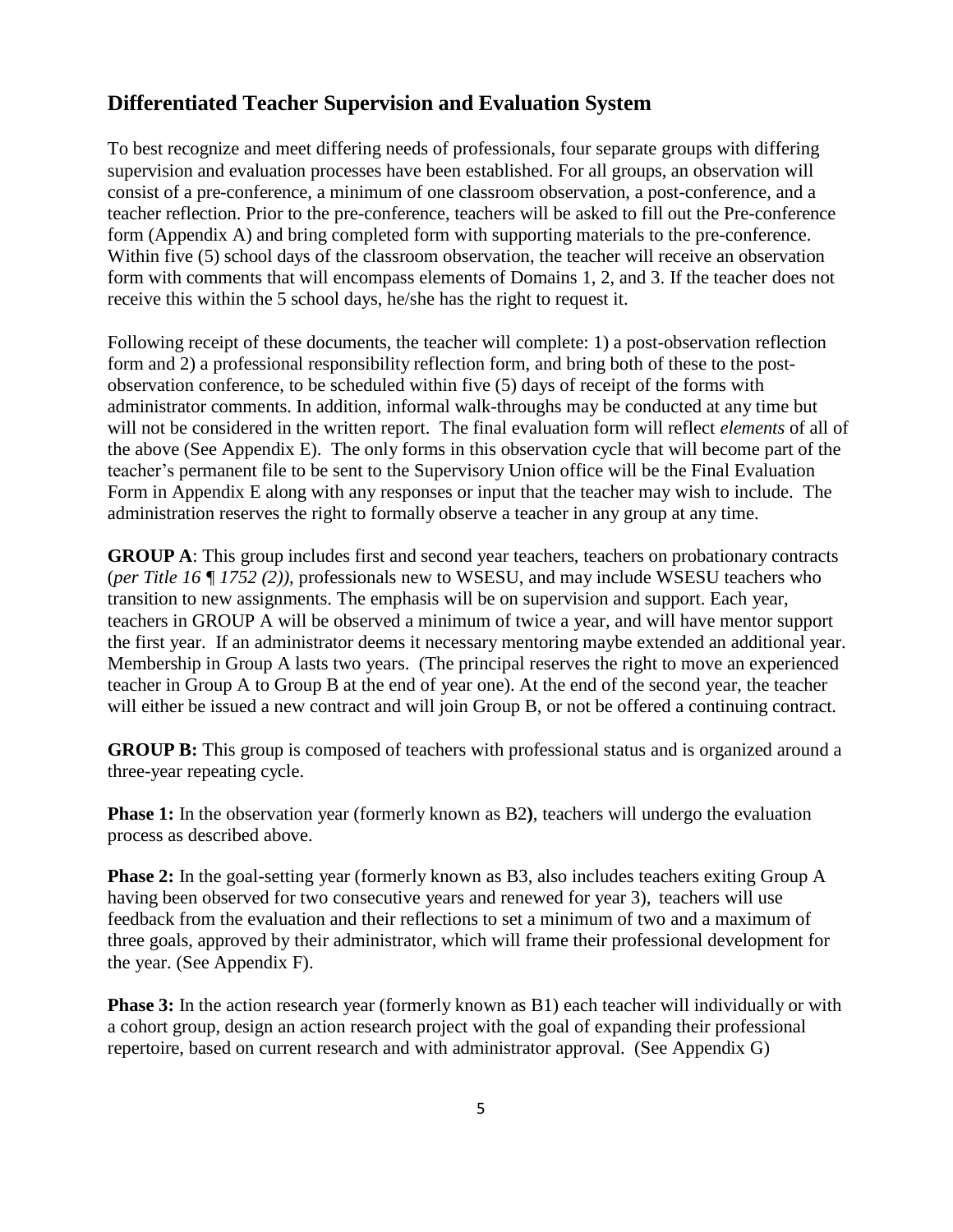**GROUP C\*:** Teachers in GROUP C group include professional status teachers who have not met WSESU's standard for professional practice as documented through the evaluation process. To place a teacher in Group C, the administrator must have formally observed the teacher a minimum of two times in one year and have documented in writing any issues that need to be addressed. The standard for placing someone in Group C shall be "a preponderance of evidence" from all data gathered as described in this document, and can be based on any one or more of the Four Domains. (eg: a teacher may be placed in Group C for failure to reach satisfactory performance in Domain 4 and the improvement plan in that case would be limited to activities to address issues identified in Domain 4).

This group will work on an identified area of improvement with their Principal as described in Appendix H. At any time, a Principal may reclassify a teacher into GROUP C as a result of documented need for improvement. Movement from GROUP C will be determined by the documented performance of the teacher in meeting or failing to meet the specified goals of the identified area of improvement. Teachers in GROUP C will be observed a minimum of three times. Teachers will remain in Group C for no more than two (2) full years. They will either demonstrate sufficient improvement and move into Year 1 of Group B or be moved to Group D.

**GROUP D\*:** This group includes teachers who have experienced repeated and/or serious deficiencies in meeting WSESU's standards for professional practice. This process involves Structured Assistance as defined by WSESU's Supervision and Evaluation System in accordance with all applicable Vermont State Laws and School Board Policies. Per the information in Appendix I, an improvement plan to meet the standards will be designed by the teacher's Principal. Teachers in GROUP D will follow an improvement plan and an observation schedule as directed by his/her Principal. The improvement plan will specify the amount of time that the teacher has in which to reach acceptable performance levels. After that period of time, should the teacher not have demonstrated competence, the teacher will be non-renewed.

\*Note: Teachers in Group C and D have the right to have a representative of their choice with them at any time during a meeting with their administrator.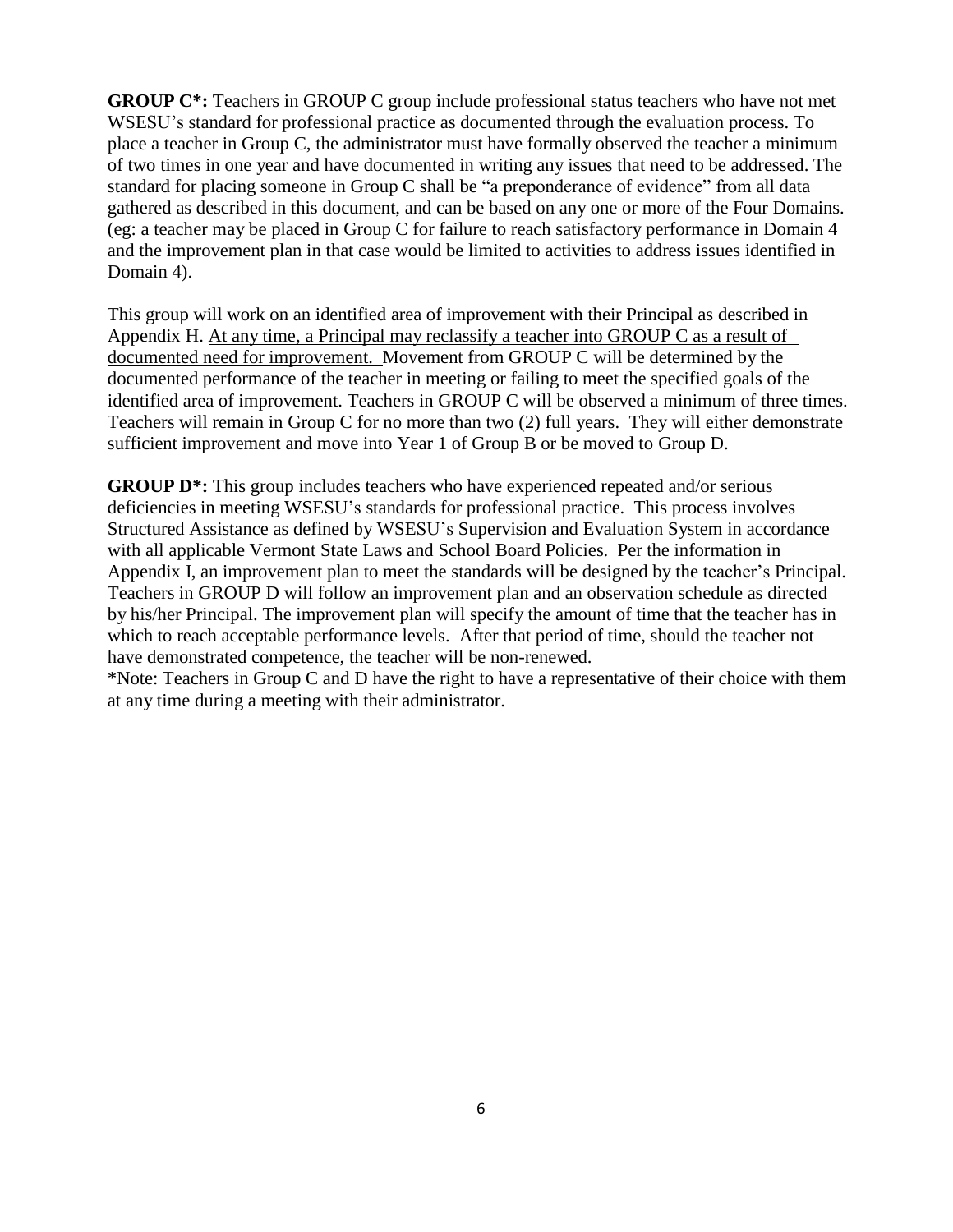#### **APPENDIX A: Planning and Organization - Questions for the Pre-Conference**

| Teacher                                                                                                                                                                                                                                                                    | School                                                                                                                                                                                                                                                                                                                                                                                                                                                                          |              |
|----------------------------------------------------------------------------------------------------------------------------------------------------------------------------------------------------------------------------------------------------------------------------|---------------------------------------------------------------------------------------------------------------------------------------------------------------------------------------------------------------------------------------------------------------------------------------------------------------------------------------------------------------------------------------------------------------------------------------------------------------------------------|--------------|
| Grade/Subject                                                                                                                                                                                                                                                              | School Year                                                                                                                                                                                                                                                                                                                                                                                                                                                                     |              |
| Conference Date                                                                                                                                                                                                                                                            | Evaluator                                                                                                                                                                                                                                                                                                                                                                                                                                                                       |              |
| <b>Questions/Indicators</b>                                                                                                                                                                                                                                                | <b>Examples of Evidence</b>                                                                                                                                                                                                                                                                                                                                                                                                                                                     | <b>Notes</b> |
| What will you be teaching<br>and how does it fit into the<br>total unit? How will you<br>know if the students are<br>learning?<br>(Is the lesson aligned with<br>standards or is it simply<br>topic based)?<br>(Is the teacher prepared to<br>teach and assess the content | • Note the source of the lesson (Does it reflect the standard?)<br>• Identify the specific concepts and skills to be taught and<br>how they connect with previous and future lessons.<br>• Describe the planned activities and how they will lead<br>directly to the content, concepts and skills<br>• Identify what assessments are planned and how they will<br>reflect understanding of the concepts<br>• How will instruction be adapted based on formative<br>assessments. |              |
| of the lesson)?                                                                                                                                                                                                                                                            | (Bring supporting materials such as lesson plans,<br>assessments, unit plans, etc.).                                                                                                                                                                                                                                                                                                                                                                                            |              |
| <b>How is the lesson</b><br>organized for teacher and<br>students to interact?<br>(How student-centered is<br>the lesson?)                                                                                                                                                 | How will:<br>• you interact respectfully with students as individuals, pairs,<br>and small groups<br>you lead but not dominate discussions<br>students actively work together in small groups<br>students converse about what they are learning<br>you allow adequate time for student reflection                                                                                                                                                                               |              |
| How will the students have                                                                                                                                                                                                                                                 | How will:                                                                                                                                                                                                                                                                                                                                                                                                                                                                       |              |
| an opportunity to<br>construct their own<br>learning?                                                                                                                                                                                                                      | students have opportunities to ask their own questions or<br>design investigations, or develop inquiries<br>students engage in accountable talk<br>students manipulate equipment and materials<br>students gather, record, or analyze data<br>students make notes, drawings, or summaries in notebook<br>students apply what they learn to real world situations                                                                                                                |              |
| <b>Describe your students</b><br>and how you approach<br>their differences?<br>(Does the lesson address<br>developmental levels,<br>learning styles, and equity<br>of access and opportunity)?                                                                             | How will:<br>diverse learning styles be addressed with multiple<br>opportunities to interact with the content (i.e.: group work,<br>individual work, varied activities)<br>assignments or tasks be accessible to ALL Students<br>۰<br>• students from underrepresented groups be fully engaged in<br>activities and conversations<br>How will:                                                                                                                                  |              |
| How will you end the<br>lesson?<br>(Is there adequate wrap-up<br>and closure planned)?                                                                                                                                                                                     | time be available for students to articulate what was<br>learned<br>• students attain closure (exit tickets, give conclusions)                                                                                                                                                                                                                                                                                                                                                  |              |
| Does the lesson plan<br>incorporate student and/or<br>teacher use of technology?                                                                                                                                                                                           | How will:<br>• students use computers, graphing calculators,<br>SmartBoards, microscopes, or other technological tools in<br>small groups or individually                                                                                                                                                                                                                                                                                                                       |              |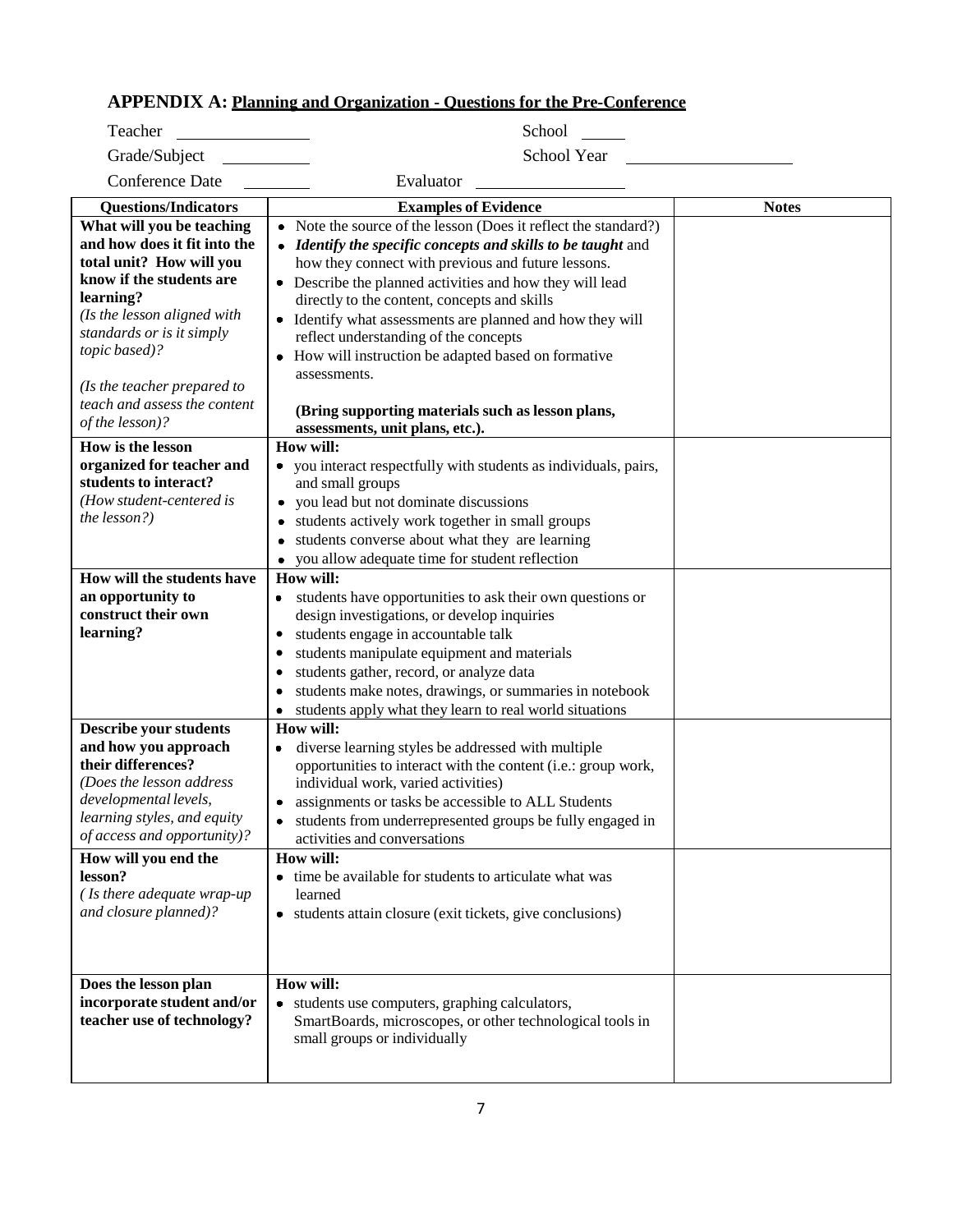#### **APPENDIX B: Teacher Observation Report (Evaluator may develop an alternative format but with the same content)** Teacher: **School:** School: **School: School: School: School: School: School: School: School: School: School: School: School: School: School: School: SCHOOL: SCHOOL: SCHOOL: SCHOOL: SCHO**

**Date: Time: Pre-Conference held:** 

*This form focuses on performance standards that likely will be observed in a formal observation.*

| <b>DOMAIN II:</b>                                                                                                                                                           | <b>SPECIFIC EXAMPLES:</b> |
|-----------------------------------------------------------------------------------------------------------------------------------------------------------------------------|---------------------------|
| <b>Classroom Environment</b>                                                                                                                                                |                           |
| <b>Responsiveness and Rapport</b>                                                                                                                                           |                           |
| Establishing a culture for learning                                                                                                                                         |                           |
| Managing classroom procedures                                                                                                                                               |                           |
| Managing student behavior                                                                                                                                                   |                           |
|                                                                                                                                                                             |                           |
|                                                                                                                                                                             |                           |
|                                                                                                                                                                             |                           |
|                                                                                                                                                                             |                           |
| <b>DOMAIN III: Instruction</b><br>Implements lessons that are<br>designed to intentionally lead to<br>the understanding of clearly<br>articulated standards or<br>concepts. | <b>SPECIFIC EXAMPLES:</b> |
| Communicating clearly and<br>accurately                                                                                                                                     |                           |
| Using questioning and<br>discussion techniques                                                                                                                              |                           |
| Engaging ALL students in<br>learning                                                                                                                                        |                           |
| Providing feedback to students                                                                                                                                              |                           |
| <b>Demonstrating flexibility</b>                                                                                                                                            |                           |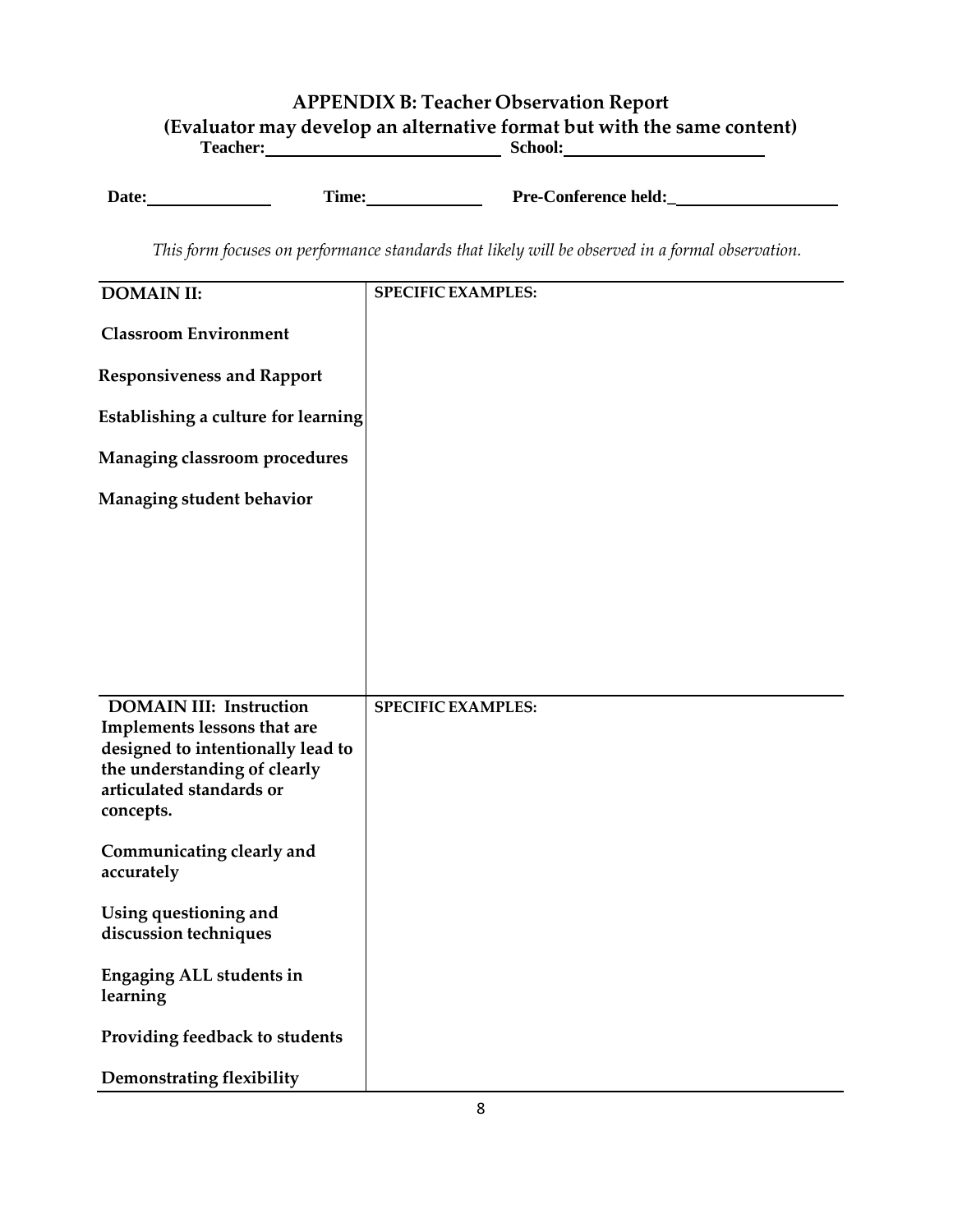| Evaluator/Observer: | Title:       |  |
|---------------------|--------------|--|
| <b>Teacher:</b>     | <b>Date:</b> |  |

Teacher signature indicates only that the teacher has read the observation report and has been informed of their right to comment on the report and to have those comments included in the file with the report. The signature does not necessarily indicate agreement with the observation report.

Teacher response (optional):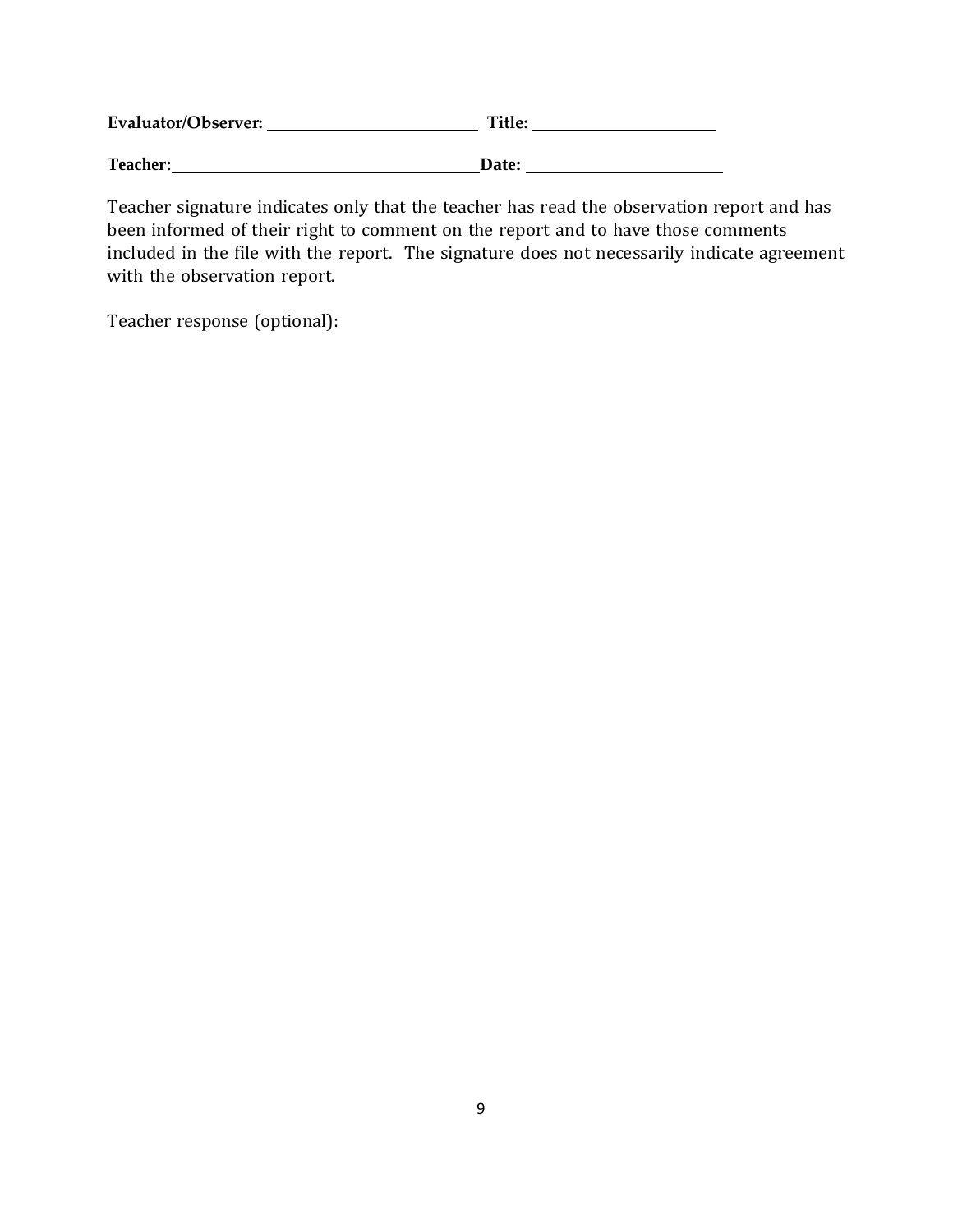#### **APPENDIX C**: - **LESSON REFLECTION FORM (To be used in assessing Component 4b)**

Teacher: School: School: School: School: School: School: School: School: School: School: School: School: School: School: School: School: School: School: School: School: School: School: School: School: School: School: Schoo

**Date** of observation: **Time: Pre-Conference held: Pre-Conference held:** 

#### **Attach additional sheets if necessary. Include copies of student work or other evidence of student learning.**

1. What was the standard or concept that you were observed teaching?

2. How did you assess the students' learning?

3. Discuss the results of your lesson in terms of the extent to which the students achieved the learning intentions. Use evidence from student work or discourse. (Note and explain any extenuating circumstances that affected the outcome of the lesson).

4. Discuss the next steps you plan to take based on that evidence.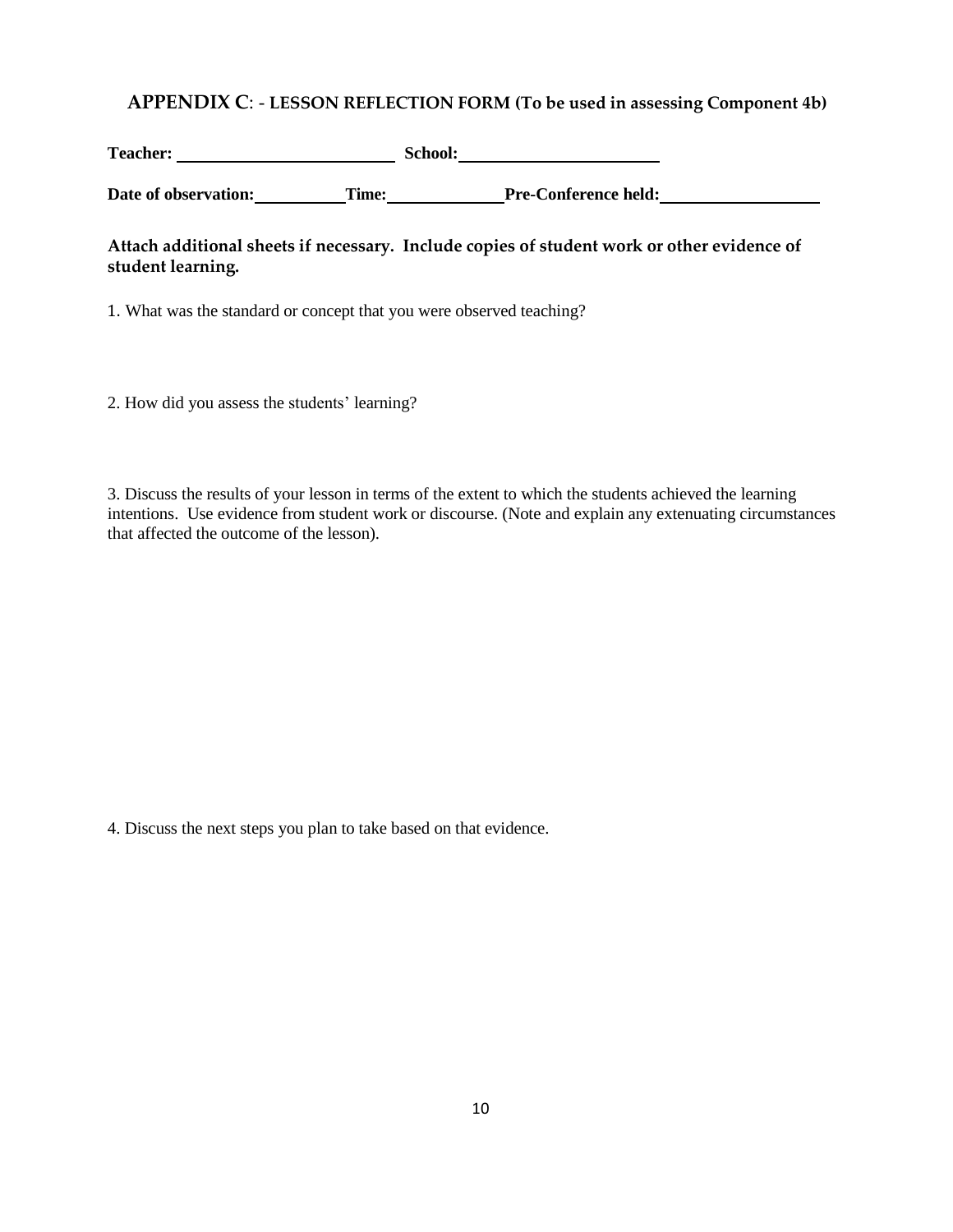## **APPENDIX D: Professional Responsibilities Reflection Form**

|                                                                                | Date:                                    |
|--------------------------------------------------------------------------------|------------------------------------------|
| <b>Domain 4: Professional</b><br><b>Responsibilities</b><br><b>Components</b>  | <b>Evidence of professional practice</b> |
| 4a: Compliance with Administrative<br>and Committee Policies and<br>Procedures |                                          |
| 4b: Reflecting on Teaching                                                     |                                          |
| 4c: Maintaining Accurate Records                                               |                                          |
| 4d: Communicating with Families                                                |                                          |
| 4e: Contributing to the School,<br><b>District and Profession</b>              |                                          |
| 4f: Showing Professionalism                                                    |                                          |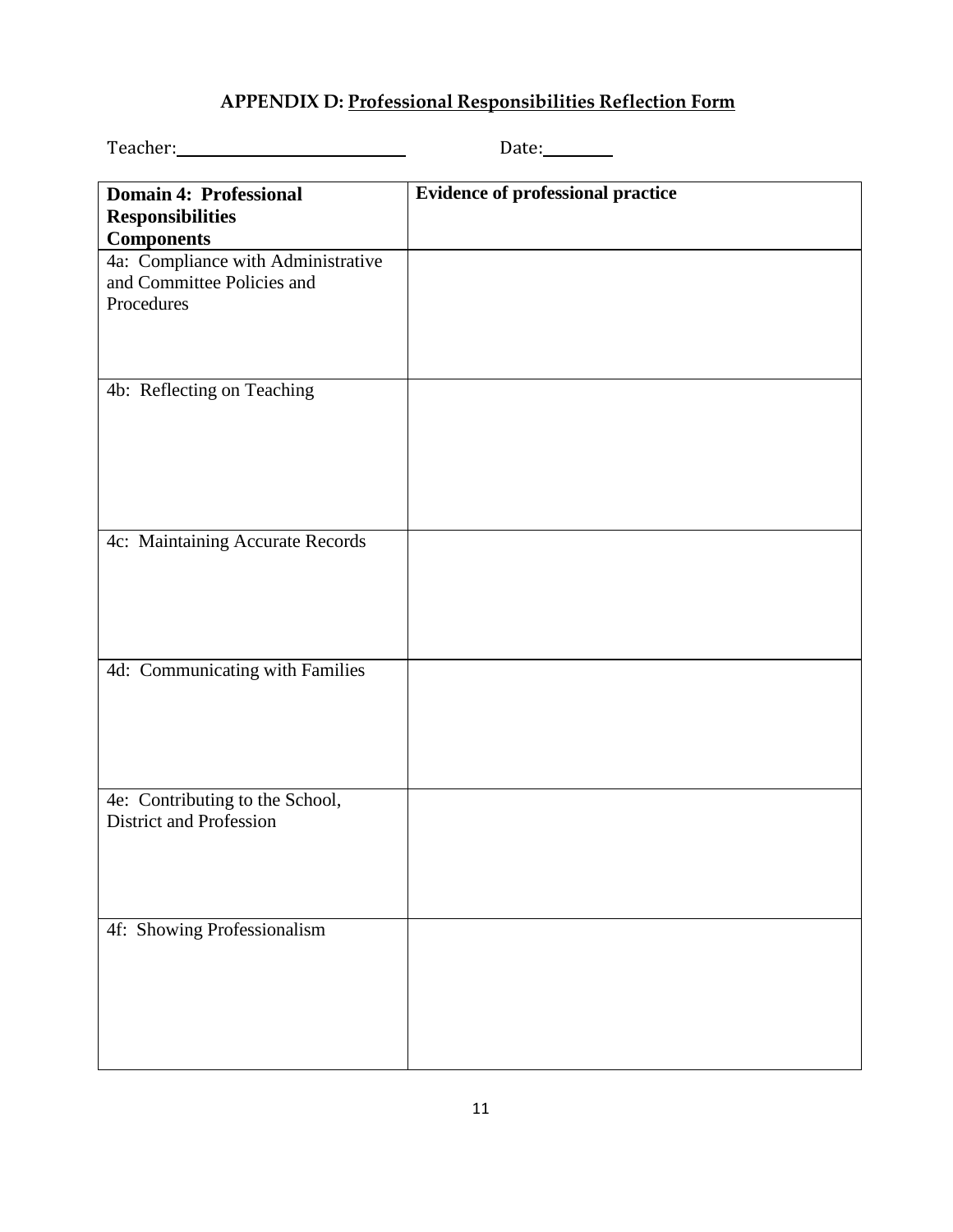#### **APPENDIX E: Final Evaluation Report**

| <b>Teacher:</b>          | <b>Evaluator</b>                       | <b>Date:</b> |
|--------------------------|----------------------------------------|--------------|
| <b>Observation date:</b> | <b>Pre-Conference held:</b>            |              |
| ---                      | ___<br>the contract of the contract of |              |

**Current Group A B C D\_** *This form is a summative evaluation that addresses all four Domains and includes information from preconferences, observations, post-reflection, and other information gathered, student artifacts, and other demonstrations of professional practice.*

| <b>DOMAIN I: Planning and Preparation</b>  | Performance level (May refer to Pre-Conference Form for    |
|--------------------------------------------|------------------------------------------------------------|
| •Demonstrates knowledge of content         | evidence)                                                  |
| • and pedagogy                             |                                                            |
| • Demonstrates understanding of students   |                                                            |
| • Selecting instructional materials        |                                                            |
| • Designing coherent instruction           |                                                            |
| • Assessing student learning               |                                                            |
|                                            | Does not meet:<br>Meets:<br>Exceeds:                       |
| <b>DOMAIN II: Classroom Environment</b>    | Performance level (May refer to Observation Form for       |
| •Responsiveness and Rapport                | evidence)                                                  |
| • Establishing a culture for learning      |                                                            |
| • Managing classroom procedures            |                                                            |
| • Managing student behavior                |                                                            |
|                                            |                                                            |
|                                            |                                                            |
|                                            | Does not meet:<br>Meets:<br>Exceeds:                       |
| <b>DOMAIN III: Instruction</b>             | Performance level (May refer to Observation Form for       |
| Implements lessons that are designed to    | evidence)                                                  |
| intentionally lead to the understanding of |                                                            |
| clearly articulated standards or concepts. |                                                            |
| Communicating clearly and accurately       |                                                            |
| Using questioning and discussion           |                                                            |
| techniques                                 |                                                            |
| Engaging ALL students in learning          |                                                            |
| Providing feedback to students             | Does not meet: Meets: Exceeds:                             |
| Demonstrating flexibility                  |                                                            |
| <b>DOMAIN IV: Professional</b>             | Performance level (Give specific examples and may refer to |
| <b>Responsibilities</b>                    | <b>Observation Form for evidence)</b>                      |
|                                            |                                                            |
| Reflecting on teaching                     |                                                            |
| Maintaining accurate records               |                                                            |
| Communicating with families                |                                                            |
| Contributing to the School and District    |                                                            |
| Growing and developing professionally      | Does not meet: Meets: Exceeds:                             |
| Showing professionalism                    |                                                            |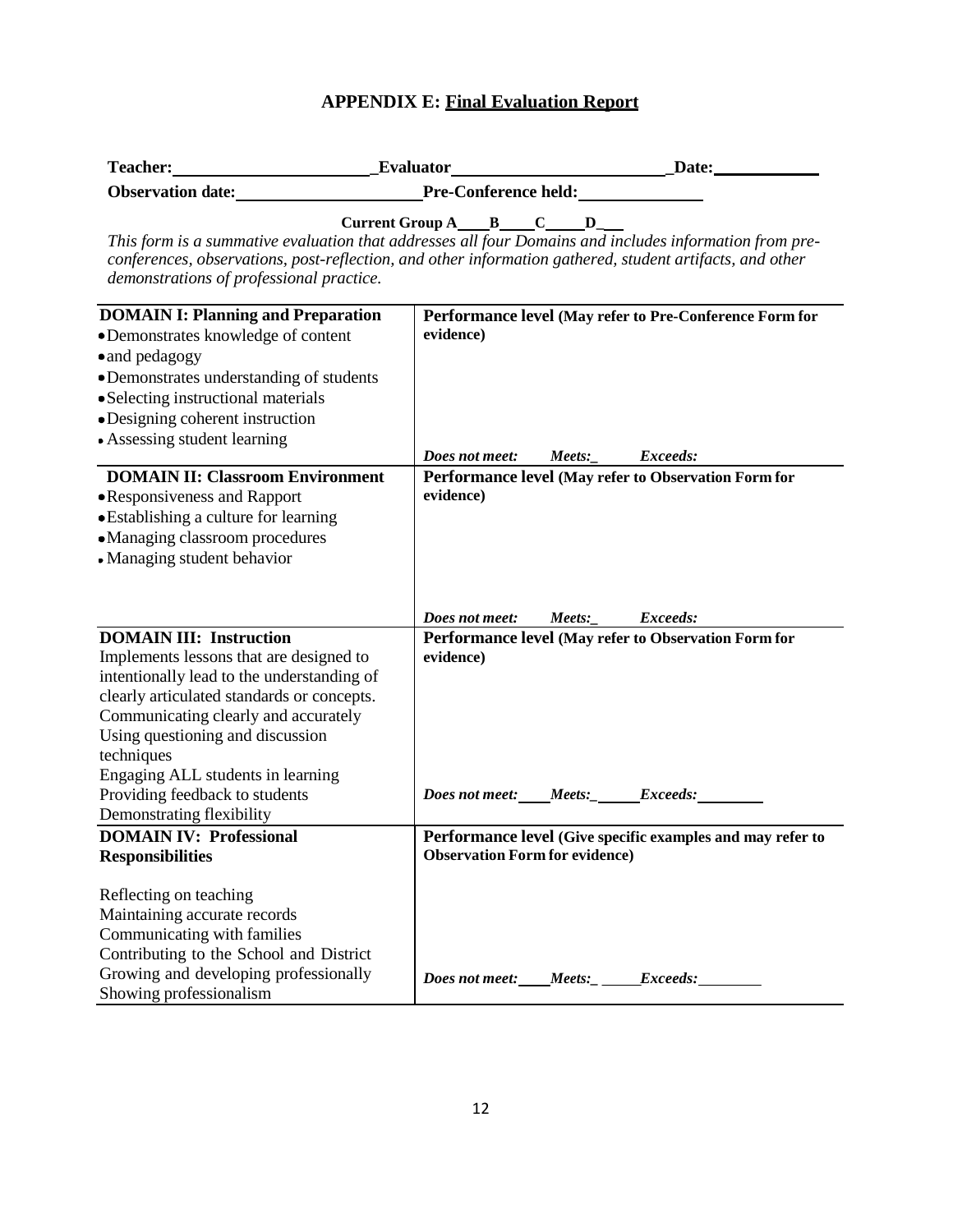| <b>Evaluator/Observer:</b>             | <b>Title:</b> |  |
|----------------------------------------|---------------|--|
| <b>Teacher:</b>                        | Date:         |  |
| Group Assignment for next school year: |               |  |

Teacher signature indicates only that the teacher has read the Final Evaluation report and has been informed of their right to comment on the report and to have those comments included in the file with the report. The signature does not necessarily indicate agreement with the observation report.

Teacher response (optional):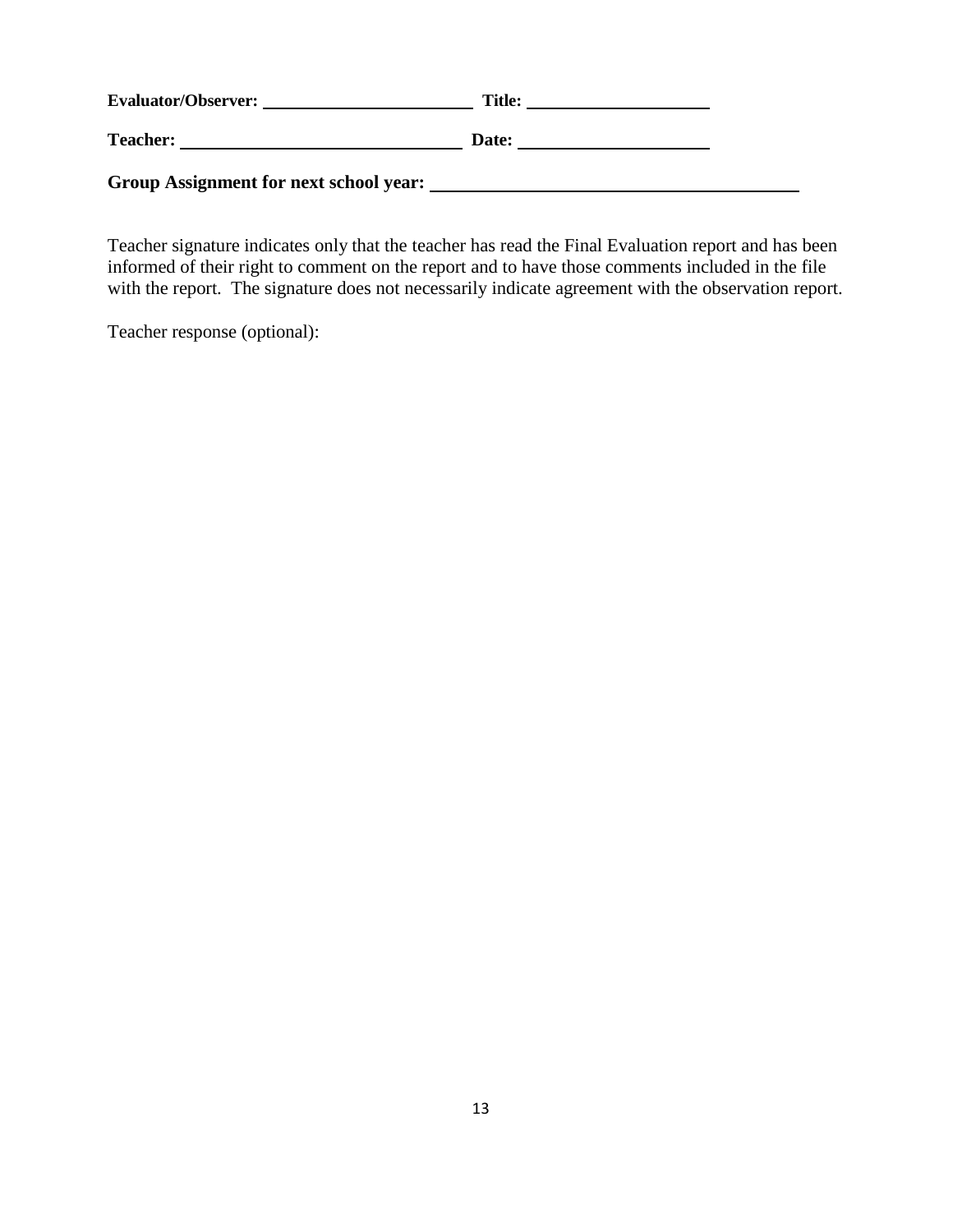## **APPENDIX F Goal Setting Sheet Group B, Year 2**

**Teacher: School:**

INSTRUCTIONS: Goals will be collaboratively established by the teacher and his/her supervisor. A minimum of two and no more than three goals will be established. Goals should address improvement in instruction based on performance reports, professional feedback, and school district, and state expectations.

|                                                                                                                            | Goal #1 | Goal #2 | Goal #3 |
|----------------------------------------------------------------------------------------------------------------------------|---------|---------|---------|
| Goals:<br>1.                                                                                                               |         |         |         |
| Connections:<br>(to school's expectations for<br>student performance, district's<br>strategic plan, or state<br>standards) |         |         |         |
| <b>Strategies for Achieving</b><br>Goal                                                                                    |         |         |         |
| <b>Evidence of Attainment</b>                                                                                              |         |         |         |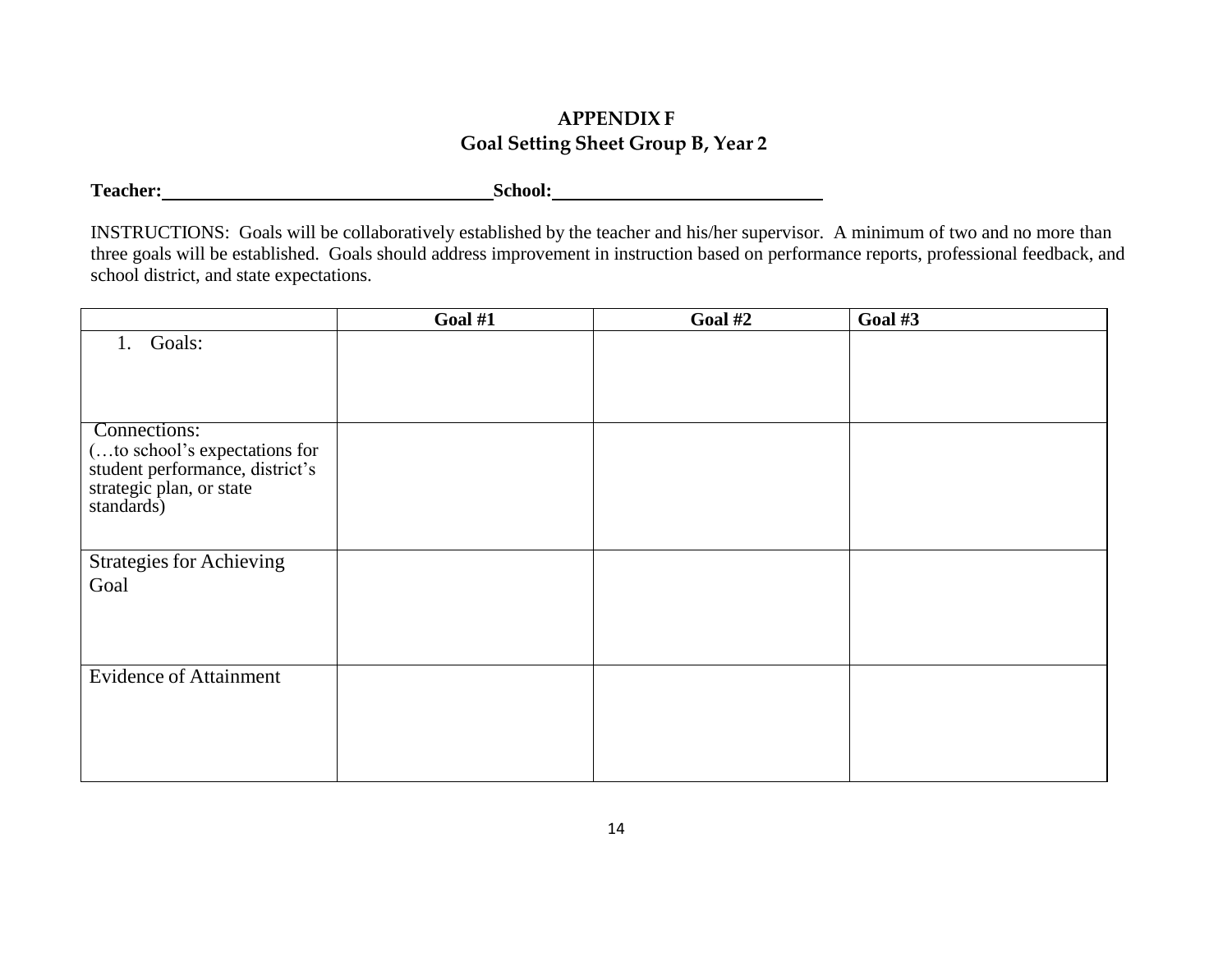#### **APPENDIX F continued Goal Setting Sheet Group B, Year 2**

GOAL 1: **GOAL #**

| <b>Identified Need for Goal</b><br>(Please be specific) | <b>Anticipated Outcomes</b><br>(Please be specific) | <b>Action Steps and Progress</b><br><b>Indicators</b> | <b>Expected Completion Date</b> |
|---------------------------------------------------------|-----------------------------------------------------|-------------------------------------------------------|---------------------------------|
|                                                         |                                                     |                                                       |                                 |
|                                                         |                                                     |                                                       |                                 |
|                                                         |                                                     |                                                       |                                 |
|                                                         |                                                     |                                                       |                                 |
|                                                         |                                                     |                                                       |                                 |
|                                                         |                                                     |                                                       |                                 |
|                                                         |                                                     |                                                       |                                 |
|                                                         |                                                     |                                                       |                                 |

For additional goals, copy template to next page.

Staff Member/Date:

Principal or Program Director/Date: cc: Personnel File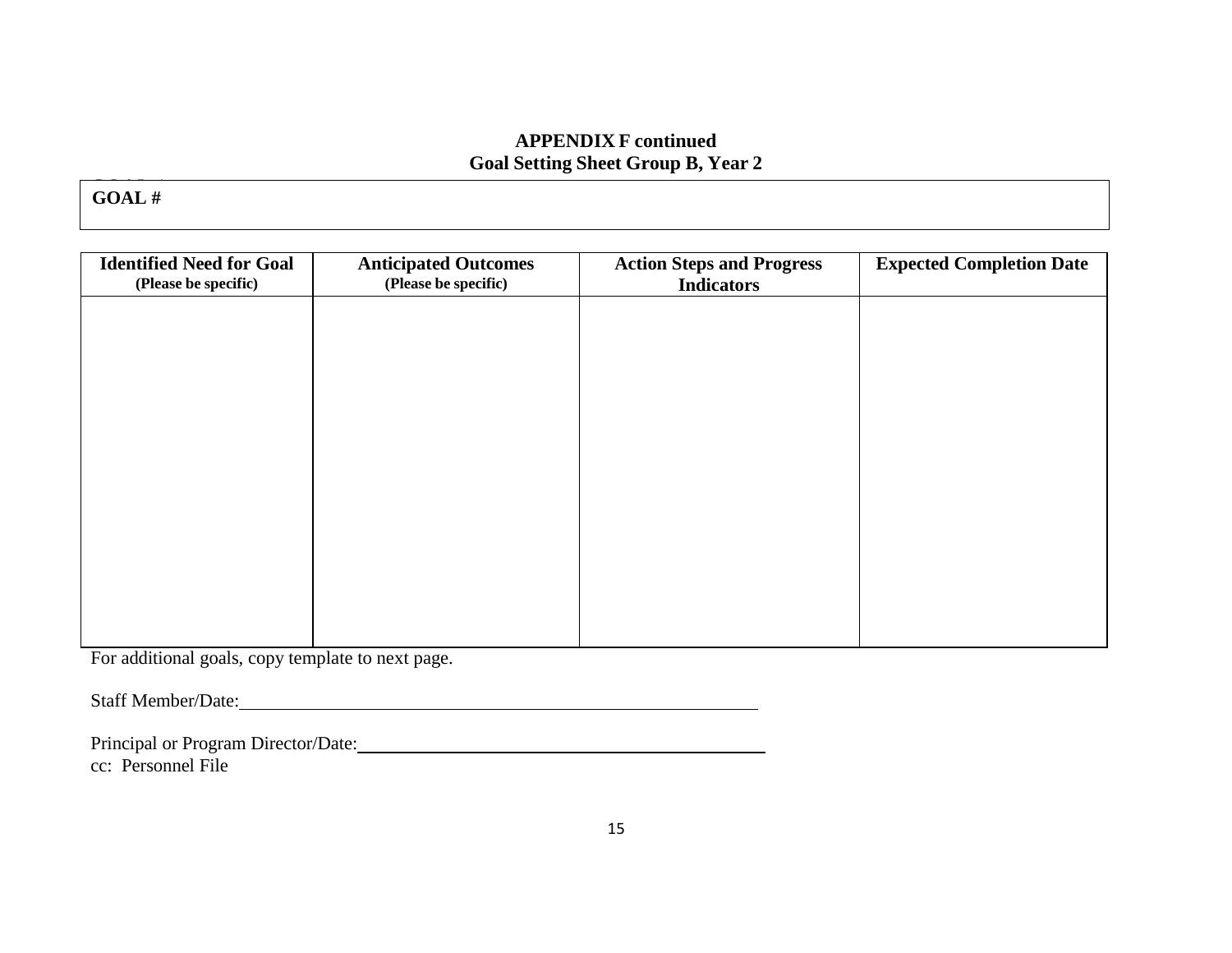## **APPENDIX G: Action Research Template**

## **Group B Year 3**

**Teacher(s):** ; \_; ;

1. Identify Your Focus; develop a statement of need:

- Explain and describe the instructional strategy or instructional intervention that you wish to study.
- What evidence did you use to decide that there was a need for a new strategy/intervention?
- Why did you choose this strategy to address the need?

2. Develop an Action Research Question: WHAT WILL IMPACT WHAT?

- The question should include an *independent variable* (the strategy or intervention) and a *dependent variable* (what you hope will be impacted by the strategy or intervention).
- Example: "What is the effect of *Close Reading Strategies* on *comprehension*?  $\bullet$
- Example 2: "What is the effect of *Google Docs Collaborative Editing* on *student writing*?

3. List the literature or other sources will you research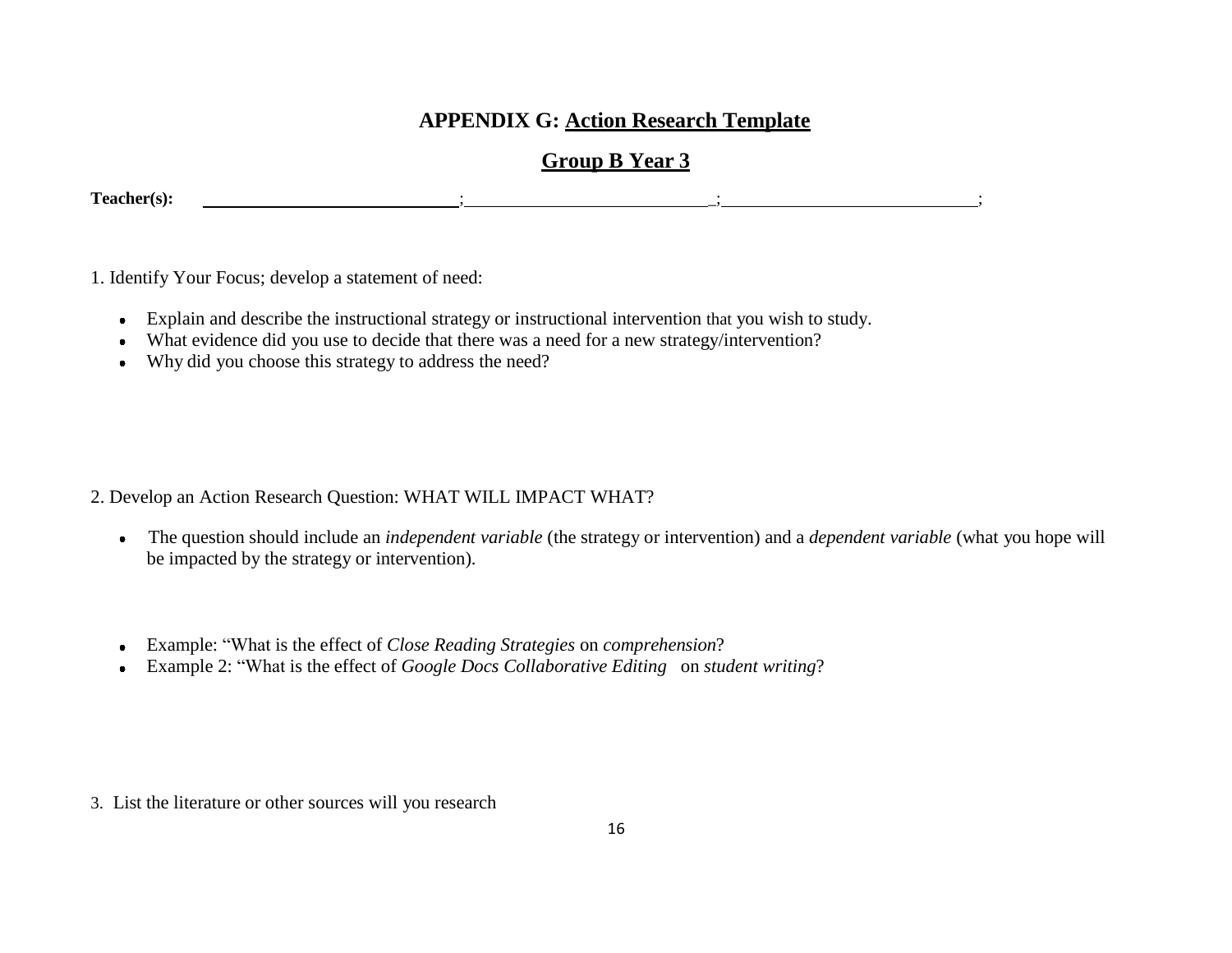| <b>Sources:</b> | <b>Summary of Learning:</b> |
|-----------------|-----------------------------|
|                 |                             |
|                 |                             |

#### 4. Planning for your action research:

- In what curriculum area will you implement this strategy?
	- o Grade Level(s):
	- o Subject:
	- o Student Group Description
- What method of pre and post data are you planning to use?

5. Make a timeline outlining the steps in your action research: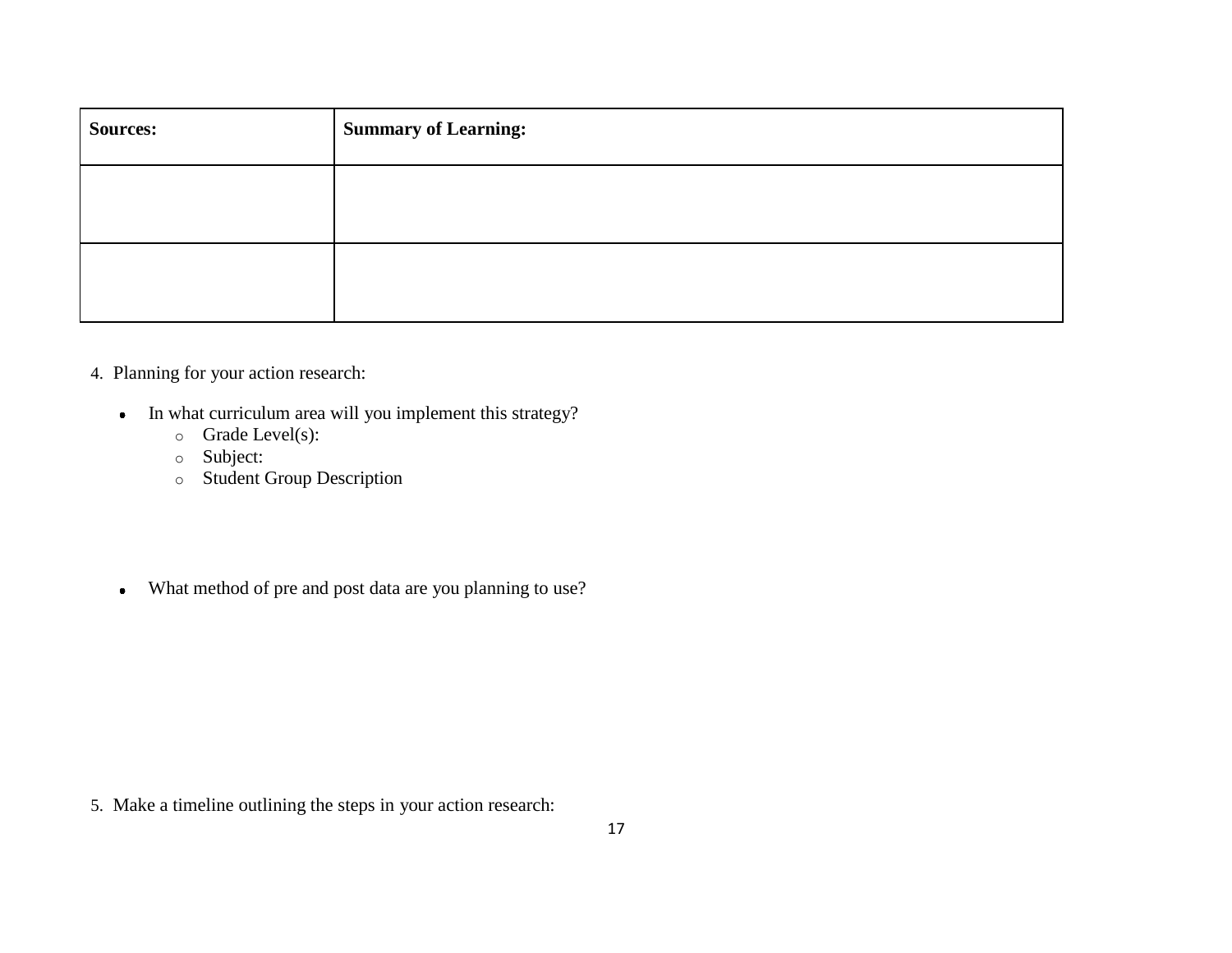| Date and Time   Action | <b>Comments</b> |
|------------------------|-----------------|
|                        |                 |
|                        |                 |
|                        |                 |
|                        |                 |
|                        |                 |
|                        |                 |

(Answer on a separate sheet and attach)

6. What effect did the implementation of this strategy have on student learning and/or engagement? Please provide both qualitative and quantitative data.

7. What adjustments are needed in the strategy or the implementation? As time allows, reintroduce the revised strategy and monitor the results.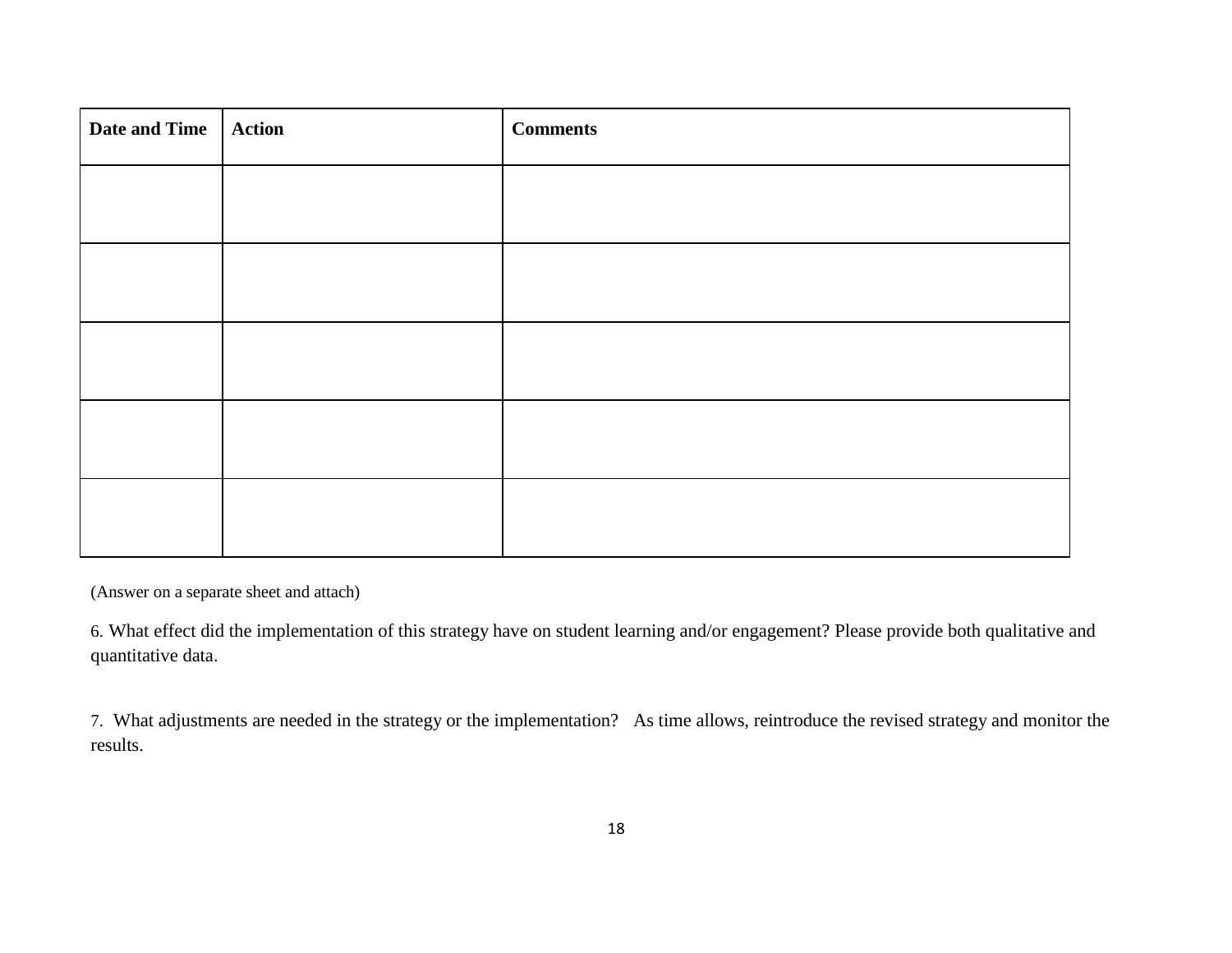## **APPENDIX H Improvement in Identified Area (s)** *–* **Group C**

| Teach.                | Date<br>11111C<br>ir∩11n<br>້ |  |
|-----------------------|-------------------------------|--|
| $Eu$ aluat<br>uw<br>- | AIOIT.                        |  |

- 1. According to the summative evaluation(s) on \_ and/or other information, the following area(s) need(s)improvement:
- 2. Expectations for improvement:
- 3. Plan for improvement that identifies goal(s), action plan, appropriate resources, and a timeline. (Form on reverse side)

| Teacher Signature | Date |
|-------------------|------|
|                   |      |

Evaluator's Signature Date

4. Results of action undertaken during the year

Progress Sufficient to move to Group B\_\_\_\_\_Some Progress Made, Remain in Group C\_\_\_\_\_Not sufficient progress, Move to Group D \_\_\_\_\_

Teacher Signature Date Date Evaluator's Signature Date

19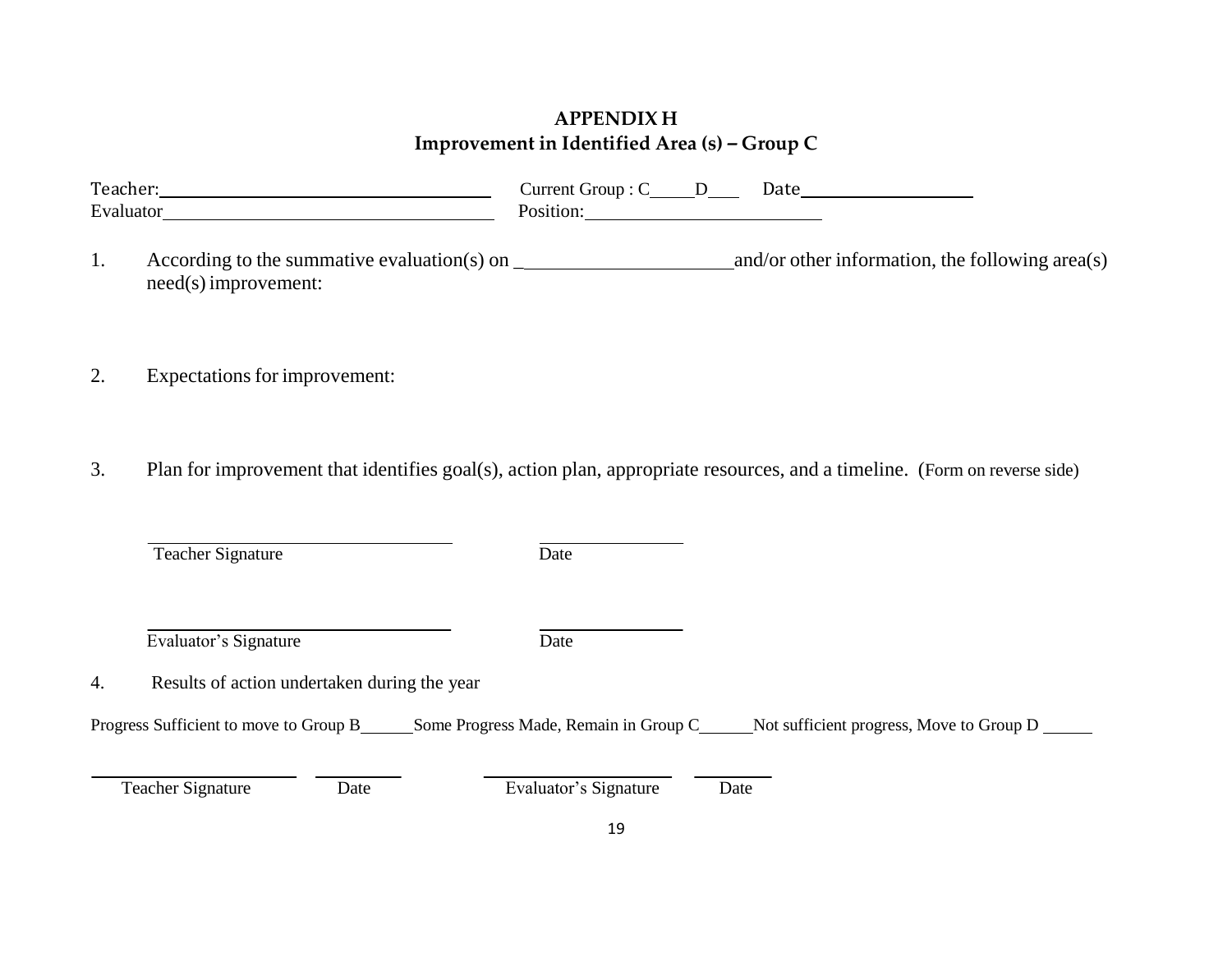#### **Appendix H (reverse side) Goals for identified improvement**

| Goal | <b>Action Plan</b> | <b>Resources Needed</b> | <b>Evidence for</b><br><b>Attainment</b> | <b>Timeline</b> |
|------|--------------------|-------------------------|------------------------------------------|-----------------|
|      |                    |                         |                                          |                 |
|      |                    |                         |                                          |                 |
|      |                    |                         |                                          |                 |
|      |                    |                         |                                          |                 |
|      |                    |                         |                                          |                 |
|      |                    |                         |                                          |                 |
|      |                    |                         |                                          |                 |
|      |                    |                         |                                          |                 |
|      |                    |                         |                                          |                 |
|      |                    |                         |                                          |                 |
|      |                    |                         |                                          |                 |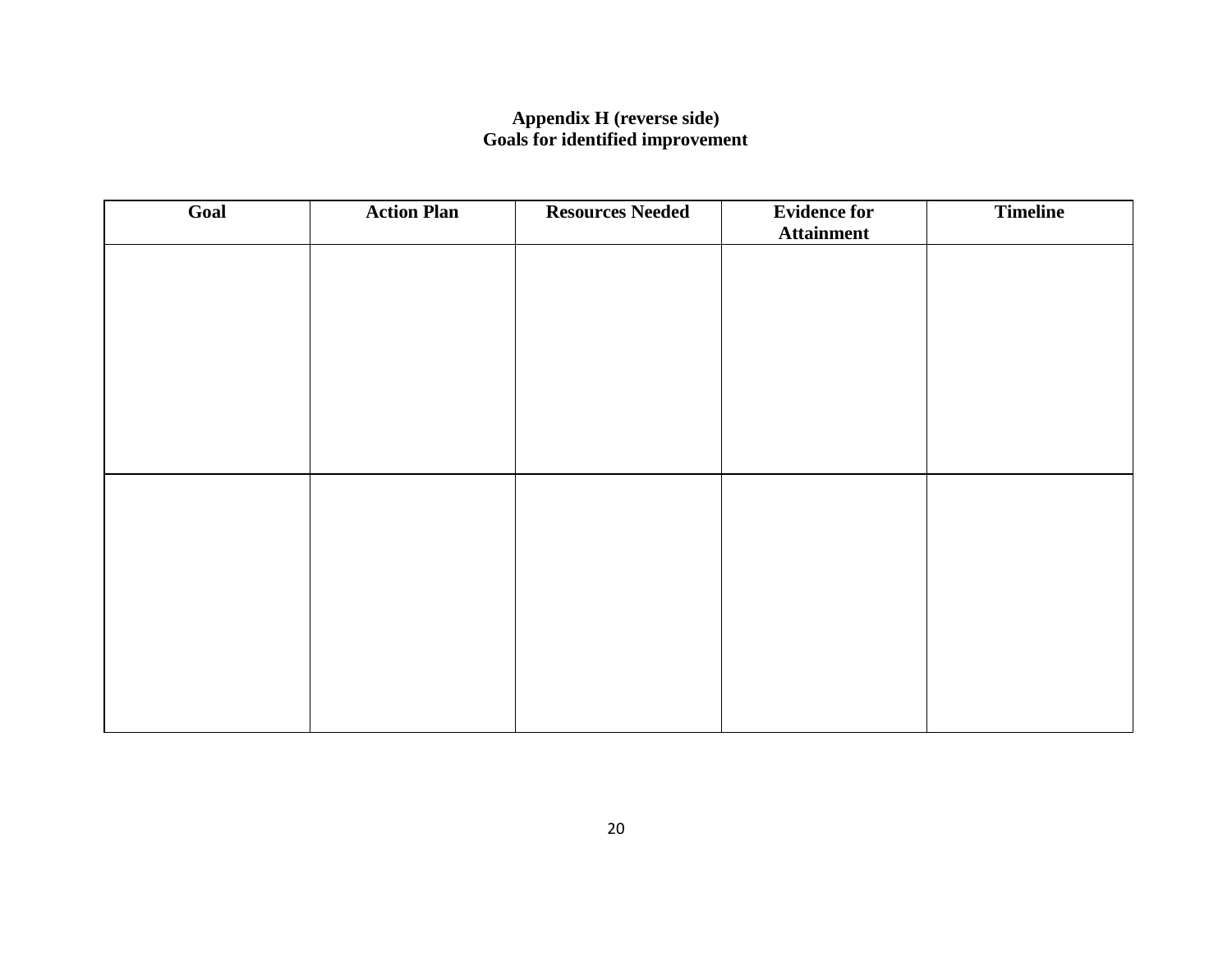## **APPENDIX I STRUCTURED ASSISTANCE (Group D)**

The schedule for teachers on Structured Assistance will be determined by the Principal or Program Director depending on the severity of the need for teacher improvement. Sufficient time will be provided for the teacher to demonstrate improvement. The Principal or Program Director, in consultation with the Superintendent, will develop an Improvement Plan based on the Standards of Professional Practice and Timeline.

#### **Structured Assistance Plan for Continuing Contract Staff :**

For teachers identified as requiring additional support, the evaluator will:

- 1. Identify the area(s) of concern or deficiency, referring to classroom or other relevant observations and/or data that describe and document these area(s).
- 2. Clearly express expectations for improved performance in writing.
- 3. Outline a plan for improvement that identifies appropriate resources and help to assist the teacher to improved performance.
- 4. Identify a qualified colleague as a mentoring support (if appropriate). This colleague must be on a continuing contract it is desirable to have and have training as a mentor. This colleague would not be an evaluator.
- 5. Establish a monitoring system that may include a specific number of observations and/or conferences.
- 6. Provide a reasonable and specific time period in which improvement must be made and a review completed. Depending upon the concerns, this time frame may typically range from one to ten months.

#### **Structured Assistance – Assessment of Progress:**

At the conclusion of an appropriate time period established by the Principal or Program Director for performance improvement, the Principal or Program Director will provide the teacher with a formal written assessment that contains:

- 1. A record of the assistance provided
- 2. A record of the observations/data and/or conferences conducted or held to monitor performance
- 3. An assessment of performance in the area(s) of identified concern or deficiency
- 4. A clear statement of the status of the concern, i.e. whether resolved or in need of further action
- 5. Identification of adjustments and parameters involving the seriousness of a continued concern:
	- a. An extension of the terms and time limits of the existing plan
	- b. Revision of the assistance plan to include other strategies and support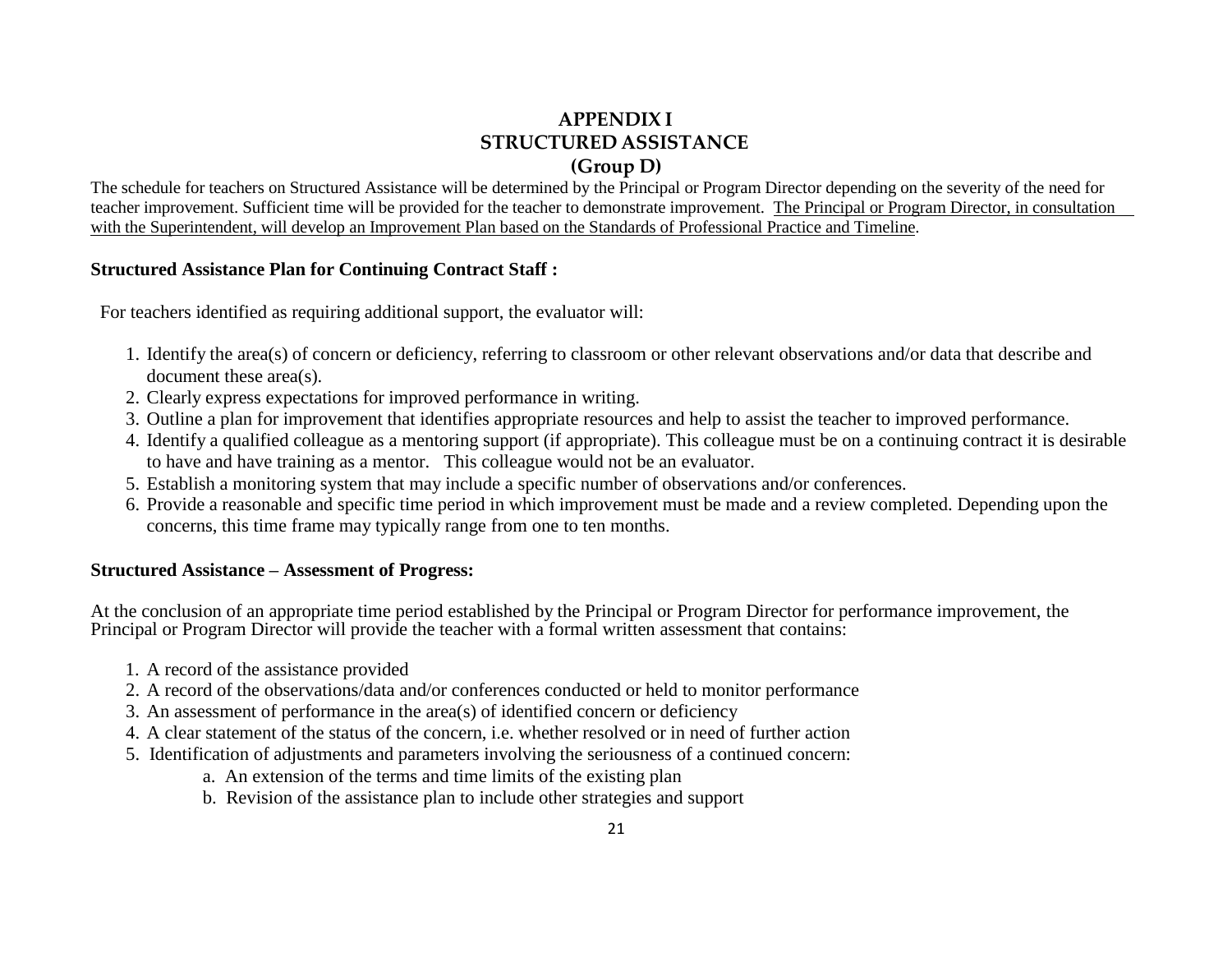#### c. Other administrative actions up to and including recommendation for termination of employment

A copy of any written assessment will be given to the teacher, the Principal or Program Director will keep one, and the original will be forwarded to the Superintendent's Office for inclusion in the employee's permanent personnel record. The teacher has the right to review the written assessment before it is filed and may attach written comments. The teacher may have a union representative at all evaluation conferences if desired and requested. The Principal or Program Director may include other evaluators to assist in this process.

If the teacher meets the standards successfully, his or her supervision would resume as described under Group B.

If the teacher does not meet the standards for improved performance and the Principal determines that there is no reasonable basis for extending the timeframe or revising the plan of assistance, the evaluator will recommend non-renewal to the Superintendent of Schools. The Superintendent will meet with the teacher to discuss separation from the position.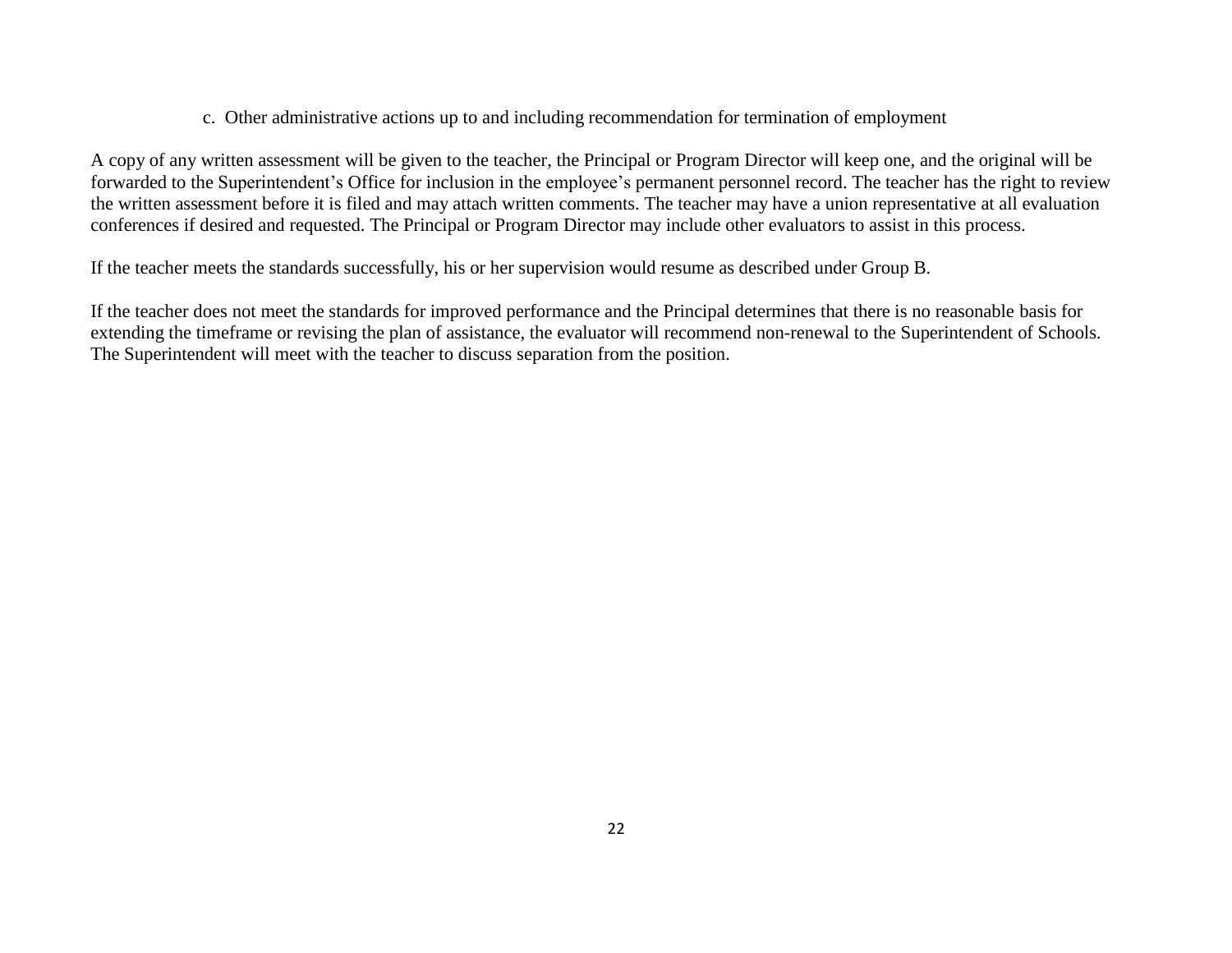#### **APPENDIX J WINDSOR SOUTHEAST SUPERVISORY UNION STANDARDS FOR PROFESSIONAL PRACTICE**

#### **Domain 1:** Planning and Preparation **Domain 2: Instruction**

- 1a: Demonstrating Knowledge of Content and Pedagogy 3a: Communication Clearly and Accurately
- 
- 
- 
- 1e: Designing Coherent Instruction 3e: Demonstrating Flexibility
- 

## **Implements lessons designed to intentionally lead to the attainment of stated standards, objectives, or understanding of essential questions. \***

- 
- 1b: Demonstrating Understanding of Students 3b: Using Questioning and Discussion Techniques
- 1c: Selecting Instructional Goals 3c: Engaging ALL Students in Learning
	- Activities are specifically designed to ensure the participation of all students. \*
	- Groupings maximize the ability of all students to participate. \*
- 1d: Demonstrating Knowledge of Resources 3d: Providing Written and Component Oral Feedback to Students
	-
- 1f: Assessing Student Learning \* adapted from Diagnostic Classroom Observation (Saginor, 2008)

#### **Domain 2:** The Classroom Environment **Domain 4:** Professional Responsibilities

- 2a: Creating an Environment of Respect, Responsiveness, and 4a: Compliance with Administrative/Committee Policies and Rapport Procedures
- 2b: Establishing a Culture for Learning 4b: Reflecting on Teaching
- 2c: Managing Classroom Procedures 4c: Maintaining Accurate Records
- 

- 
- 
- 
- 2d: Managing Student Behavior 4d: Communicating with Families
	- 4e: Contributing to the School, District and Profession
	- 4f: Showing Professionalism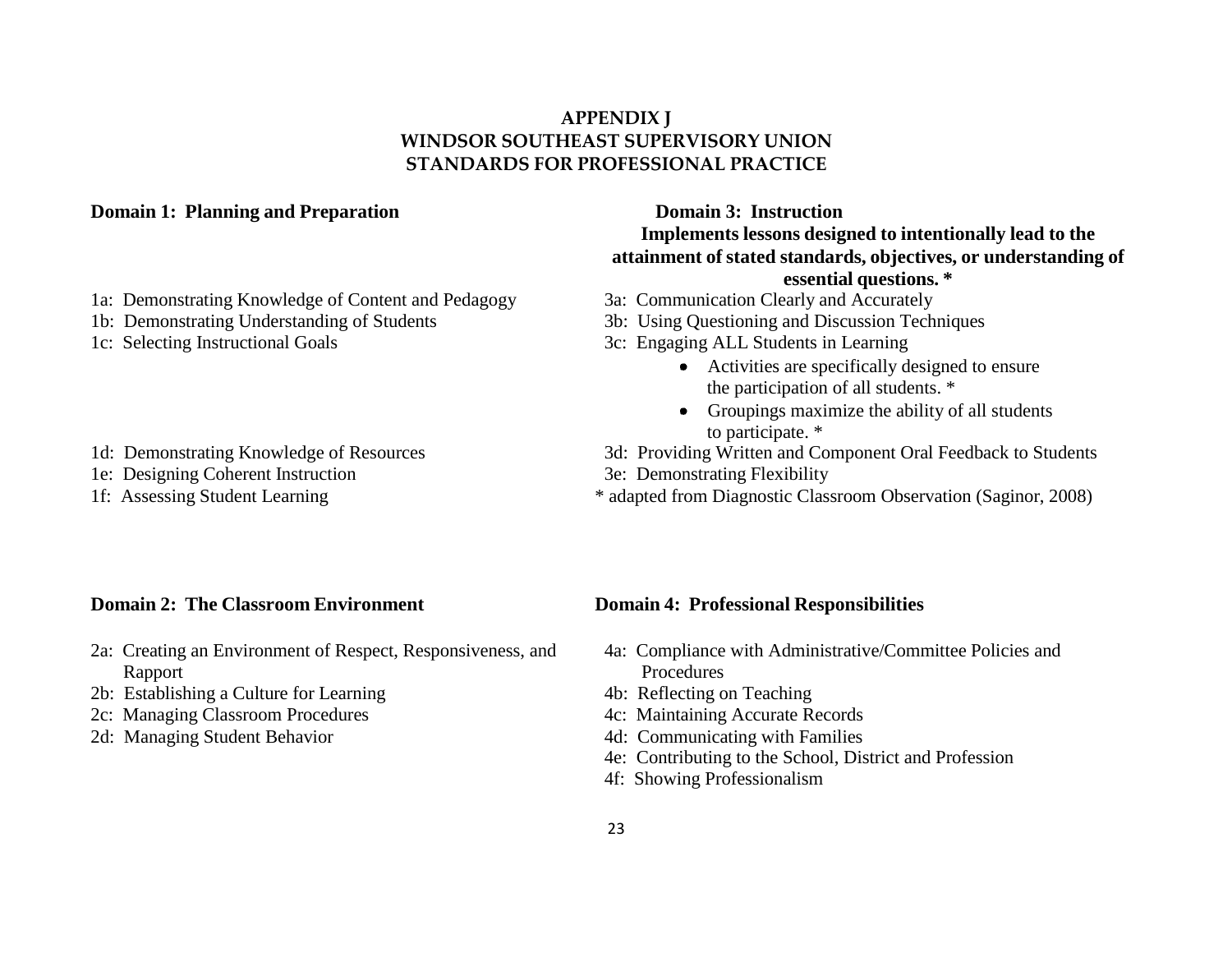## **APPENDIX K WINDSOR SOUTHEAST SUPERVISORY UNION STANDARDS FOR PROFESSIONAL PRACTICE RUBRICS Domain 1: PLANNING AND PREPARATION**

#### Component 1a: Demonstrating Knowledge of content and Pedagogy

| <b>STANDARD</b>                            | <b>LEVELS OF PERFORMANCE</b>                                                                                            |                                                                                                                                                                 |                                                                                                                                                            |
|--------------------------------------------|-------------------------------------------------------------------------------------------------------------------------|-----------------------------------------------------------------------------------------------------------------------------------------------------------------|------------------------------------------------------------------------------------------------------------------------------------------------------------|
|                                            | <b>DOES NOT MEET</b>                                                                                                    | <b>MEETS</b>                                                                                                                                                    | <b>EXCEEDS</b>                                                                                                                                             |
| Knowledge of Content                       | Teacher makes content errors<br>and/or does not correct student's<br>content errors.                                    | Teacher displays solid content<br>knowledge and makes<br>connections between content and<br>other parts of the discipline and<br>other disciplines.             | Teacher displays extensive<br>content knowledge, with<br>evidence of continuing pursuit of<br>such knowledge.                                              |
| Knowledge of Prerequisite<br>Relationships | Teacher displays little<br>understanding of prerequisite<br>knowledge important for student<br>learning of the content. | Teacher's plans and practices<br>reflect understanding of<br>prerequisite relationships among<br>topics and concepts.                                           | Teacher actively builds on<br>knowledge of prerequisite<br>relationships when describing<br>instruction or seeking causes for<br>student misunderstanding. |
| Knowledge of Content Related<br>Pedagogy   | Teacher displays little<br>understanding of pedagogy<br>involved in student learning of<br>the content.                 | Pedagogical practices reflect<br>current research on best<br>pedagogical practice within a<br>discipline but without<br>anticipating student<br>misconceptions. | Teacher displays continuing<br>search for best practice and<br>anticipates student<br>misconceptions.                                                      |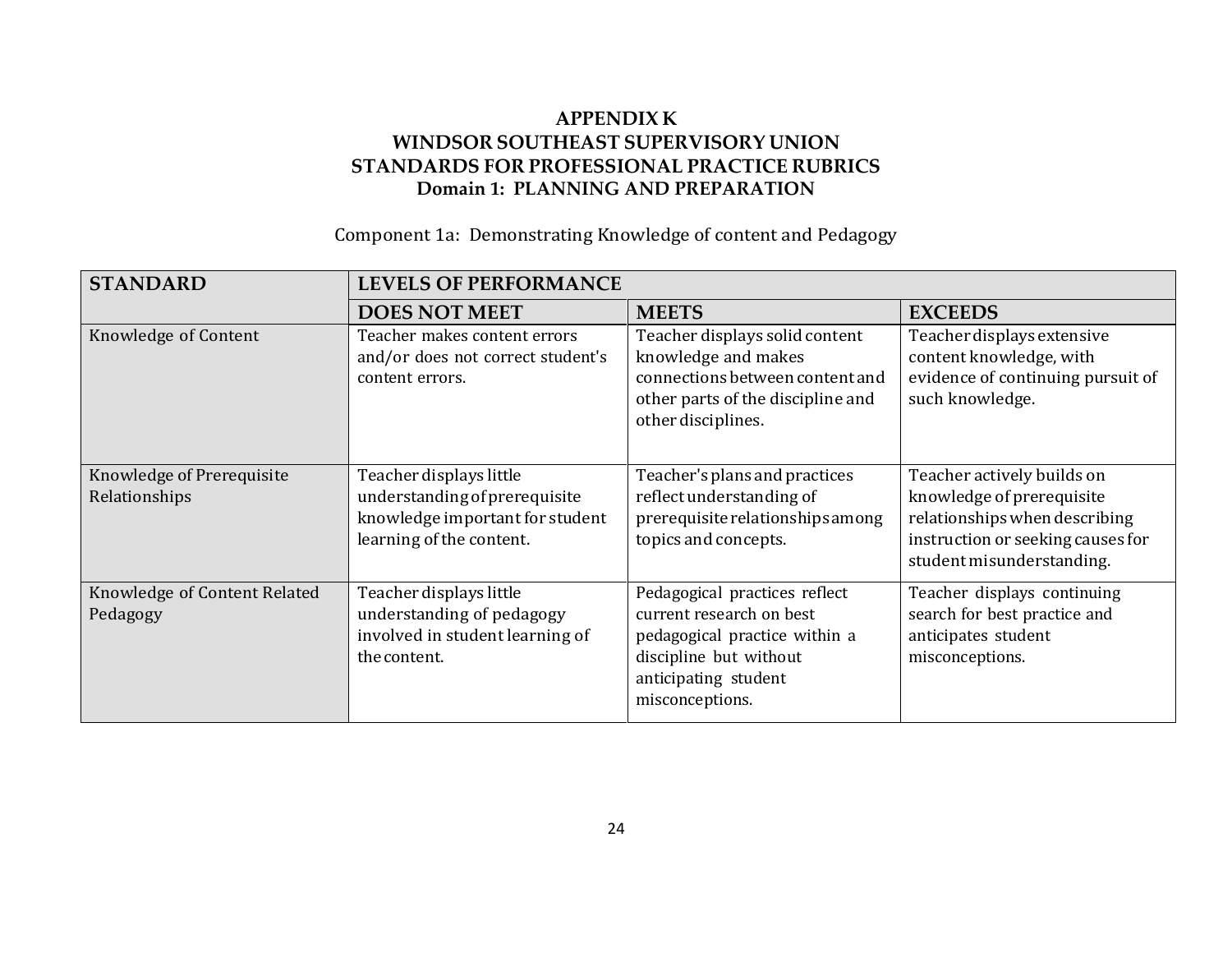## **Domain 1: PLANNING AND PREPARATION** Component 1b: Demonstrating Understanding of Students

| <b>STANDARD</b>                                                     | <b>LEVELS OF PERFORMANCE</b>                                                                                                                                           |                                                                                                                                              |                                                                                                                                                                                                  |
|---------------------------------------------------------------------|------------------------------------------------------------------------------------------------------------------------------------------------------------------------|----------------------------------------------------------------------------------------------------------------------------------------------|--------------------------------------------------------------------------------------------------------------------------------------------------------------------------------------------------|
|                                                                     | <b>DOES NOT MEET</b>                                                                                                                                                   | <b>MEETS</b>                                                                                                                                 | <b>EXCEEDS</b>                                                                                                                                                                                   |
| <b>Understanding of Characteristics</b><br>of Age Group             | Teacher displays minimal<br>understanding of developmental<br>characteristics of age group.                                                                            | Teacher displays thorough<br>understanding of typical<br>developmental characteristics of<br>age group as well as exceptions<br>to patterns. | Teacher displays thorough<br>understanding of typical<br>developmental characteristics of<br>age group, exceptions to the<br>patterns, and the extent to which<br>each student follows patterns. |
| Understanding of Students'<br>Varied Approaches to Learning         | Teacher is unfamiliar with the<br>different approaches to learning<br>that students exhibit, such as<br>learning styles, modalities, and<br>different "intelligences." | Teacher consistently<br>demonstrates thorough<br>understanding of varied<br>approaches to learning that<br>students exhibit.                 | Teacher uses, where appropriate,<br>knowledge of students' varied<br>approaches to learning in<br>instructional planning.                                                                        |
| Understanding of Students'<br>Skills and Knowledge                  | Teacher displays little<br>understanding of students' skills<br>and knowledge and does not<br>indicate that such knowledge is<br>valuable.                             | Teacher displays understanding<br>of students' skills and knowledge<br>for groups of students.                                               | Teacher displays understanding<br>of individual student's skills and<br>knowledge, including those with<br>special needs.                                                                        |
| Understanding of Students'<br><b>Interest and Cultural Heritage</b> | Teacher displays little<br>understanding of students'<br>interests or cultural heritage and<br>does not indicate that such<br>knowledge is valuable.                   | Teacher displays understanding<br>of the interests or cultural<br>heritage of groups of students.                                            | Teacher displays understanding<br>of the interests or cultural<br>heritage of individual student.                                                                                                |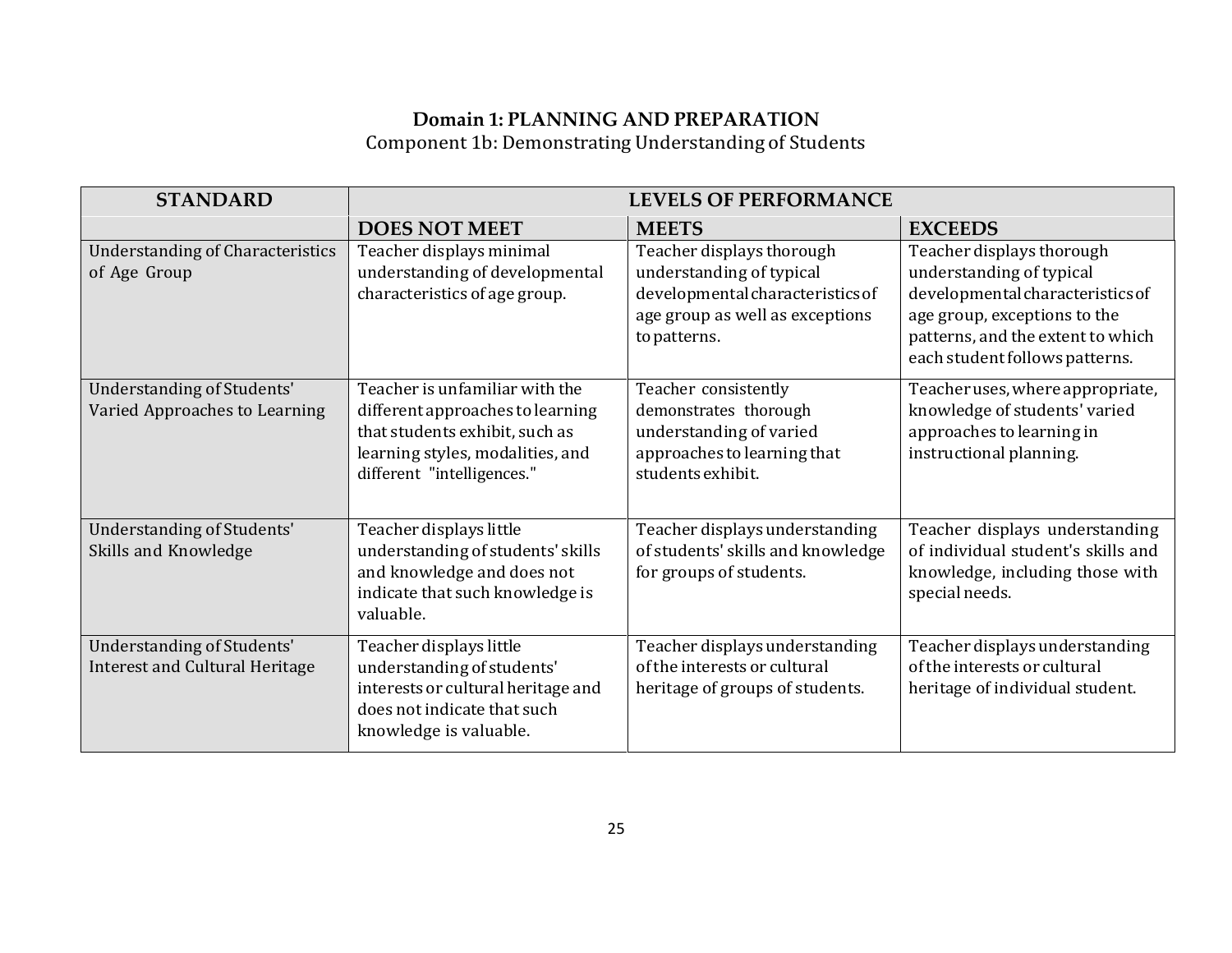Component 1c: Selecting Instructional Goals

| <b>STANDARD</b>                         |                                                                                                                            | <b>LEVELS OF PERFORMANCE</b>                                                                                     |                                                                                                                     |
|-----------------------------------------|----------------------------------------------------------------------------------------------------------------------------|------------------------------------------------------------------------------------------------------------------|---------------------------------------------------------------------------------------------------------------------|
|                                         | <b>DOES NOT MEET</b>                                                                                                       | <b>MEETS</b>                                                                                                     | <b>EXCEEDS</b>                                                                                                      |
| Value                                   | Goals are not valuable and<br>represent low expectations or no                                                             | Goals are valuable in their level<br>of expectations, conceptual                                                 | Not only are the goals valuable,<br>but teacher can also clearly                                                    |
| Expectations                            | conceptual understanding for<br>students. Goals do not reflect<br>important learning.                                      | understanding, and importance<br>of learning.                                                                    | articulate how goals establish<br>high expectations and relate to<br>curriculum frameworks and<br>standards.        |
| Clarity                                 | Goals are either not clear or are<br>stated as student activities. Goals<br>do not permit viable methods of<br>assessment. | Most of the goals are clear but<br>may include a few activities.<br>Most permit viable methods of<br>assessment. | All the goals are clear, written in<br>the form of student learning, and<br>permit viable methods of<br>assessment. |
| <b>Suitability for Diverse Students</b> | Goals are not suitable for the<br>class.                                                                                   | All the goals are suitable for most<br>students in the class.                                                    | Goals take into account the<br>varying learning needs of<br>individual students or groups.                          |
| <b>Balance</b>                          | Goals reflect only one type of<br>learning and one content area.                                                           | Goals reflect several different<br>types of learning and<br>opportunities for integration.                       | Goals reflect student initiative in<br>establishing important learning.                                             |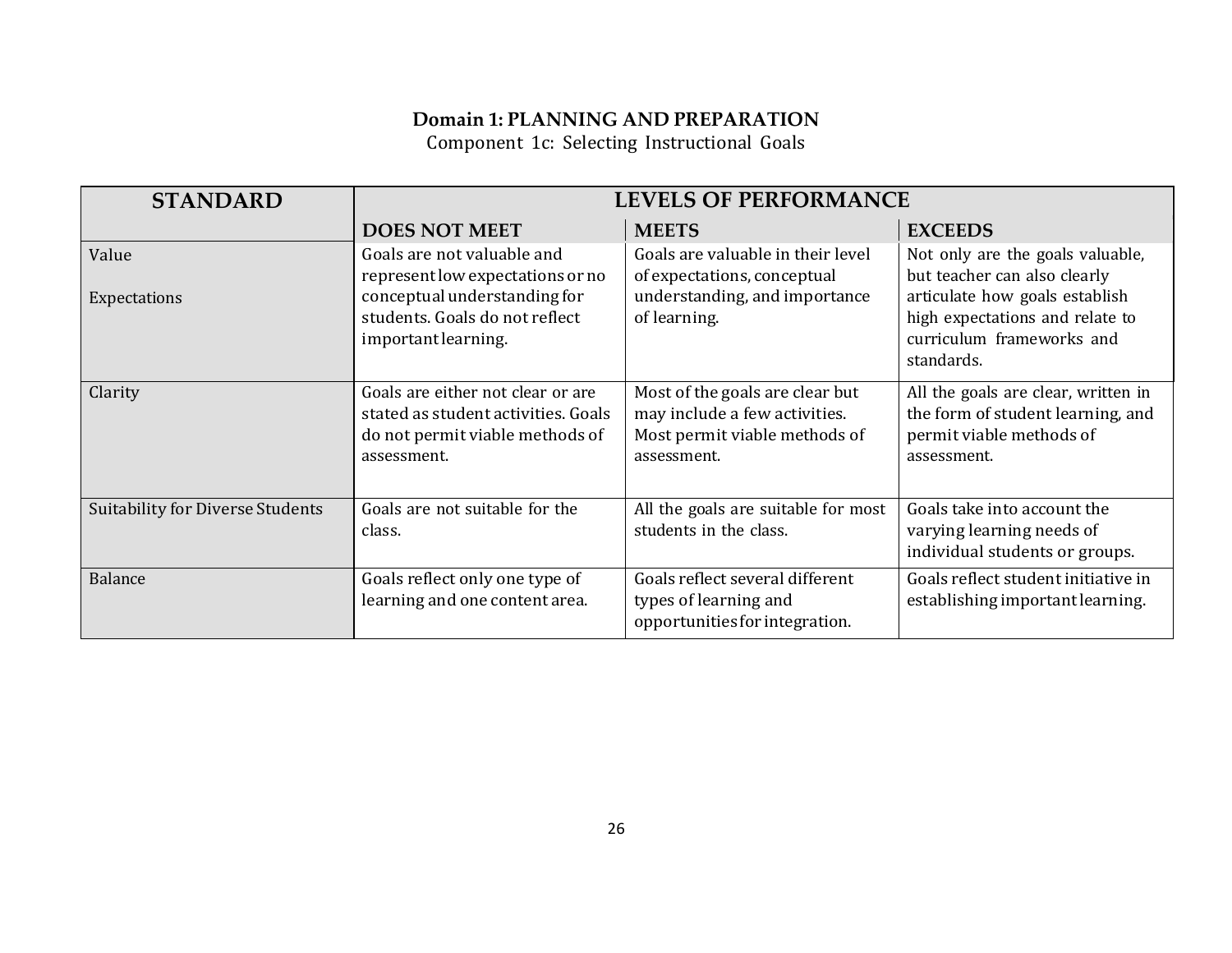Component 1d: Demonstrating Knowledge of Resources

| <b>STANDARD</b>               | <b>LEVELS OF PERFORMANCE</b>                                                      |                                                                                                                                      |                                                                                                                                                                                                                  |
|-------------------------------|-----------------------------------------------------------------------------------|--------------------------------------------------------------------------------------------------------------------------------------|------------------------------------------------------------------------------------------------------------------------------------------------------------------------------------------------------------------|
|                               | <b>DOES NOT MEET</b>                                                              | <b>MEETS</b>                                                                                                                         | <b>EXCEEDS</b>                                                                                                                                                                                                   |
| Resources for Teaching        | Teacher is unaware of<br>resources available through<br>the school or district.   | Teacher is fully aware of all<br>resources available through the<br>school or district.                                              | In addition to being aware of<br>school and district resources,<br>teacher actively seeks other<br>materials to enhance instruction,<br>for example, from professional<br>organizations or through<br>community. |
| <b>Resources for Students</b> | Teacher is unaware of<br>resources available to assist<br>students who need them. | Teacher is fully aware of all<br>resources available through the<br>school or district and knows how<br>to gain access for students. | In addition to being aware of<br>school and district resources,<br>teacher is aware of additional<br>resources available through the<br>community.                                                               |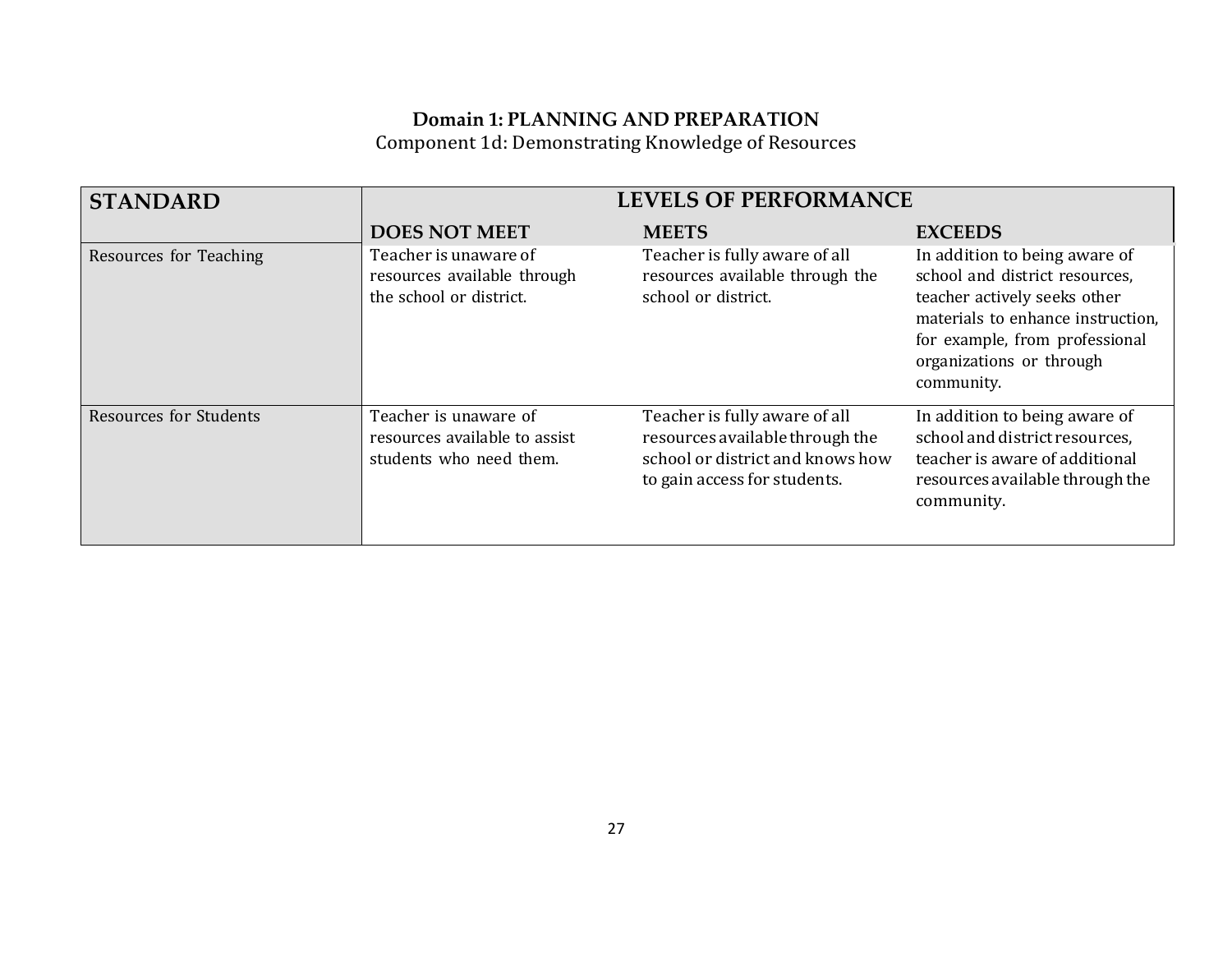Component 1e: Designing Coherent Instruction

| <b>STANDARD</b>                          |                                                                                                                                                                                   | <b>LEVELS OF PERFORMANCE</b>                                                                                                                                                                                                                                   |                                                                                                                                                                                                                                     |
|------------------------------------------|-----------------------------------------------------------------------------------------------------------------------------------------------------------------------------------|----------------------------------------------------------------------------------------------------------------------------------------------------------------------------------------------------------------------------------------------------------------|-------------------------------------------------------------------------------------------------------------------------------------------------------------------------------------------------------------------------------------|
|                                          | <b>DOES NOT MEET</b>                                                                                                                                                              | <b>MEETS</b>                                                                                                                                                                                                                                                   | <b>EXCEEDS</b>                                                                                                                                                                                                                      |
| <b>Learning Activities</b>               | Learning activities are not suitable<br>to students or instructional goals.<br>They do not follow an organized<br>progression and do not reflect<br>recent professional research. | Most of the learning activities are<br>suitable to students and<br>instructional goals. Progression<br>of activities in the unit is fairly<br>even, and most activities reflect<br>recent professional research,<br>including interdisciplinary<br>approaches. | Learning activities are highly<br>relevant to students and<br>instructional goals. They progress<br>coherently, producing a unified<br>whole and reflect recent<br>professional research including<br>interdisciplinary approaches. |
| Instructional Materials and<br>Resources | Materials and resources do not<br>support the instructional goals or<br>engage students in meaningful<br>learning.                                                                | All materials and resources<br>support the instructional goals,<br>and most engage students in<br>meaningful learning.                                                                                                                                         | All materials and resources<br>support the instructional goals,<br>and most engage students in<br>meaningful learning. There is<br>evidence of student participation<br>in selecting or adapting materials.                         |
| <b>Instructional Groups</b>              | Instructional groups do not exist<br>or do not support the instructional<br>goals and offer no variety.                                                                           | Instructional groups are varied,<br>as appropriate to the different<br>instructional goals.                                                                                                                                                                    | Instructional groups are varied,<br>as appropriate to the different<br>instructional goals. There is<br>evidence of student choice in<br>selecting different patterns of<br>instructional groups.                                   |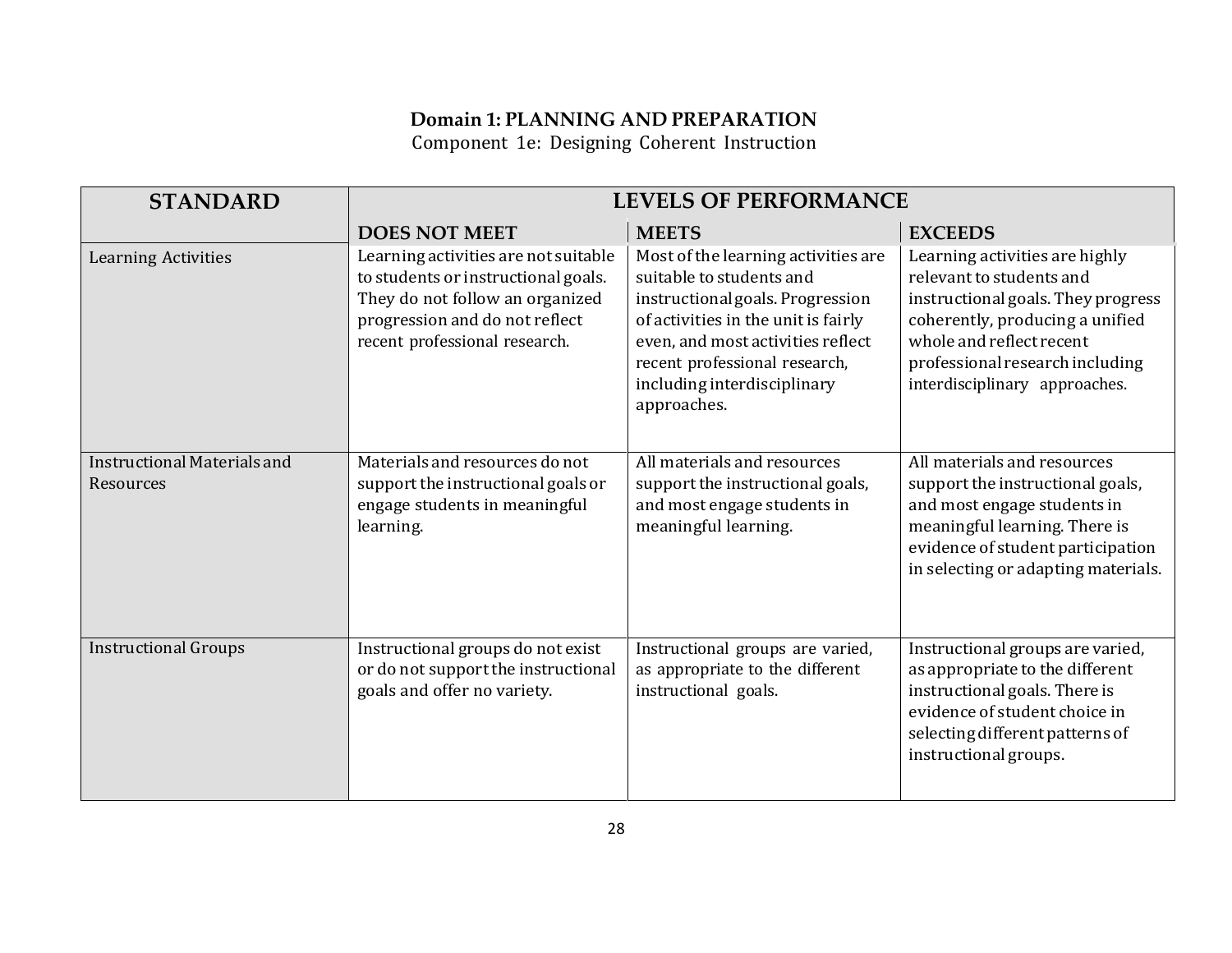Component 1e: Designing Coherent Instruction (Continued)

| <b>STANDARD</b>           | <b>LEVELS OF PERFORMANCE</b>                                                                                                 |                                                                                                                                     |                                                                                                              |
|---------------------------|------------------------------------------------------------------------------------------------------------------------------|-------------------------------------------------------------------------------------------------------------------------------------|--------------------------------------------------------------------------------------------------------------|
|                           | <b>DOES NOT MEET</b>                                                                                                         | <b>MEETS</b>                                                                                                                        | <b>EXCEEDS</b>                                                                                               |
| Lesson and Unit Structure | The lesson or unit has no clearly<br>defined structure, or the structure<br>is chaotic. Time allocations are<br>unrealistic. | The lesson or unit has a clearly<br>defined structure around which<br>activities are organized. Time<br>allocations are reasonable. | The lesson or unit structure is<br>clear and allows for different<br>pathways according to student<br>needs. |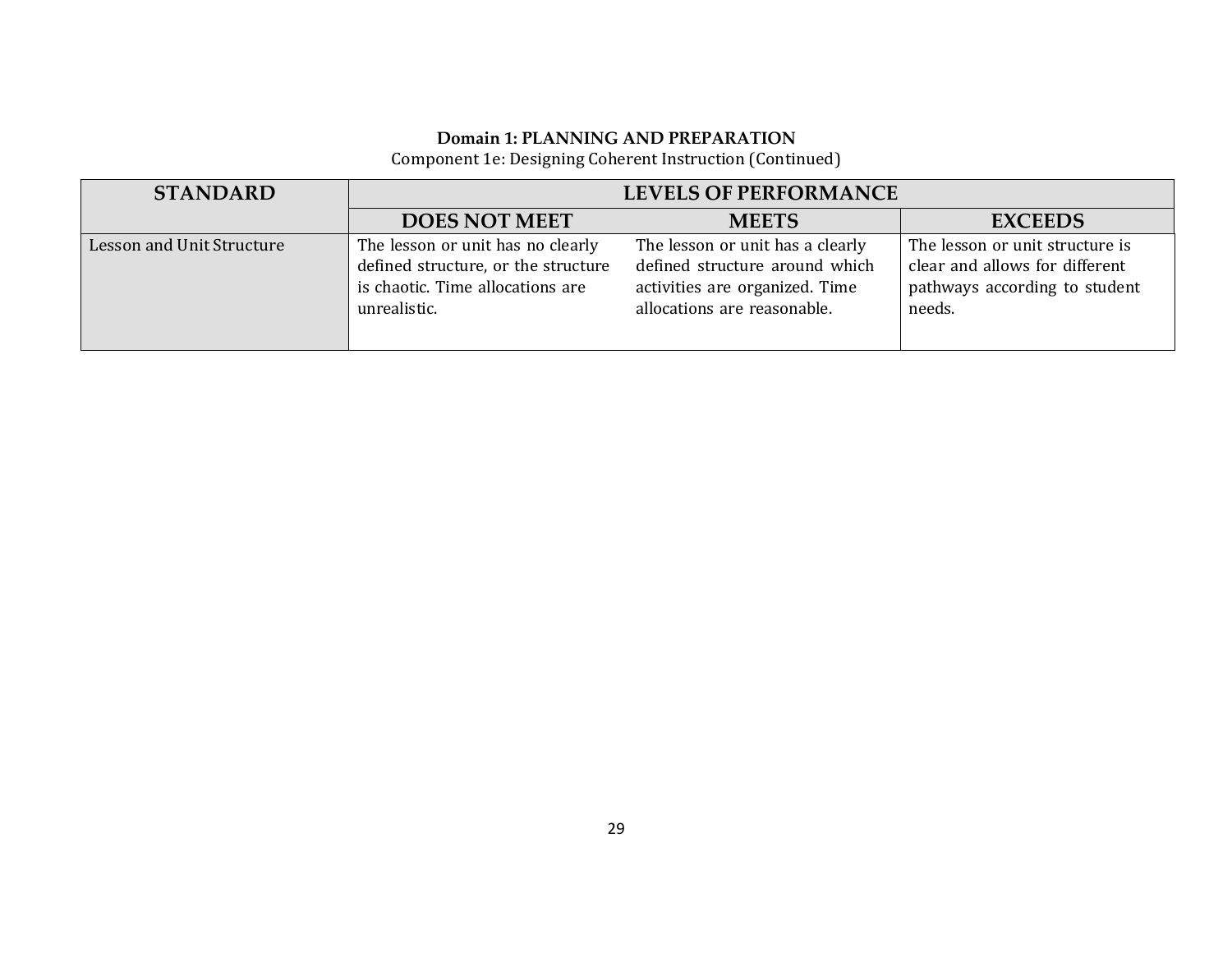Component 1f: Assessing Student Learning

| <b>STANDARD</b>                        |                                                                                 | <b>LEVELS OF PERFORMANCE</b>                                                                                                                              |                                                                                                                                                                                                             |
|----------------------------------------|---------------------------------------------------------------------------------|-----------------------------------------------------------------------------------------------------------------------------------------------------------|-------------------------------------------------------------------------------------------------------------------------------------------------------------------------------------------------------------|
|                                        | <b>DOES NOT MEET</b>                                                            | <b>MEETS</b>                                                                                                                                              | <b>EXCEEDS</b>                                                                                                                                                                                              |
| Congruence with Instructional<br>Goals | Content and methods of<br>assessment lack congruence to<br>instructional goals. | All the instructional goals are<br>nominally assessed through the<br>proposed plan, but the approach<br>is more suitable to some goals<br>than to others. | The proposed approach is<br>completely congruent with the<br>instructional goals, both in<br>content and process.                                                                                           |
| Criteria and Standards                 | The proposed approach contains<br>no clear criteria or standards.               | Assessment criteria and<br>standards are clear and have<br>been clearly communicated to<br>students.                                                      | Assessment criteria and<br>standards are clear and have been<br>clearly communicated to<br>students. There is evidence that<br>students contributed to the<br>development of the criteria and<br>standards. |
| Use for Planning                       | The assessment results effect<br>planning for these students only<br>minimally. | Teacher uses assessment results<br>to plan for and with individuals<br>and groups of students.                                                            | Students are aware of how they<br>are meeting the established<br>standards and participate in<br>planning the next steps.                                                                                   |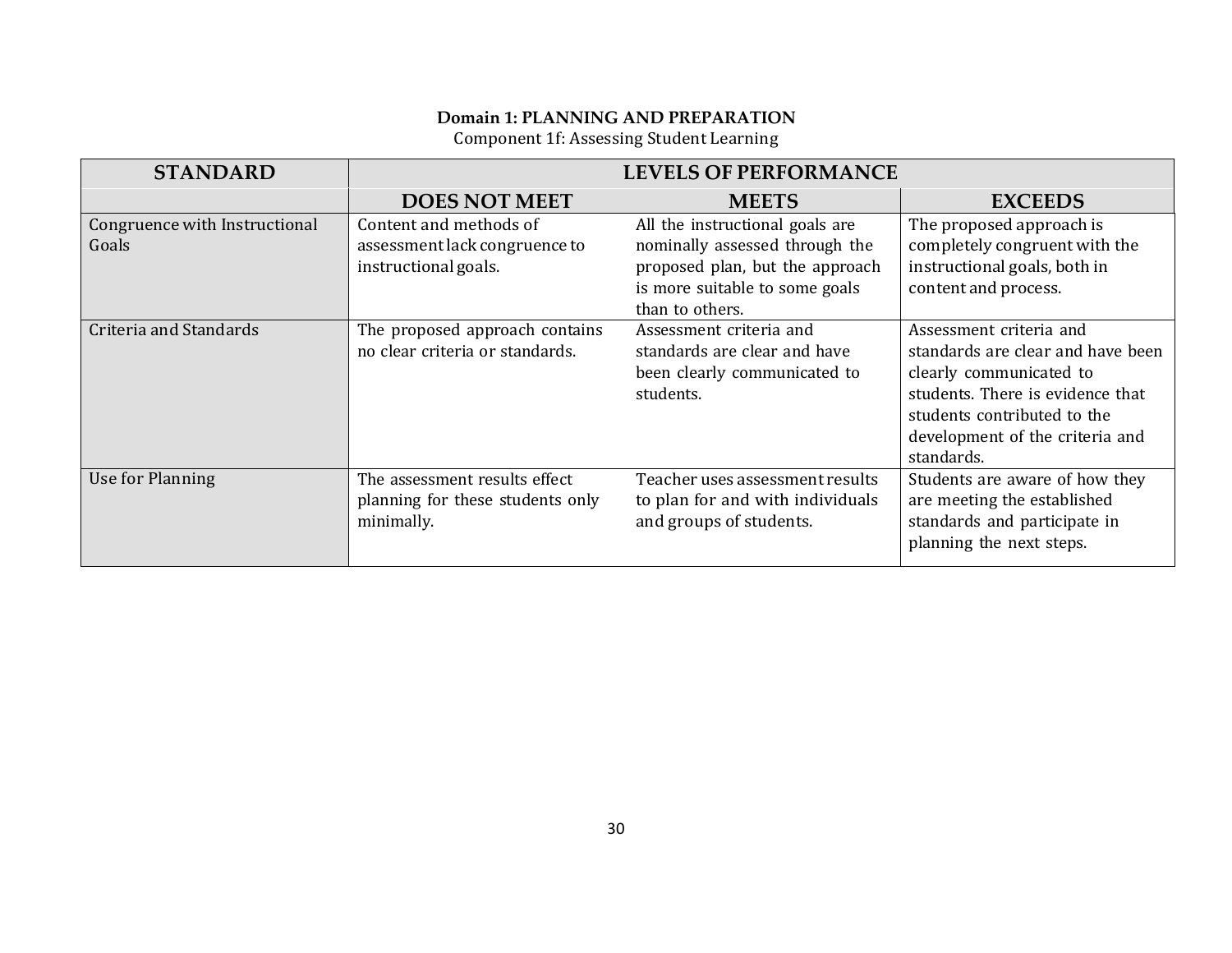## **Domain 2: THE CLASSROOM ENVIRONMENT** Component 2a: Creating an Environment of Respect and Rapport

| <b>STANDARD</b>                       | <b>LEVELS OF PERFORMANCE</b>                                                                                                                                                                             |                                                                                                                                                                                                                                               |                                                                                                                                                                |
|---------------------------------------|----------------------------------------------------------------------------------------------------------------------------------------------------------------------------------------------------------|-----------------------------------------------------------------------------------------------------------------------------------------------------------------------------------------------------------------------------------------------|----------------------------------------------------------------------------------------------------------------------------------------------------------------|
|                                       | <b>DOES NOT MEET</b>                                                                                                                                                                                     | <b>MEETS</b>                                                                                                                                                                                                                                  | <b>EXCEEDS</b>                                                                                                                                                 |
| Teacher Interactions with<br>Students | Teacher interactions with<br>some students is negative,<br>demeaning, sarcastic, or<br>inappropriate to the age<br>and/or cultural norms of the<br>students. Students exhibit<br>disrespect for teacher. | Teacher-student interactions are<br>friendly and demonstrate general<br>warmth, caring, and respect.<br>Such interactions are appropriate<br>to developmental and cultural<br>norms of the students. Students<br>exhibit respect for teacher. | Teacher demonstrates genuine<br>caring and respect for each<br>student. Students exhibit respect<br>for teacher as an individual,<br>beyond that for the role. |
| <b>Student Interactions</b>           | Student interactions are<br>characterized by conflict,<br>sarcasm, or put-downs.                                                                                                                         | Student interactions are generally<br>polite and respectful.                                                                                                                                                                                  | Students demonstrate genuine<br>caring for one another as<br>individual learners and as<br>students.                                                           |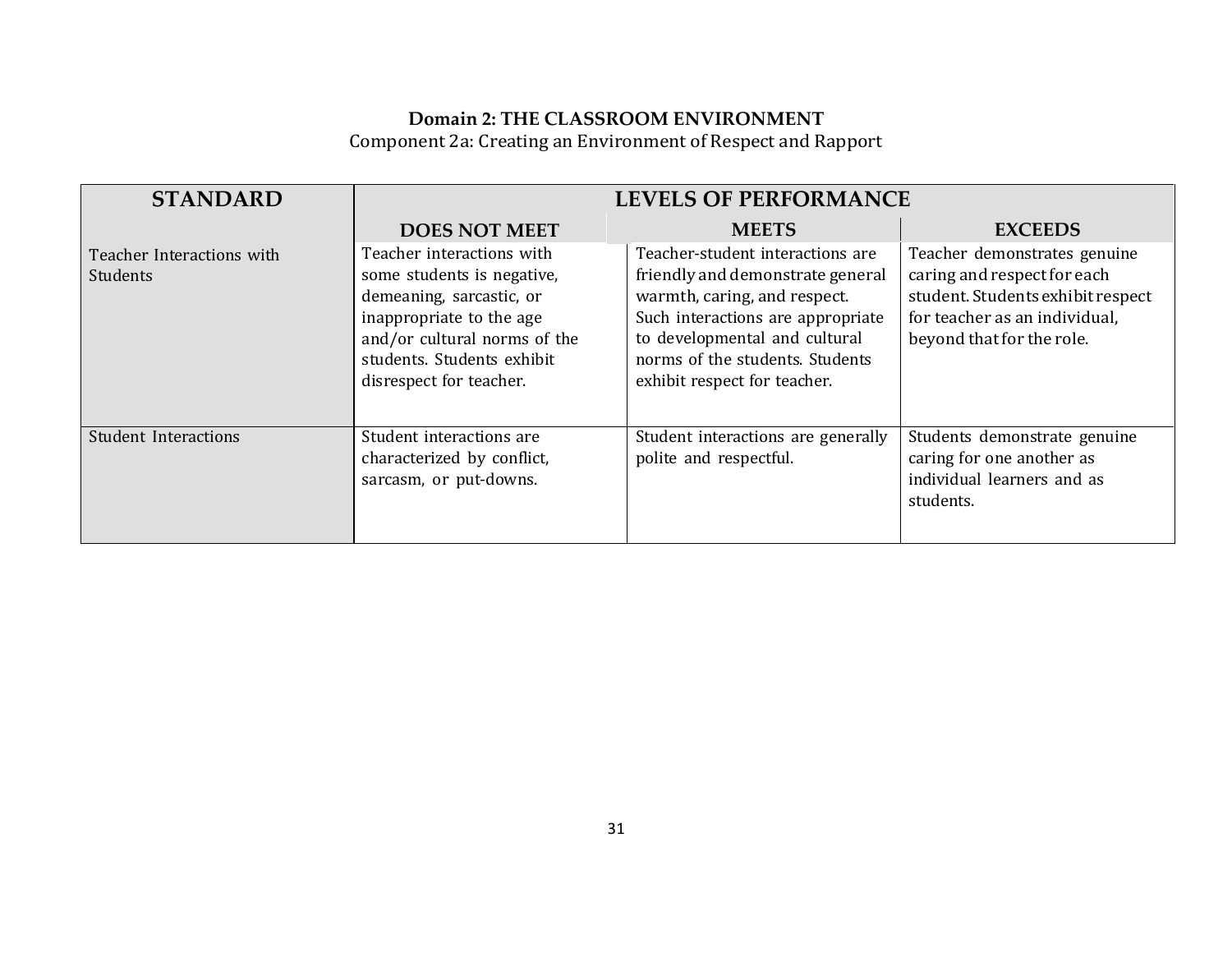## **Domain 2: THE CLASSROOM ENVIRONMENT** Component 2b: Establishing a Culture for Learning

| <b>STANDARD</b>                                     | <b>LEVELS OF PERFORMANCE</b>                                                                                                                                    |                                                                                                                                               |                                                                                                                                                                                                             |
|-----------------------------------------------------|-----------------------------------------------------------------------------------------------------------------------------------------------------------------|-----------------------------------------------------------------------------------------------------------------------------------------------|-------------------------------------------------------------------------------------------------------------------------------------------------------------------------------------------------------------|
|                                                     | <b>DOES NOT MEET</b>                                                                                                                                            | <b>MEETS</b>                                                                                                                                  | <b>EXCEEDS</b>                                                                                                                                                                                              |
| Importance of the Content                           | Teacher or students convey a<br>negative attitude toward the<br>content, suggesting that the<br>content is not important or is<br>mandated by others.           | Teacher conveys a genuine<br>enthusiasm for the content and<br>students demonstrate consistent<br>commitment to its value.                    | Students demonstrate through<br>their active participation,<br>curiosity, and attention to detail<br>that they value the content's<br>importance.                                                           |
| Student Pride in Work                               | Students demonstrate little or no<br>pride in their work. They seem to<br>be motivated by the desire to<br>complete a task rather than do<br>high-quality work. | Students respond to teacher<br>expectations for high quality<br>work, and demonstrate pride in<br>their work.                                 | Students take pride in their work<br>and initiate improvements in it,<br>for example, by revising drafts on<br>their own initiative, helping<br>peers, and ensuring that high<br>quality work is displayed. |
| <b>Expectations for Learning and</b><br>Achievement | Instructional goals and activities,<br>interactions, and the classroom<br>environment convey only modest<br>expectations for student<br>achievement.            | Instructional goals and activities,<br>interactions, and the classroom<br>environment convey high<br>expectations for student<br>achievement. | Both students and teacher<br>establish and maintain through<br>planning of learning activities,<br>interactions, and the classroom<br>environment high expectations<br>for the learning of all students.    |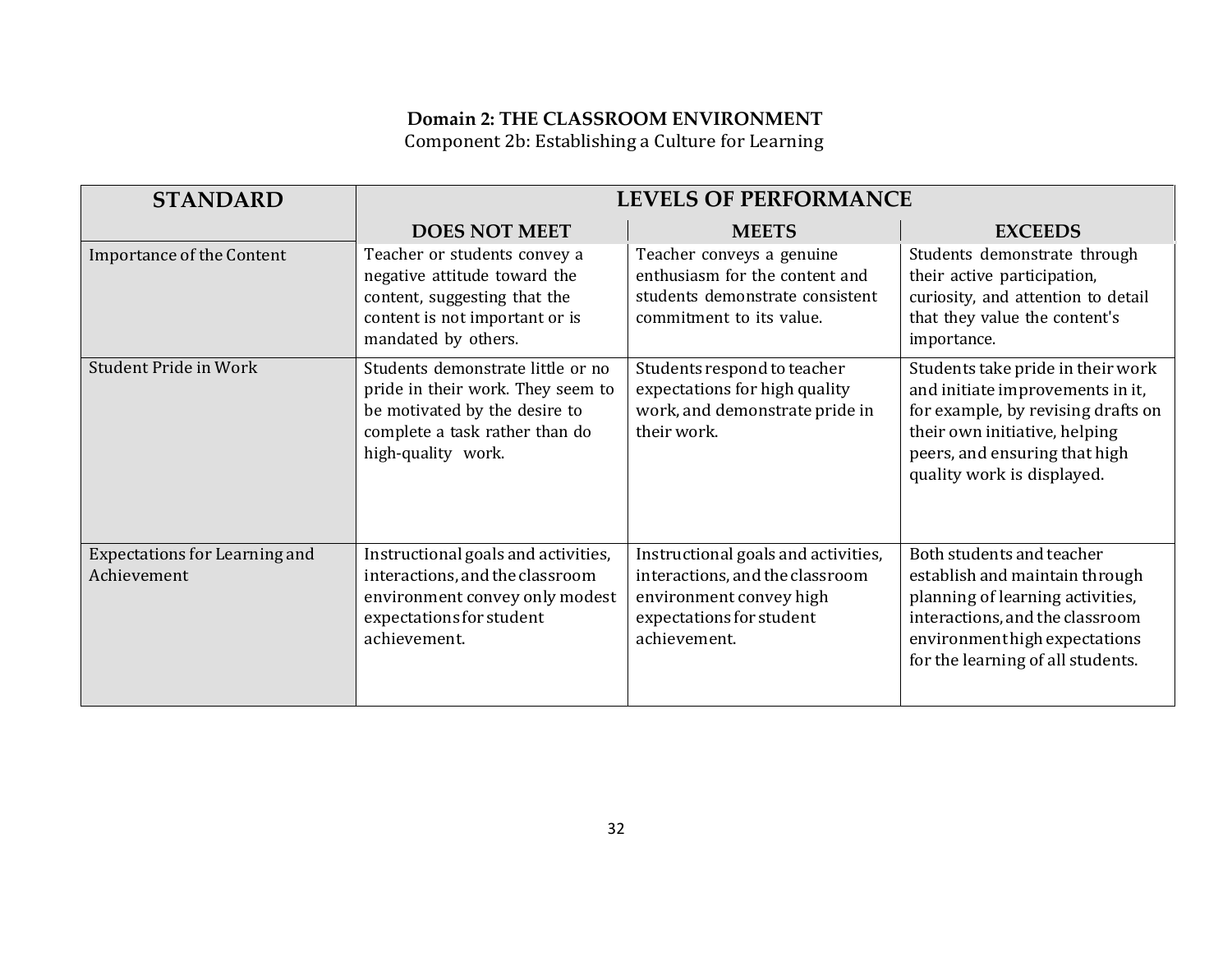#### **Domain 2: THE CLASSROOM ENVIRONMENT** Component 2c: Managing Classroom Procedures

| <b>STANDARD</b>                                     | <b>LEVELS OF PERFORMANCE</b>                                                                                    |                                                                                                                                   |                                                                                                                                                                   |
|-----------------------------------------------------|-----------------------------------------------------------------------------------------------------------------|-----------------------------------------------------------------------------------------------------------------------------------|-------------------------------------------------------------------------------------------------------------------------------------------------------------------|
|                                                     | <b>DOES NOT MEET</b>                                                                                            | <b>MEETS</b>                                                                                                                      | <b>EXCEEDS</b>                                                                                                                                                    |
| Management of Instructional<br>Groups               | Students not working with the<br>teacher are not productively<br>engaged in learning.                           | Tasks for group work are<br>organized, and groups are<br>managed so most students are<br>engaged at all times.                    | Groups working independently<br>are productively engaged at all<br>times, with students assuming<br>responsibility for productivity.                              |
| Management of Transitions                           | Much time is lost during<br>transitions                                                                         | Transitions occur smoothly, with<br>little loss of instructional time.                                                            | Transitions are seamless, with<br>students assuming some<br>responsibility for efficient<br>operation.                                                            |
| Management of Materials,<br>Supplies, and Furniture | Materials, supplies and furniture<br>are arranged inefficiently,<br>resulting in loss of instructional<br>time. | Routines for handling materials,<br>supplies and furniture occur<br>smoothly, with little loss of<br>instructional time.          | Routines for handling materials,<br>supplies and furniture are<br>seamless, with students assuming<br>some responsibility for efficient<br>operation.             |
| Performance of Non-Instructional<br><b>Duties</b>   | Considerable instructional time<br>is lost in performing non-<br>instructional duties.                          | Efficient systems for performing<br>non-instructional duties are in<br>place, resulting in minimal loss of<br>instructional time. | Systems for performing non-<br>instructional duties are well<br>established, with students<br>assuming considerable<br>responsibility for efficient<br>operation. |
| Management of Volunteers and<br>Paraprofessionals   | Volunteers and paraprofessionals<br>have no clearly defined duties<br>and to nothing most of the time.          | Volunteers and paraprofessionals<br>are productively and<br>independently engaged during<br>the entire class.                     | Volunteers and paraprofessionals<br>make a substantive contribution<br>to the classroom environment.                                                              |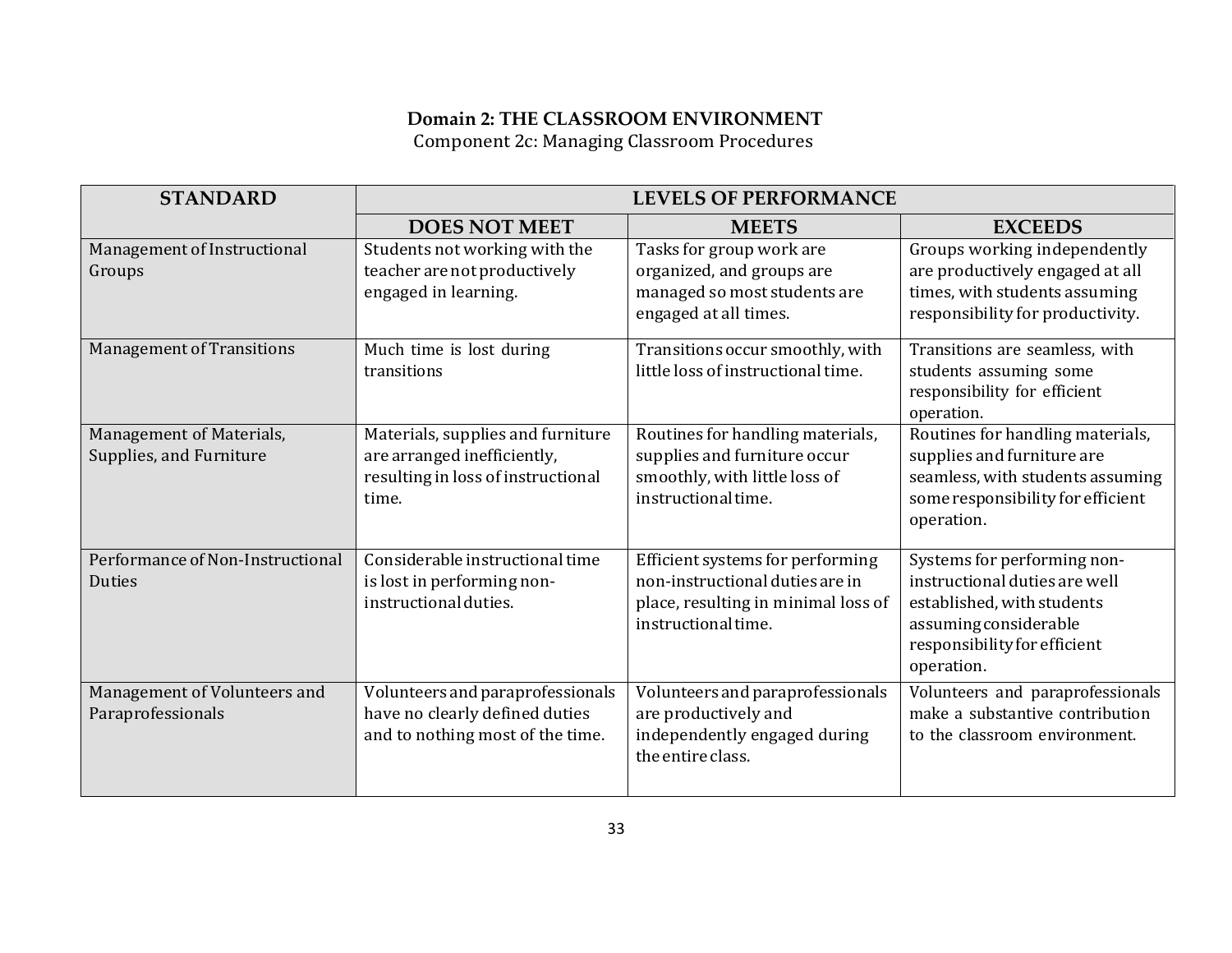#### **Domain 2: THE CLASSROOM ENVIRONMENT** Component 2d: Managing Student Behavior

| <b>STANDARD</b>                 | <b>LEVELS OF PERFORMANCE</b>                                                                                                               |                                                                                                                                                       |                                                                                                                                                           |
|---------------------------------|--------------------------------------------------------------------------------------------------------------------------------------------|-------------------------------------------------------------------------------------------------------------------------------------------------------|-----------------------------------------------------------------------------------------------------------------------------------------------------------|
|                                 | <b>DOES NOT MEET</b>                                                                                                                       | <b>MEETS</b>                                                                                                                                          | <b>EXCEEDS</b>                                                                                                                                            |
| Expectations                    | No standards of conduct have<br>been established, or students are<br>confused as to what the<br>standards are.                             | Standards of conduct are clear to<br>all students.                                                                                                    | Standards of conduct are clear to<br>all students and have been<br>developed with student<br>participation.                                               |
| Monitoring of Student Behavior  | Student behavior is not<br>monitored, and teacher is<br>unaware of what students are<br>doing.                                             | Teacher is alert to student<br>behavior at all times.                                                                                                 | Monitoring by teacher is subtle<br>and preventive. Students monitor<br>their own and their peers'<br>behavior, correcting one another<br>respectfully.    |
| Response to Student Misbehavior | Teacher does not respond to<br>misbehavior, or the response is<br>inconsistent, overly repressive, or<br>does not respect student dignity. | Teacher response to misbehavior<br>is appropriate and successful and<br>respects student dignity, or<br>student behavior is generally<br>appropriate. | Teacher response to misbehavior<br>is highly effective and sensitive to<br>students' individual needs, or<br>student behavior is entirely<br>appropriate. |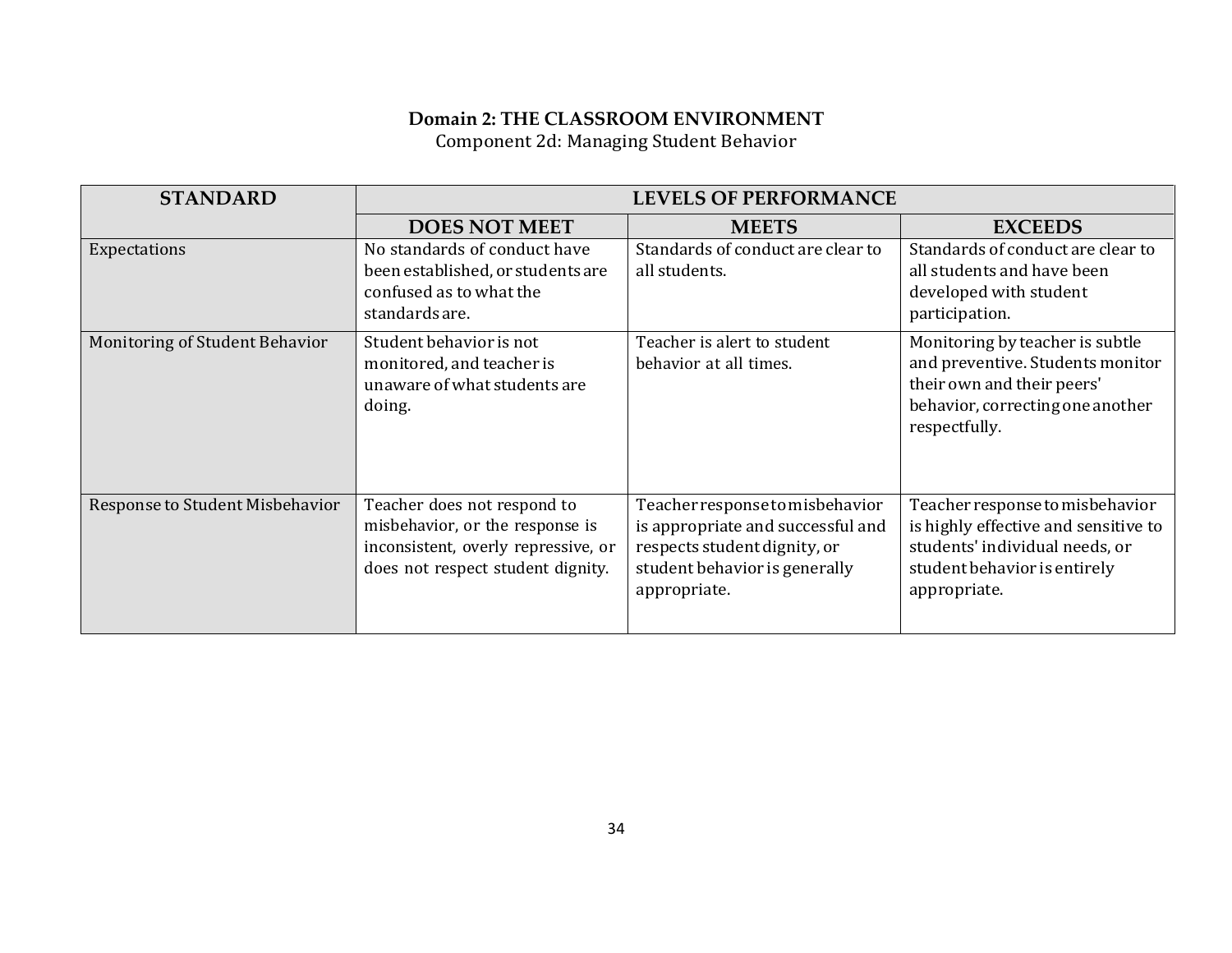## **Domain 3: INSTRUCTION Component 3a: Communicating Clearly and Accurately**

| <b>STANDARD</b>           | <b>LEVELS OF PERFORMANCE</b>                                                                                                                                                                                                                                  |                                                                                                                                 |                                                                                                                                 |
|---------------------------|---------------------------------------------------------------------------------------------------------------------------------------------------------------------------------------------------------------------------------------------------------------|---------------------------------------------------------------------------------------------------------------------------------|---------------------------------------------------------------------------------------------------------------------------------|
|                           | <b>DOES NOT MEET</b>                                                                                                                                                                                                                                          | <b>MEETS</b>                                                                                                                    | <b>EXCEEDS</b>                                                                                                                  |
| Directions and Procedures | Teacher directions and procedures<br>are confusing to students.                                                                                                                                                                                               | Teacher directions and procedures<br>are clear to students and contain<br>an appropriate level of detail.                       | Teacher directions and procedures<br>are clear to students and anticipate<br>possible student<br>misunderstanding.              |
| Oral and Written Language | Teacher's spoken language is<br>inaudible, or written language is<br>illegible. Spoken or written<br>language may contain many<br>grammar and syntax errors.<br>Vocabulary may be inappropriate,<br>vague, or used incorrectly, leaving<br>students confused. | Teacher's spoken and written<br>language is clear and correct.<br>Vocabulary is appropriate to<br>students' ages and interests. | Teacher's spoken and written<br>language is correct and expressive,<br>with well-chosen vocabulary that<br>enriches the lesson. |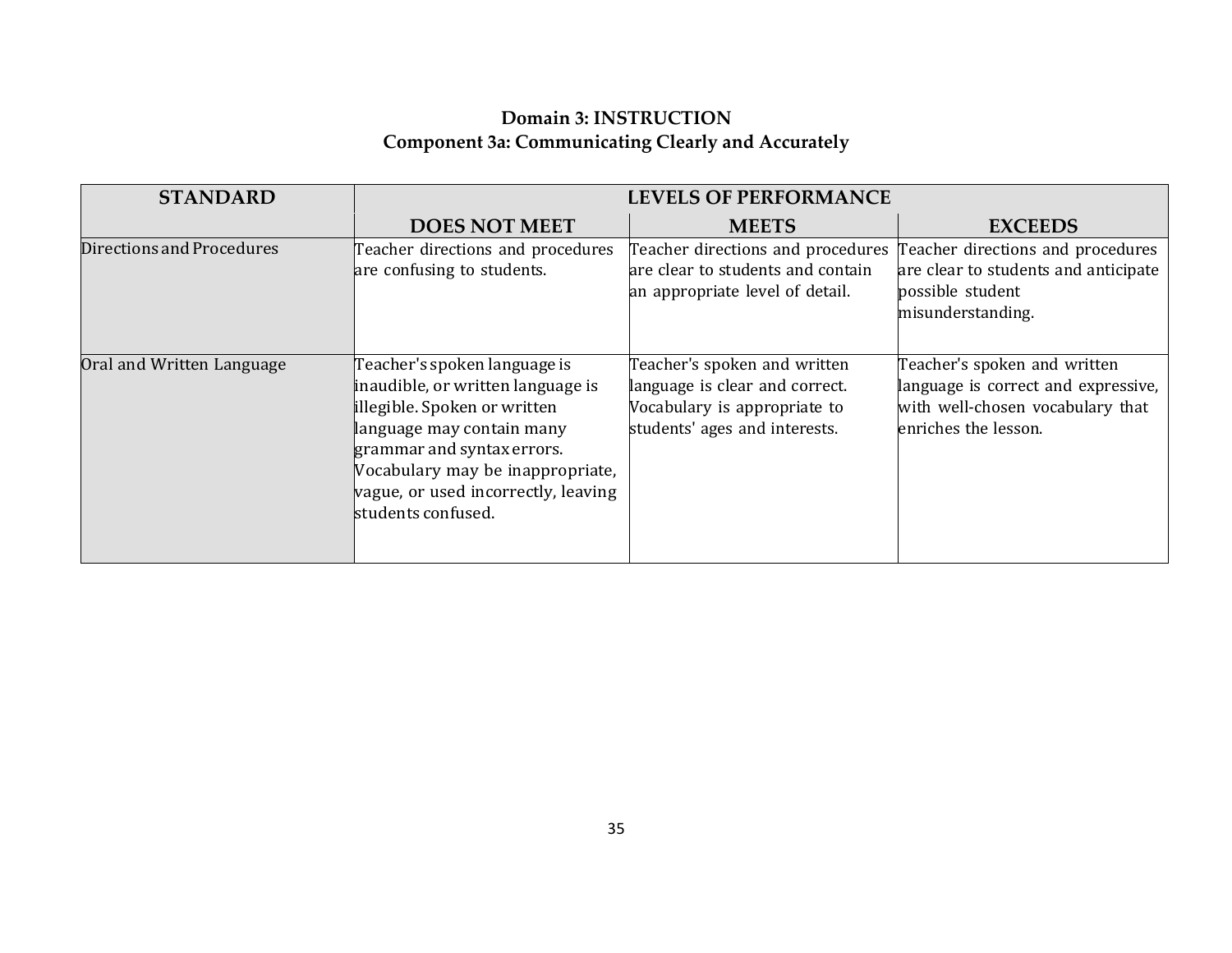## **Domain 3: INSTRUCTION Component 3b: Using Questioning and Discussion Techniques**

| <b>STANDARD</b>               |                                                                                                                                               | <b>LEVELS OF PERFORMANCE</b>                                                                                                                                   |                                                                                                                                                                                                              |
|-------------------------------|-----------------------------------------------------------------------------------------------------------------------------------------------|----------------------------------------------------------------------------------------------------------------------------------------------------------------|--------------------------------------------------------------------------------------------------------------------------------------------------------------------------------------------------------------|
|                               | <b>DOES NOT MEET</b>                                                                                                                          | <b>MEETS</b>                                                                                                                                                   | <b>EXCEEDS</b>                                                                                                                                                                                               |
| <b>Questioning Techniques</b> | Teacher's questions lack variety<br>and are virtually all at lower<br>levels of cognitive thinking.                                           | Teacher usually employs a wide<br>variety of questions at different<br>levels of cognitive thinking.<br>Adequate time is available for<br>students to respond. | Teacher consistently employs a<br>wide variety of questions at<br>different levels of cognitive<br>thinking. Adequate time is<br>available for students to respond.<br>Students formulate many<br>questions. |
| <b>Discussion Techniques</b>  | Interaction between teacher and<br>students is predominantly<br>recitation style, with the teacher<br>mediating all questions and<br>answers. | Classroom interaction represents<br>true discussion, with teacher<br>stepping to the side when<br>appropriate.                                                 | Students assume considerable<br>responsibility for the success of<br>the discussion, initiating topics<br>and making unsolicited<br>contributions.                                                           |
| Student Participation         | Teacher mediates all questions<br>and answers with only a few<br>students participating in and<br>attending to class discussion.              | Teacher successfully engages all<br>students in the discussion,<br>allowing students to take the lead<br>when appropriate.                                     | Students assume considerable<br>responsibility for the success of<br>the discussion. Students initiate<br>topics and make unprompted<br>contributions.                                                       |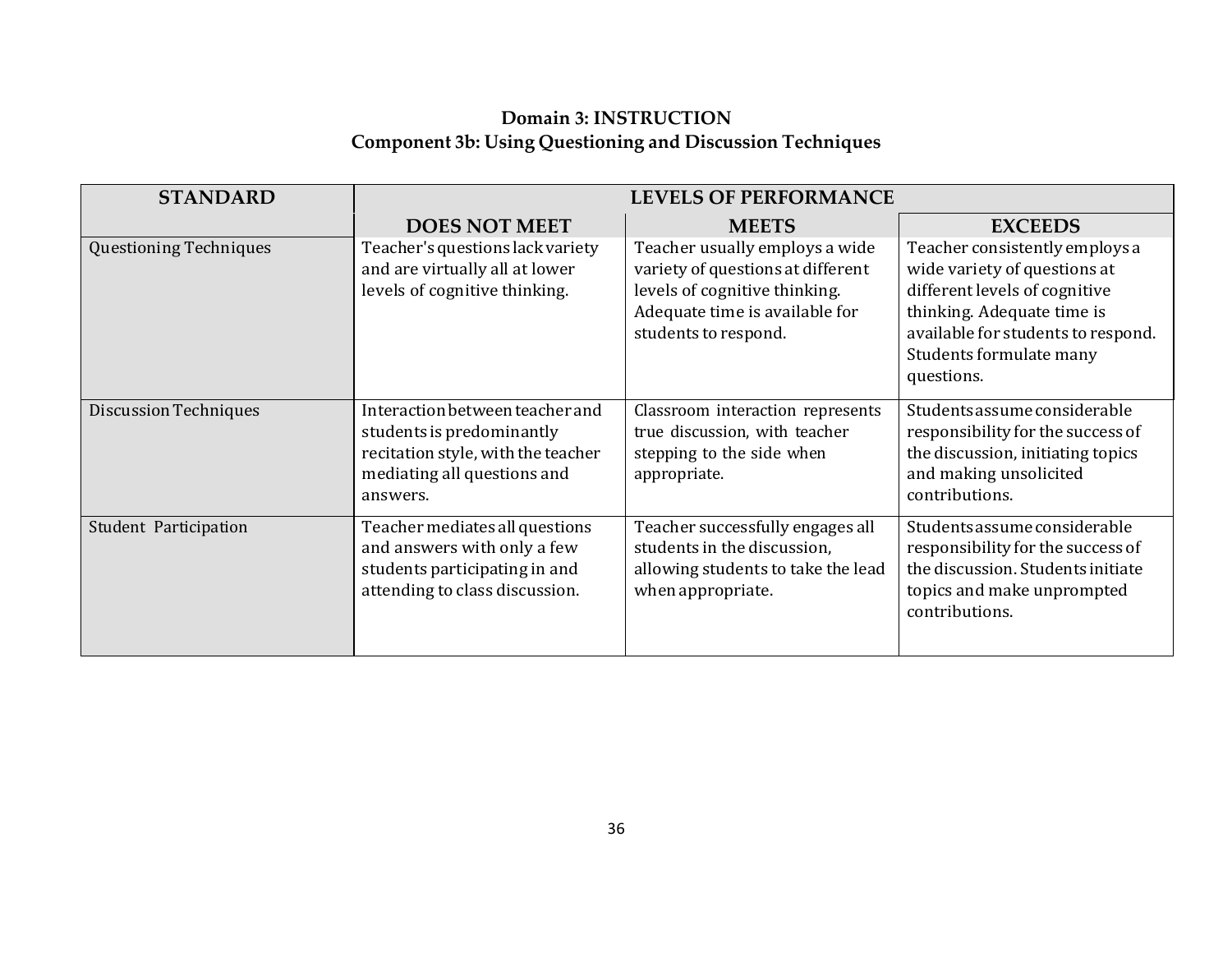## **Domain 3: INSTRUCTION Component 3c: Engaging Students in Learning**

| <b>STANDARD</b>                   |                                                                                                                                  | <b>LEVELS OF PERFORMANCE</b>                                                                                                                                                                                                                                                                          |                                                                                                                                                                                                                    |
|-----------------------------------|----------------------------------------------------------------------------------------------------------------------------------|-------------------------------------------------------------------------------------------------------------------------------------------------------------------------------------------------------------------------------------------------------------------------------------------------------|--------------------------------------------------------------------------------------------------------------------------------------------------------------------------------------------------------------------|
|                                   | <b>DOES NOT MEET</b>                                                                                                             | <b>MEETS</b>                                                                                                                                                                                                                                                                                          | <b>EXCEEDS</b>                                                                                                                                                                                                     |
| <b>Presentation of Content</b>    | Teacher presents content in an<br>inappropriate and unclear<br>fashion, using poor examples.                                     | Teacher presents content in an<br>appropriate and clear fashion,<br>linking information with<br>students' knowledge and<br>experience.<br>Implements lessons designed to<br>intentionally lead to the<br>attainment of stated standards,<br>objectives, or understanding of<br>essential questions. * | Teacher presents content in an<br>appropriate and clear fashion,<br>linking information with<br>students' knowledge and<br>experience. Students contribute<br>to the presentation of content.                      |
| <b>Activities and Assignments</b> | Activities and assignments are<br>inappropriate given students'<br>ages or backgrounds. Students<br>are not cognitively engaged. | Most activities and assignments<br>are appropriate to students' ages<br>and backgrounds. Almost all<br>students are cognitively engaged.<br>Activities are specifically<br>designed to ensure the<br>participation of all students. *                                                                 | All students are cognitively<br>engaged in the activities and<br>assignments in their exploration<br>of content. To enhance<br>understanding, students initiate<br>or adapt activities and projects.               |
| <b>Grouping of Students</b>       | Instructional groups are<br>inappropriate to the students and<br>the instructional goals.                                        | Almost all instructional groups<br>are productive and fully<br>appropriate to the students<br>and/or to the instructional goals<br>of the lesson.<br>Groupings maximize the ability<br>of all students to participate. *                                                                              | Instructional groups are<br>productive and fully appropriate<br>to the instructional goals of a<br>lesson. Students take the<br>initiative to influence<br>instructional groups to advance<br>their understanding. |

\*Adapted from Diagnostic Classroom Observation (Saginor, 2008)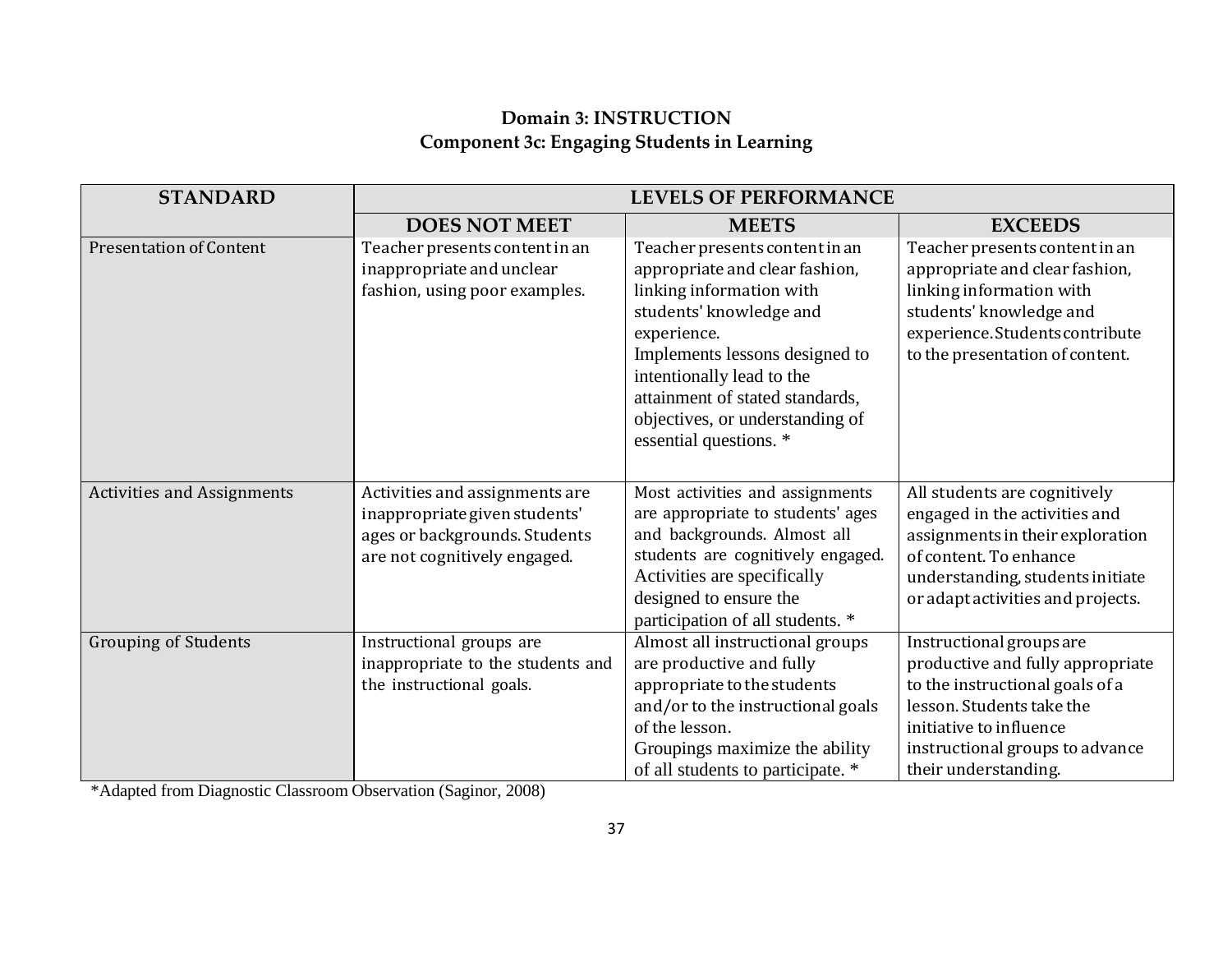## **Domain 3: INSTRUCTION Component 3c: Engaging Students in Learning (Continued)**

| <b>STANDARD</b>                    | <b>LEVELS OF PERFORMANCE</b>       |                                     |                                     |
|------------------------------------|------------------------------------|-------------------------------------|-------------------------------------|
|                                    | <b>DOES NOT MEET</b>               | <b>MEETS</b>                        | <b>EXCEEDS</b>                      |
| Instructional Materials, Resources | Instructional materials, resources | Instructional materials, resources  | Instructional materials, resources  |
| and Technology                     | and technology are inappropriate   | and technology are appropriate      | and technology are appropriate      |
|                                    | to the instructional goals and/or  | to the instructional goals and      | to the instructional goals and      |
|                                    | do not cognitively engage          | cognitively engage students.        | engage students. Students initiate  |
|                                    | students.                          |                                     | the choice, adaptation, or creation |
|                                    |                                    |                                     | of materials to enhance their own   |
|                                    |                                    |                                     | learning.                           |
| <b>Structure and Pacing</b>        | The lesson has no clearly defined  | The lesson has a clearly defined    | The lesson's structure is highly    |
|                                    | structure. Pacing of the lesson is | structure around which the          | coherent, allowing for reflection   |
|                                    | too slow or rushed, or both.       | activities are organized. Pacing of | and closure as appropriate.         |
|                                    |                                    | the lesson is consistent for all    | Pacing of the lesson is             |
|                                    |                                    | students.                           | appropriate for all students.       |

#### **Domain 3: INSTRUCTION**

## **Component 3d: Providing Written and Oral Feedback to Students**

| <b>STANDARD</b>                 | <b>LEVELS OF PERFORMANCE</b>    |                                   |                                   |
|---------------------------------|---------------------------------|-----------------------------------|-----------------------------------|
|                                 | <b>DOES NOT MEET</b>            | <b>MEETS</b>                      | <b>EXCEEDS</b>                    |
| Quality: Accurate, Substantive, | Feedback is either not provided | Feedback is consistently          | Feedback is consistently          |
| Constructive, and Specific      | or is of poor quality.          | provided, and is of high quality. | provided, and is of high quality. |
|                                 |                                 | Some provision is made for        | Provision is regularly made for   |
|                                 |                                 | students to use feedback in their | students to use feedback in their |
|                                 |                                 | learning.                         | learning.                         |
| <b>Timeliness</b>               | Feedback is not provided in a   | Feedback is consistently          | Feedback is consistently          |
|                                 | timely manner.                  | provided in a timely manner.      | provided in a timely manner.      |
|                                 |                                 |                                   | Students make prompt use of the   |
|                                 |                                 |                                   | feedback in their learning.       |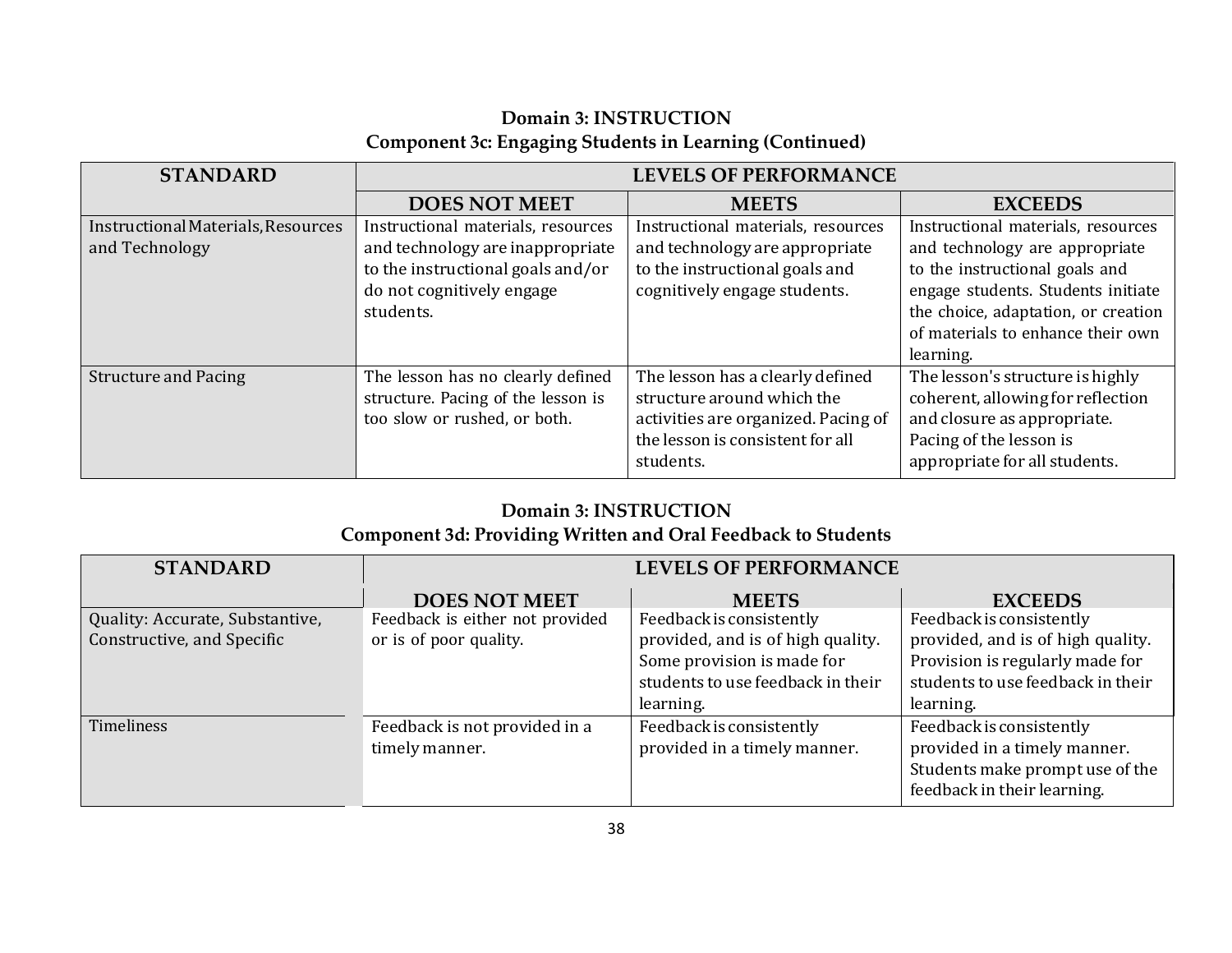## **Domain 3: INSTRUCTION Component 3e: Demonstrating Flexibility and Responsiveness**

| <b>STANDARD</b>             | <b>LEVELS OF PERFORMANCE</b>                                                                                                                                |                                                                                                                                       |                                                                                                                                                                                              |
|-----------------------------|-------------------------------------------------------------------------------------------------------------------------------------------------------------|---------------------------------------------------------------------------------------------------------------------------------------|----------------------------------------------------------------------------------------------------------------------------------------------------------------------------------------------|
|                             | <b>DOES NOT MEET</b>                                                                                                                                        | <b>MEETS</b>                                                                                                                          | <b>EXCEEDS</b>                                                                                                                                                                               |
| <b>Monitors and Adjusts</b> | Teacher adheres rigidly to an<br>instructional plan, even when an<br>adjustment will clearly improve a<br>lesson.                                           | Teacher monitors and makes<br>minor adjustments to a lesson,<br>and the adjustment occurs<br>smoothly.                                | Teacher successfully monitors<br>students and makes a major<br>adjustment to a lesson as needed.                                                                                             |
| Response to Students        | Teacher ignores and/or fails to<br>respond appropriately to<br>students' questions or interests.                                                            | Teacher successfully<br>accommodates students'<br>questions or interests.                                                             | Teacher seizes a major<br>opportunity to enhance learning<br>building on a spontaneous event.                                                                                                |
| Persistence                 | When a student has difficulty<br>learning, the teacher either gives<br>up or blames the student or the<br>environment for the student's<br>lack of success. | Teacher persists in seeking<br>approaches for students who<br>have difficulty learning, using a<br>moderate repertoire of strategies. | Teacher persists in seeking<br>effective approaches for students<br>who need help, using an<br>extensive repertoire of strategies<br>and soliciting additional<br>resources from the school. |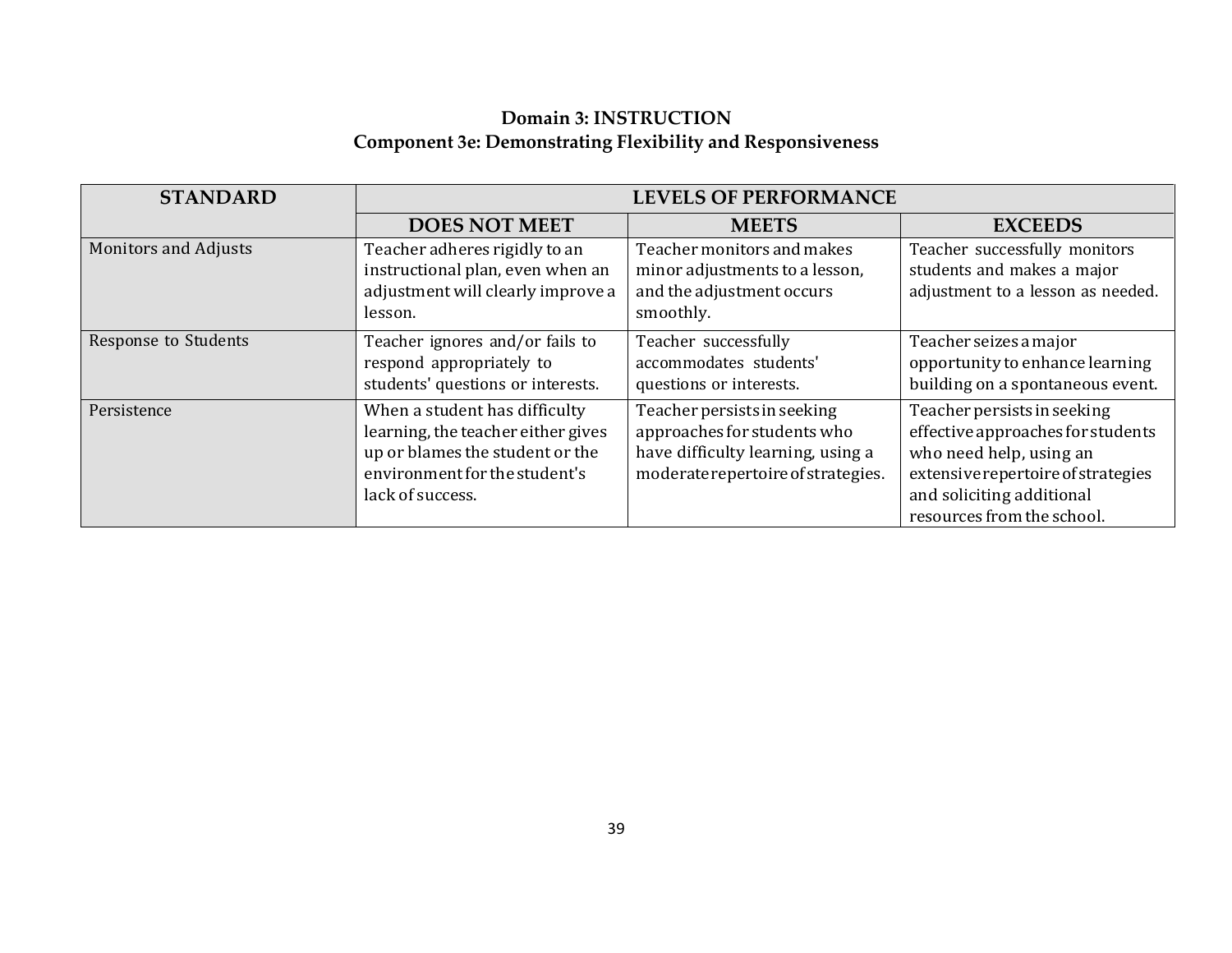## **Domain 4: PROFESSIONAL RESPONSIBILITIES Component 4a: Compliance with Administrative/School Committee Policies and Procedures**

| <b>STANDARD</b>                  | <b>LEVELS OF PERFORMANCE</b>                                                                                        |                                                                                                              |                                                                                                                                                                                                       |
|----------------------------------|---------------------------------------------------------------------------------------------------------------------|--------------------------------------------------------------------------------------------------------------|-------------------------------------------------------------------------------------------------------------------------------------------------------------------------------------------------------|
|                                  | <b>DOES NOT MEET</b>                                                                                                | <b>MEETS</b>                                                                                                 | <b>EXCEEDS</b>                                                                                                                                                                                        |
| Policies and Procedures          | Teacher does not comply with<br>school building and school<br>district policies and procedures.                     | Teacher complies with school<br>building and school district<br>policies and procedures.                     | Teacher complies with school<br>building and school district<br>policies and procedures and<br>participates in school and/or<br>district committees to review<br>policies and procedures.             |
| <b>Assigned Responsibilities</b> | Teacher does not accept and<br>fulfill assigned responsibilities<br>and duties in a prompt and<br>efficient manner. | Teacher accepts and fulfills<br>assigned responsibilities and<br>duties in a prompt and efficient<br>manner. | Teacher accepts and fulfills<br>assigned responsibilities and<br>duties in a prompt and efficient<br>manner and seeks additional<br>responsibilities for the betterment<br>of the school or district. |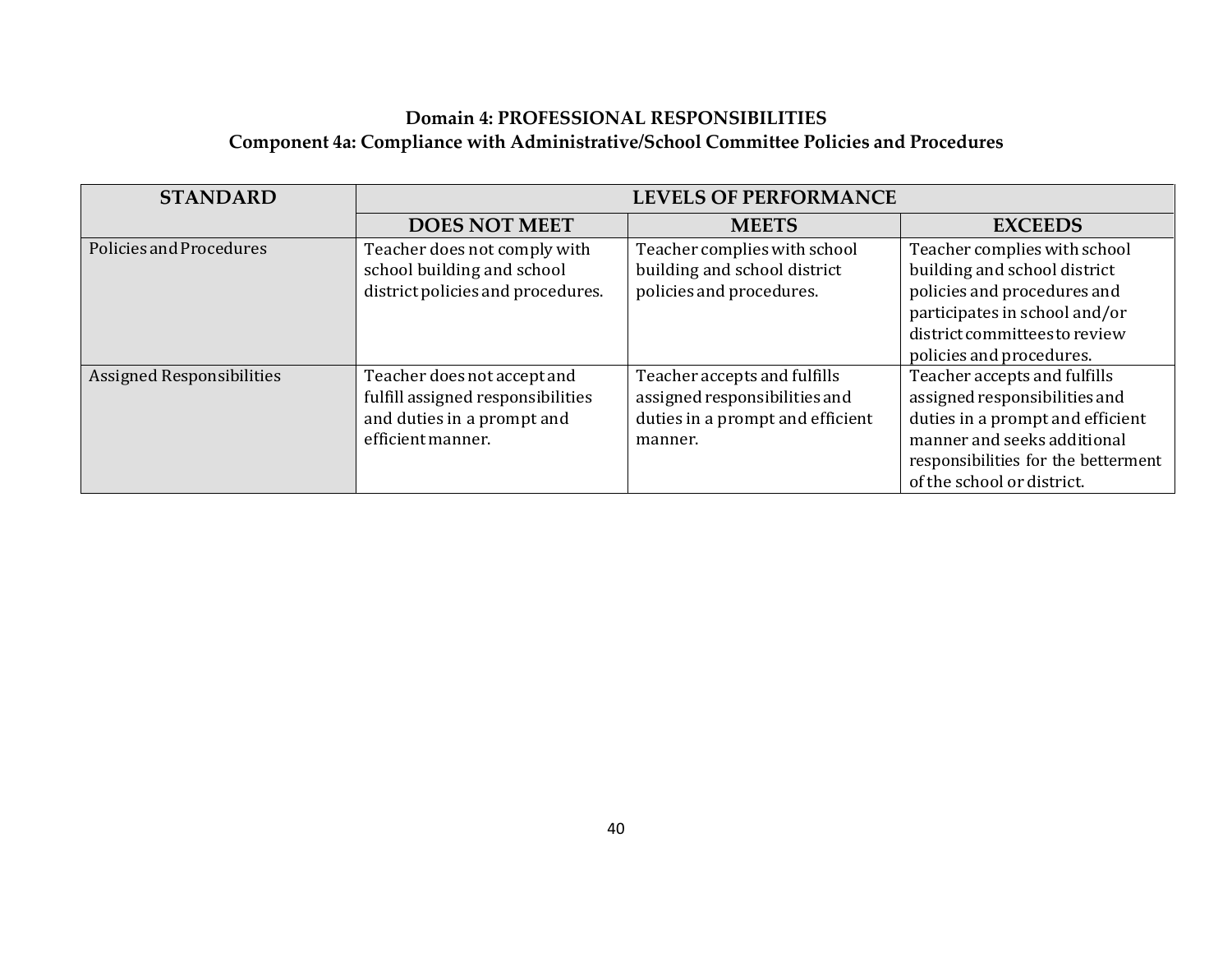## **Domain 4: PROFESSIONAL RESPONSIBILITIES Component 4b: Reflecting on Teaching**

| <b>STANDARD</b>        |                                                                                                                                  | <b>LEVELS OF PERFORMANCE</b>                                                                                                                                                           |                                                                                                                                                                                                                                           |
|------------------------|----------------------------------------------------------------------------------------------------------------------------------|----------------------------------------------------------------------------------------------------------------------------------------------------------------------------------------|-------------------------------------------------------------------------------------------------------------------------------------------------------------------------------------------------------------------------------------------|
|                        | <b>DOES NOT MEET</b>                                                                                                             | <b>MEETS</b>                                                                                                                                                                           | <b>EXCEEDS</b>                                                                                                                                                                                                                            |
| Accuracy               | Teacher does not know if a lesson<br>was effective or achieved its<br>goals, or profoundly misjudges<br>the success of a lesson. | Teacher makes an accurate<br>assessment of a lesson's<br>effectiveness and the extent to<br>which it achieved its goals and<br>can cite general references to<br>support the judgment. | Teacher makes a thoughtful and<br>accurate assessment of a lesson's<br>effectiveness and the extent to<br>which it achieved its goals, citing<br>many specific examples from the<br>lesson and weighing the relative<br>strength of each. |
| Use in Future Teaching | Teacher has no suggestions for<br>how a lesson may be improved<br>another time.                                                  | Teacher makes a few specific<br>suggestions of what he may try<br>anothertime.                                                                                                         | Drawing on an extensive<br>repertoire of skills, the teacher<br>offers specific alternative actions,<br>complete with probable successes<br>of different approaches.                                                                      |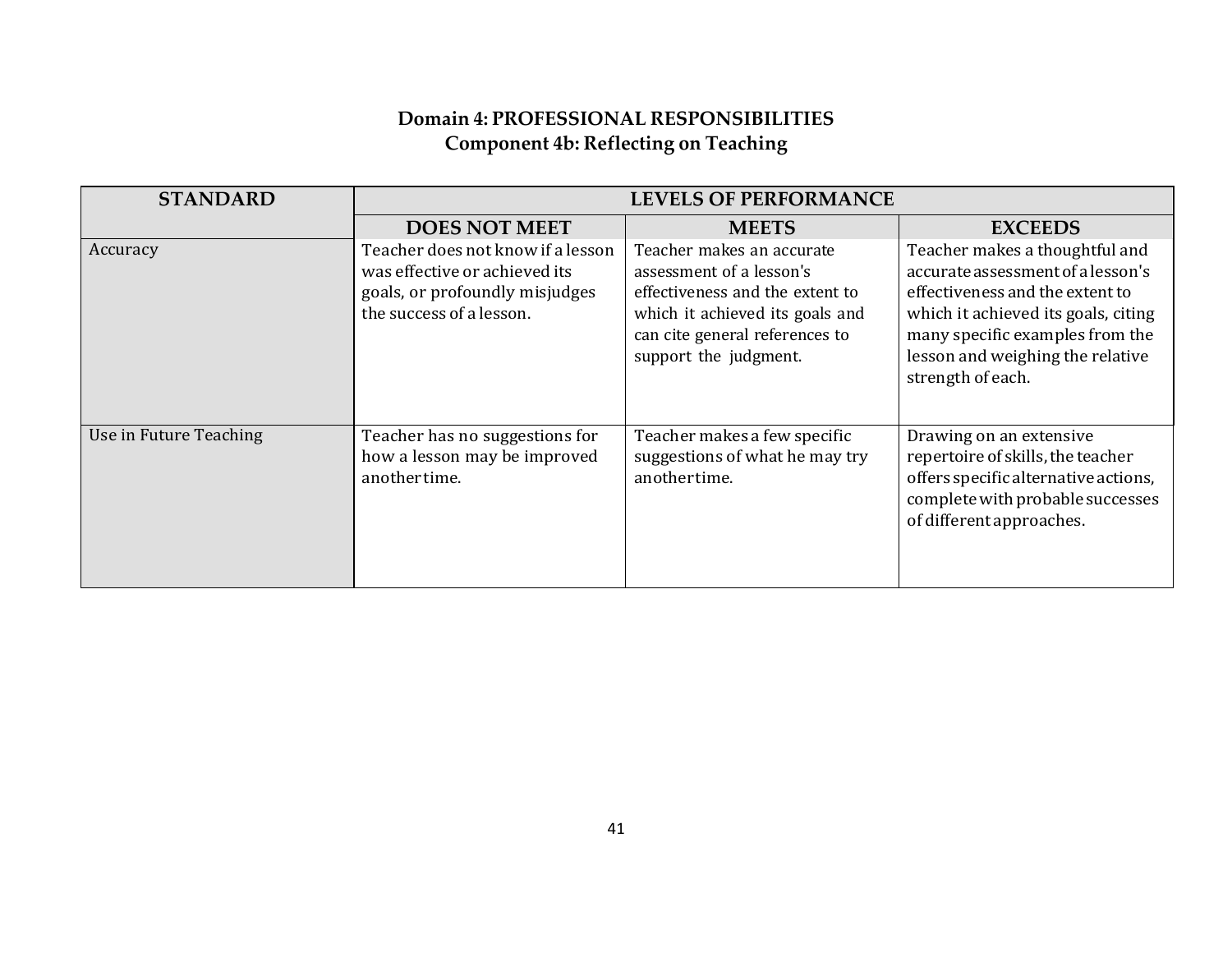## **Domain 4: PROFESSIONAL RESPONSIBILITIES Component 4c: Maintaining Accurate Records**

| <b>STANDARD</b>                             | <b>LEVELS OF PERFORMANCE</b>                                                                                                   |                                                                                                                |                                                                                                                                                                      |
|---------------------------------------------|--------------------------------------------------------------------------------------------------------------------------------|----------------------------------------------------------------------------------------------------------------|----------------------------------------------------------------------------------------------------------------------------------------------------------------------|
|                                             | <b>DOES NOT MEET</b>                                                                                                           | <b>MEETS</b>                                                                                                   | <b>EXCEEDS</b>                                                                                                                                                       |
| <b>Student Completion of</b><br>Assignments | Teacher's system for<br>maintaining information on<br>student completion of<br>assignments is disorganized<br>and ineffective. | Teacher's system for maintaining<br>information on student<br>completion of assignments is<br>fully effective. | Teacher's system for maintaining<br>information on student<br>completion of assignments is<br>fully effective. Students<br>participate in maintenance of<br>records. |
| <b>Student Progress in Learning</b>         | Teacher's system for<br>maintaining information on<br>student progress is<br>disorganized and ineffective.                     | Teacher's system for maintaining<br>information on student progress<br>is effective.                           | Teacher's system for maintaining<br>information on student progress<br>is fully effective. Students<br>participate in charting their own<br>progress.                |
| Non-Instructional Records                   | Teacher's records for non-<br>instructional activities are<br>disorganized, resulting in<br>errors and confusion.              | Teacher's system for maintaining<br>information on non-instructional<br>activities is fully effective.         | Teacher's system for maintaining<br>information on non-instructional<br>activities is highly effective, and<br>students contribute to its<br>maintenance.            |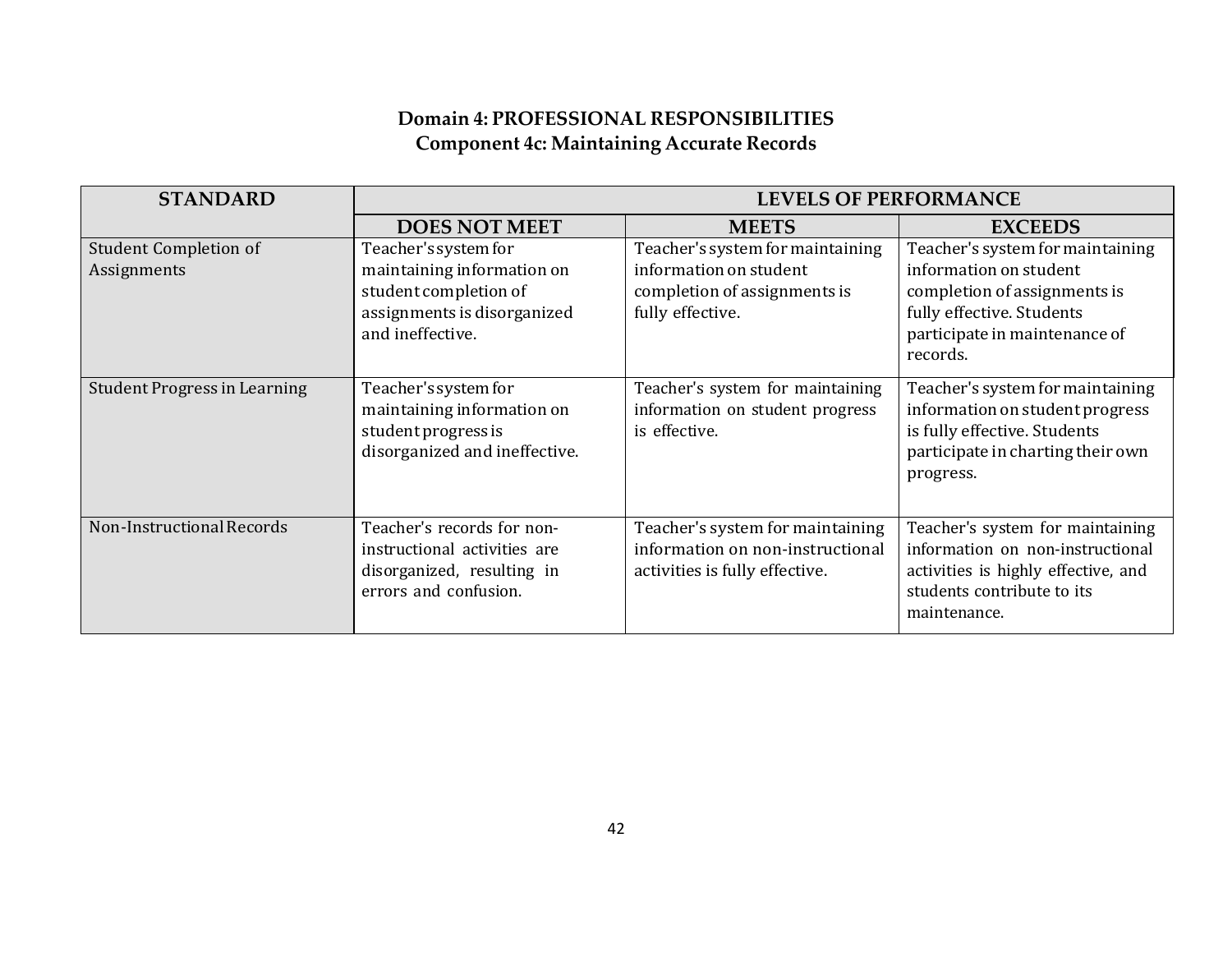## **Domain 4: PROFESSIONAL RESPONSIBILITIES Component 4d: Communicating with Families**

| <b>STANDARD</b>                                               |                                                                                                                                                     | <b>LEVELS OF PERFORMANCE</b>                                                                                                                         |                                                                                                                                                                                       |
|---------------------------------------------------------------|-----------------------------------------------------------------------------------------------------------------------------------------------------|------------------------------------------------------------------------------------------------------------------------------------------------------|---------------------------------------------------------------------------------------------------------------------------------------------------------------------------------------|
|                                                               | <b>DOES NOT MEET</b>                                                                                                                                | <b>MEETS</b>                                                                                                                                         | <b>EXCEEDS</b>                                                                                                                                                                        |
| <b>Information About the</b><br><b>Instructional Program</b>  | Teacher provides little or no<br>information to families about the<br>instructional program.                                                        | Teacher provides frequent<br>information about the<br>instructional program to families<br>as appropriate.                                           | Teacher provides frequent<br>information about the<br>instructional program to families,<br>as appropriate. Students<br>participate in preparing materials<br>for their families.     |
| <b>Information About Individual</b><br>Students               | Teacher provides minimal<br>information to families and does<br>not respond or responds<br>inappropriately to parent<br>concerns about their child. | Teacher communicates with<br>families about student's progress<br>on a regular basis and is available<br>as needed to respond to parent<br>concerns. | Teacher provides information to<br>families frequently on both<br>positive and negative aspects of<br>student's progress. Response to<br>parent concerns is handled<br>appropriately. |
| Engagement of Families in the<br><b>Instructional Program</b> | Teacher makes no attempt to<br>engage families in the<br>instructional program, or such<br>attempts are inappropriate.                              | Teacher's efforts to engage<br>families in the instructional<br>program are frequent and<br>successful.                                              | Teacher's efforts to engage<br>families in the instructional<br>program are frequent and<br>successful. Students contribute<br>ideas for enhancing family<br>participation.           |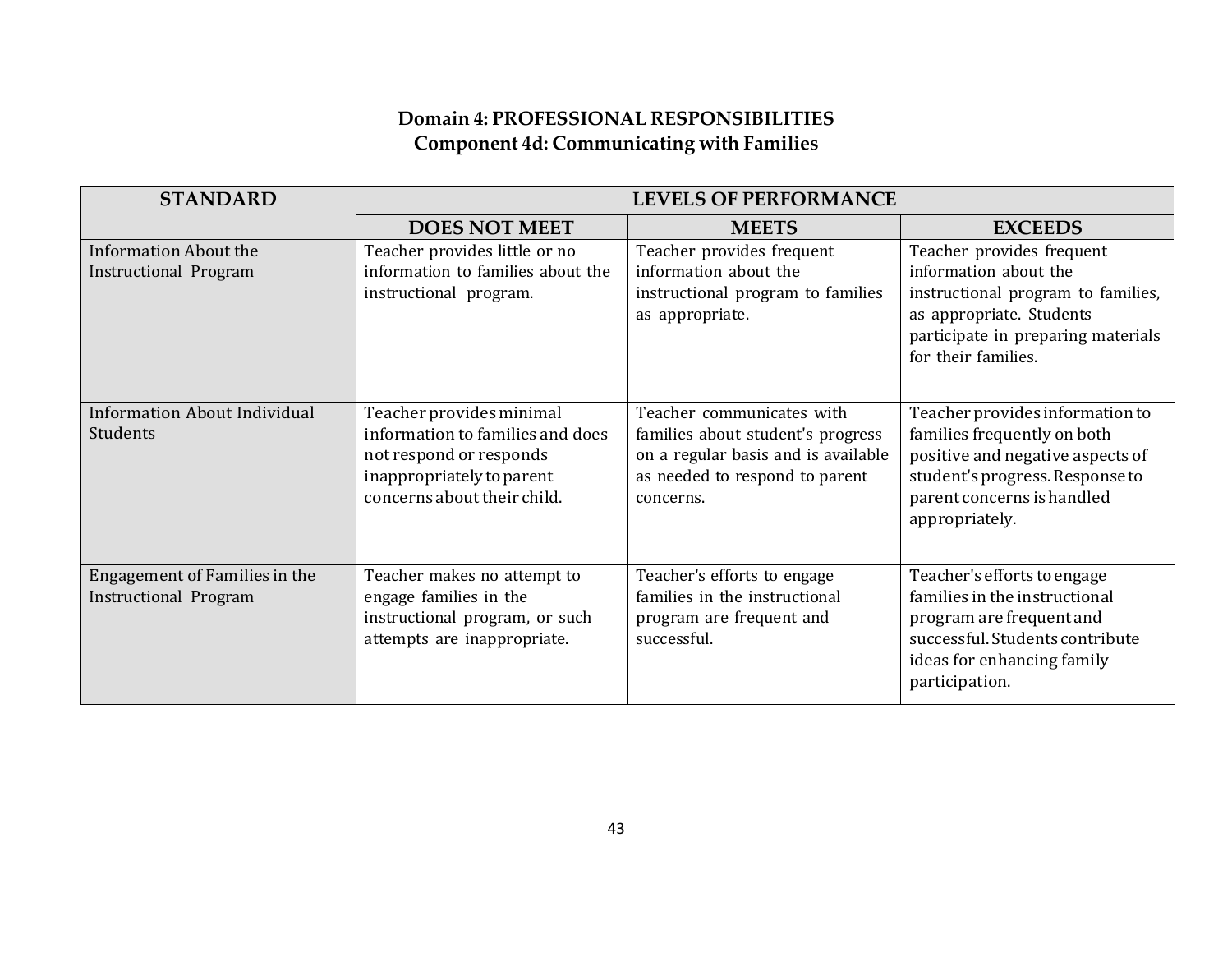## **Domain 4: PROFESSIONAL RESPONSIBILITIES Component 4e: Contributing to the School, District and Profession**

| <b>STANDARD</b>                                                  | <b>LEVELS OF PERFORMANCE</b>                                                 |                                                                                                         |                                                                                                                                                                                                                                                                                                   |  |
|------------------------------------------------------------------|------------------------------------------------------------------------------|---------------------------------------------------------------------------------------------------------|---------------------------------------------------------------------------------------------------------------------------------------------------------------------------------------------------------------------------------------------------------------------------------------------------|--|
|                                                                  | <b>DOES NOT MEET</b>                                                         | <b>MEETS</b>                                                                                            | <b>EXCEEDS</b>                                                                                                                                                                                                                                                                                    |  |
| Relationships with Colleagues                                    | Teacher's relationships with<br>colleagues are negative or self-<br>serving. | Teacher's relationships with<br>colleagues are supportive and<br>cooperative.                           | Teacher's relationships with<br>colleagues are supportive and<br>cooperative. Teacher takes<br>initiative in assuming leadership<br>in establishing such relationships<br>among the faculty.                                                                                                      |  |
| Service to the School                                            | Teacher avoids becoming<br>involved in school events.                        | Teacher volunteers to participate<br>in school events, making a<br>substantial contribution.            | Teacher volunteers to participate<br>in school events, making a<br>substantial contribution, and<br>assumes a leadership role in at<br>least some aspect of school life.                                                                                                                          |  |
| Participation/Contribution to<br>School, District and Profession | Teacher avoids becoming<br>involved in school and district<br>projects.      | Teacher volunteers to participate<br>in school district projects, making<br>a substantial contribution. | Teacher volunteers to participate<br>in school and district projects,<br>assumes a leadership role in a<br>major school or district project,<br>and/or participates in activities<br>which contribute to the<br>profession such as mentoring,<br>writing an article, or making a<br>presentation. |  |